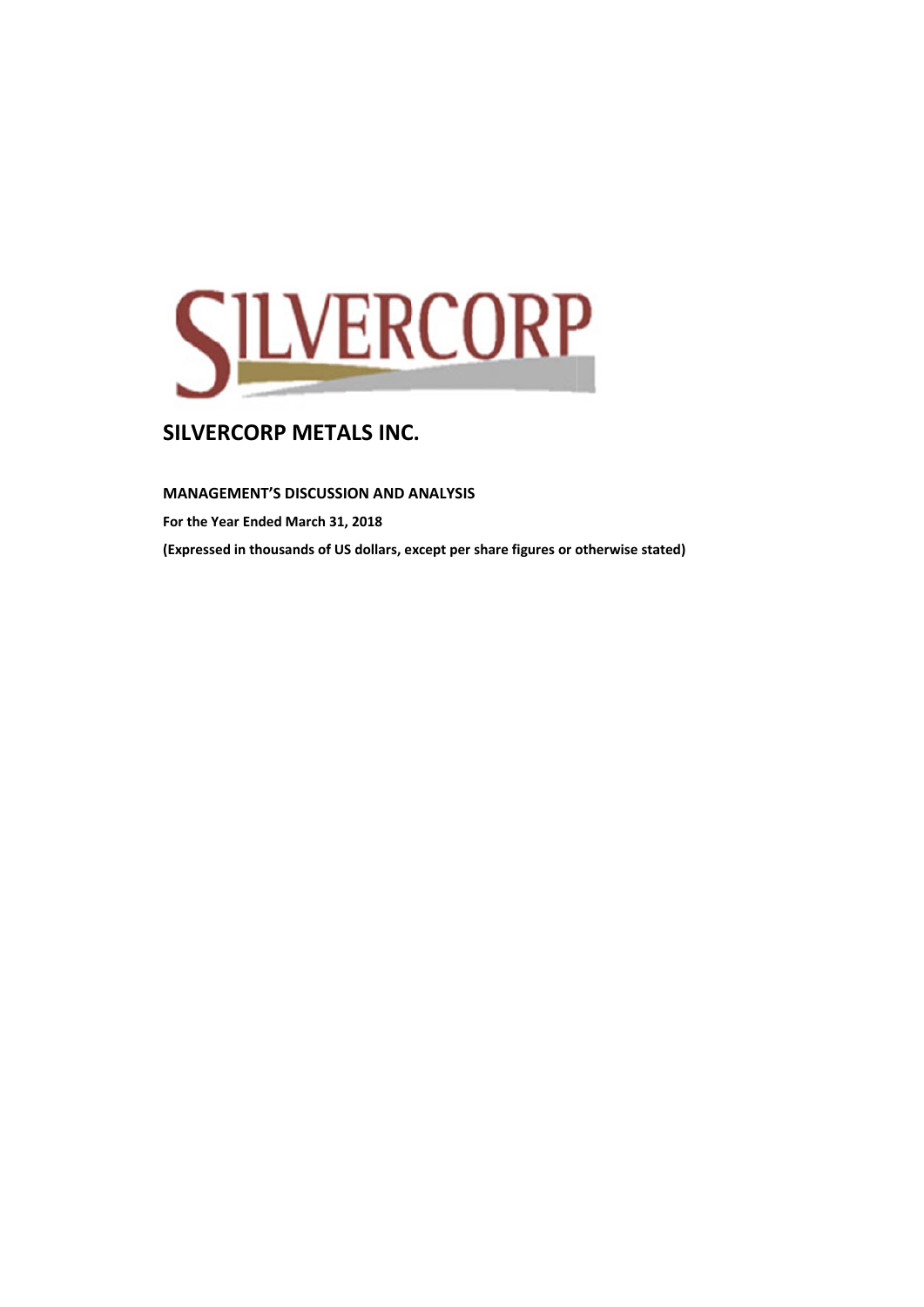# **Table of Contents**

| 1.  |                                                                         |  |
|-----|-------------------------------------------------------------------------|--|
| 2.  |                                                                         |  |
| 3.  |                                                                         |  |
| 4.  |                                                                         |  |
| 5.  |                                                                         |  |
| 6.  |                                                                         |  |
| 7.  |                                                                         |  |
| 8.  |                                                                         |  |
| 9.  |                                                                         |  |
| 10. |                                                                         |  |
|     |                                                                         |  |
|     |                                                                         |  |
|     |                                                                         |  |
| 14. |                                                                         |  |
| 15. |                                                                         |  |
| 16. |                                                                         |  |
|     |                                                                         |  |
|     |                                                                         |  |
|     | 19. Management's Report on Internal Control over Financial Reporting 35 |  |
| 20. |                                                                         |  |
|     |                                                                         |  |
|     |                                                                         |  |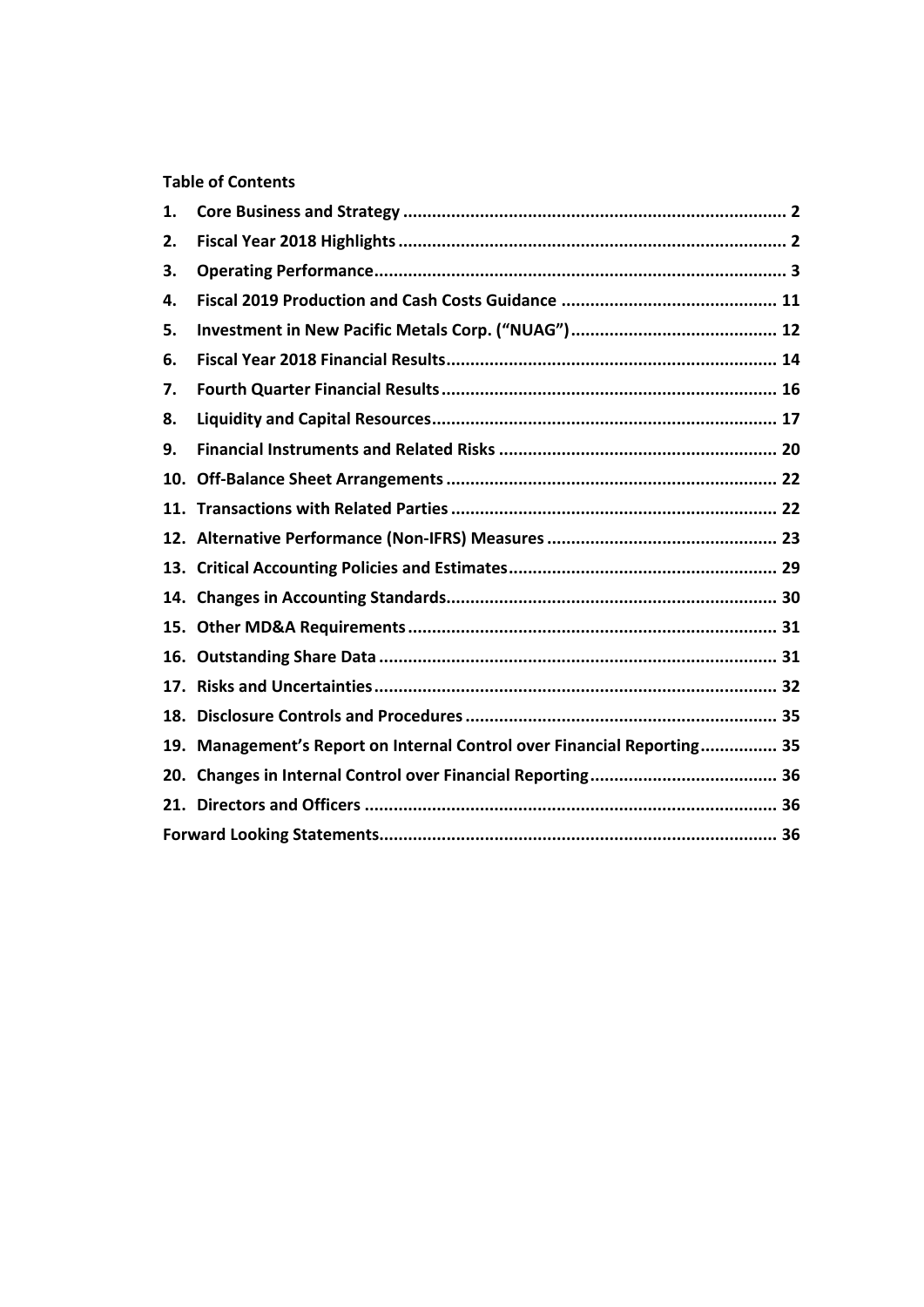### **Management's Discussion and Analysis For the Year Ended March 31, 2018 (Expressed in thousands of U.S. dollars, unless otherwise stated)**

*Management's Discussion and Analysis ("MD&A") is intended to help the reader understand the significant factors* that have affected Silvercorp Metals Inc. and its subsidiaries' ("Silvercorp" or the "Company") performance and such factors that may affect its future performance. This MD&A should be read in conjunction with the Company's *audited consolidated financial statements for the year ended March 31, 2018 and the related notes contained therein. The Company reports its financial position, financial performance and cash flow in accordance with International Financial Reporting Standards as issued by the International Accounting Standards Board ("IFRS").* Silvercorp's significant accounting policies are set out in Note 2 of the audited consolidated financial statements for the year ended March 31, 2018. This MD&A refers to various non-IFRS measures, such as total and cash costs per ounce of silver, net of by-product credits, all-in & all-in sustaining costs per ounce of silver, net of by-product credits, and production costs per tonne. Non-IFRS measures do not have standardized meanings under IFRS. Accordingly, non-IFRS measures should not be considered in isolation or as a substitute for measures of performance prepared in accordance with IFRS. To facilitate a better understandina of these measures as calculated by the Company, we have provided detailed descriptions and reconciliations, in section 12 of this MD&A. This MD&A is prepared as of May 23, 2018 and expressed in thousands of U.S. dollars, except share, per share, unit cost, and production data, *unless otherwise stated. Figures may not add up precisely due to rounding.*

### **1. Core Business and Strategy**

Silvercorp Metals Inc. is engaged in the acquisition, exploration, development and mining of high‐grade silver-related mineral properties in China. Silvercorp is the largest primary silver producer in China through the operation of several silver‐lead‐zinc mines at the Ying Mining District in Henan Province, China and its GC silver‐lead‐zinc mine in Guangdong Province, China. The Company's shares are traded on Toronto Stock Exchange and commencing May 15, 2017, on NYSE American Stock Exchange.

### **2. Fiscal Year 2018 Highlights**

- Net income attributable to equity shareholders of \$47.0 million, or \$0.28 per share<sup>1</sup>, up 8% compared to net income attributable to equity shareholders of \$43.7 million, or \$0.26 per share in the prior year. Adjusted net income attributable to equity shareholders<sup>2</sup> of \$41.5 million or \$0.25 per share after adjustment of impairment reversal and dilution gain compared to adjusted net income attributable to equity shareholders of \$38.6 million or \$0.23 per share in the prior year;
- Gross margin of 52% compared with 54% in the prior year;
- Sales of \$170.0 million, up 4% compared to \$163.5 million in the prior year;
- Silver, lead, and zinc metals sold amounted to approximately to 6.0 million ounces of silver, 61.9 million pounds of lead, and 19.6 million pounds of zinc, compared to 6.5 million ounces of silver, 70.5 million pounds of lead, and 18.3 million pounds of zinc in the prior year. The decrease of silver and lead sold was mainly due to silver-lead concentrate inventory built up as inventories of silver-lead concentrate stood at 4,070 tonnes (containing approximately 0.4 million ounces of silver);
- Total and cash mining costs per tonne ore<sup>2</sup> of \$73.48 and \$54.60, respectively, compared to \$64.16 and \$46.07 in the prior year;
- Cash cost per ounce of silver<sup>2</sup>, net of by-product credits, of negative \$4.73, compared to negative \$3.09 in the prior year;
- All-in sustaining cost per ounce of silver<sup>2</sup>, net of by-product credits, of \$3.27, compared to \$3.82 in the prior year;
- Spent \$4.2 million to buyback 1,717,100 common shares of the Company;
- Paid \$3.4 million of dividends to equity shareholders of the Company;
- Invested \$23.4 million to participate in a private placement of New Pacific Metals Corp; and,

**Management's Discussion and Analysis Page 2**

 <sup>1</sup> *Earnings per share in this MD&A refers to basic earnings per share*

² *Non IFRS measure, please refer reconciliation on section 12 for MD&A for the corresponding period*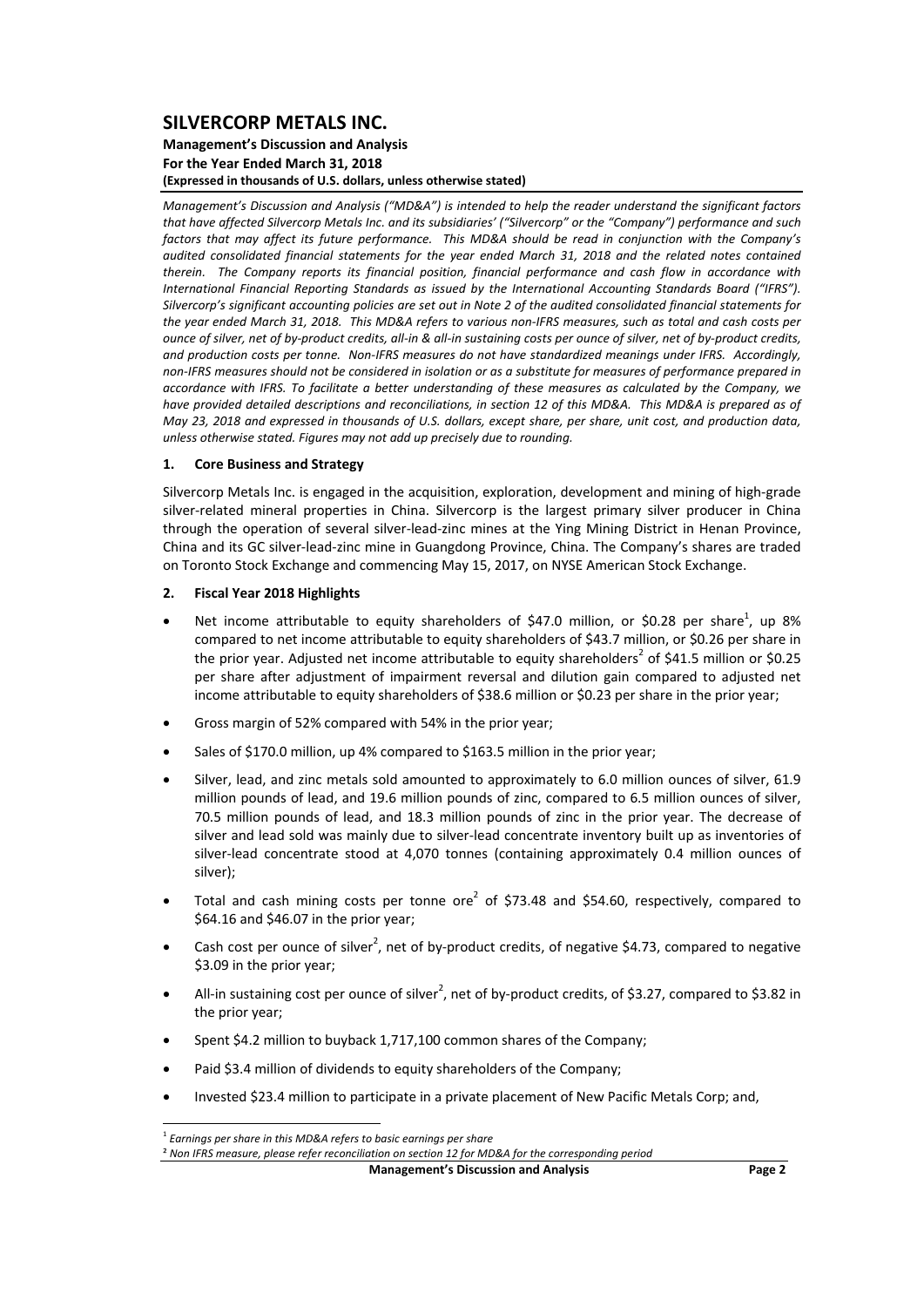**Management's Discussion and Analysis For the Year Ended March 31, 2018 (Expressed in thousands of U.S. dollars, unless otherwise stated)**

 Ended the fiscal year with \$106.1 million in cash and cash equivalents and short‐term investments, an increase of \$9.6 million or 10% compared to \$96.5 million as at March 31, 2017.

#### **3. Operating Performance**

The following table summarizes consolidated and each mining district's operational information for the year ended March 31, 2018:

|            |                                                                            |                       | Year ended March 31, 2018 |                     |
|------------|----------------------------------------------------------------------------|-----------------------|---------------------------|---------------------|
|            |                                                                            | <b>Ying Mining</b>    |                           |                     |
|            |                                                                            | District <sup>1</sup> | GC <sup>2</sup>           | <b>Consolidated</b> |
|            |                                                                            |                       |                           |                     |
|            | <b>Production Data</b>                                                     |                       |                           |                     |
|            | <b>Mine Data</b>                                                           |                       |                           |                     |
|            | Ore Mined (tonne)                                                          | 614,141               | 245,783                   | 859,924             |
|            | Ore Milled (tonne)                                                         | 618,732               | 244,338                   | 863,070             |
|            |                                                                            |                       |                           |                     |
|            | Mining cost per tonne of ore mined (\$)                                    | 84.59                 | 45.73<br>37.48            | 73.48<br>54.60      |
|            | Cash mining cost per tonne of ore mined (\$)                               | 61.46                 |                           |                     |
|            | Non cash mining cost per tonne of ore mined (\$)                           | 23.13                 | 8.25                      | 18.88               |
|            | Unit shipping costs(\$)                                                    | 4.01                  | $\overline{a}$            | 2.87                |
|            | Milling cost per tonne of ore milled (\$)                                  | 11.71                 | 19.17                     | 13.82               |
|            | Cash milling cost per tonne of ore milled (\$)                             | 9.49                  | 15.72                     | 11.25               |
|            |                                                                            | 2.22                  | 3.45                      | 2.57                |
|            | Non cash milling cost per tonne of ore milled (\$)                         |                       |                           |                     |
|            | <b>Average Production Cost</b>                                             |                       |                           |                     |
|            | Silver (\$ per ounce)                                                      | 5.93                  | 6.52                      | 6.21                |
|            | Gold (\$ per ounce)                                                        | 443                   |                           | 475                 |
|            | Lead (\$ per pound)                                                        | 0.43                  | 0.61                      | 0.46                |
|            | Zinc (\$ per pound)                                                        | 0.48                  | 0.66                      | 0.50                |
|            | Other (\$ per pound)                                                       | 0.41                  | 0.01                      | 0.02                |
|            |                                                                            |                       |                           |                     |
| $\ddot{}$  | Total production cost per ounce of Silver, net of by-product credits (\$)  | (1.07)                | (7.41)                    | (1.70)              |
| $\ddot{}$  | Total cash cost per ounce of Silver, net of by-product credits (\$)        | (3.88)                | (12.37)                   | (4.73)              |
|            | All-in sustaining cost per ounce of Silver, net of by-product credits (\$) | 2.04                  | (3.69)                    | 3.27                |
| $\ddot{}$  | All-in cost per ounce of Silver, net of by-product credits (\$)            | 2.72                  | (2.88)                    | 4.01                |
|            |                                                                            |                       |                           |                     |
|            | <b>Recovery Rates</b>                                                      |                       |                           |                     |
|            | Silver (%)                                                                 | 95.7                  | 76.2                      | 93.5                |
|            | Lead (%)                                                                   | 96.3                  | 85.4                      | 95.1                |
|            | Zinc (%)                                                                   | 52.3                  | 81.8                      | 68.7                |
|            | <b>Head Grades</b>                                                         |                       |                           |                     |
|            | Silver (gram/tonne)                                                        | 305                   | 98                        | 246                 |
|            | Lead $(\%)$                                                                | 4.4                   | 1.5                       | 3.6                 |
|            | Zinc (%)                                                                   | 0.9                   | 2.8                       | 1.4                 |
|            |                                                                            |                       |                           |                     |
|            | Concentrate in stock                                                       |                       |                           |                     |
|            | Lead concentrate (tonne)                                                   | 4,050                 | 20                        | 4,070               |
|            | Zinc concentate (tonne)                                                    | 350                   | 20                        | 370                 |
| Sales Data |                                                                            |                       |                           |                     |
|            | <b>Metal Sales</b>                                                         |                       |                           |                     |
|            | Silver (in thousands of ounces)                                            | 5,437                 | 603                       | 6,040               |
|            | Gold (in thousands of ounces)                                              | 3.1                   |                           | 3.1                 |
|            | Lead (in thousands of pounds)                                              | 55,180                | 6,754                     | 61,934              |
|            | Zinc (in thousands of pounds)                                              | 6,136                 | 13,433                    | 19,569              |
|            | Other (in thousands of pounds)                                             | 524                   | 16,276                    | 16,800              |
|            |                                                                            |                       |                           |                     |
|            | <b>Metal Sales</b>                                                         |                       |                           |                     |
|            | Silver (in thousands of \$)                                                | 75,891                | 6,463                     | 82,354              |
|            | Gold (in thousands of \$)                                                  | 3,232                 |                           | 3,232               |
|            | Lead (in thousands of \$)                                                  | 55,488                | 6,763                     | 62,251              |
|            | Zinc (in thousands of \$)                                                  | 7,000                 | 14,462                    | 21,462              |
|            | Other (in thousands of \$)                                                 | 502                   | 238                       | 740                 |
|            |                                                                            | 142,113               | 27,926                    | 170,039             |
|            | Average Selling Price, Net of Value Added Tax and Smelter Charges          |                       |                           |                     |
|            | Silver (\$ per ounce)                                                      | 13.96                 | 10.72                     | 13.63               |
|            | Gold (\$ per ounce)                                                        | 1,043                 |                           | 1,043               |
|            | Lead (\$ per pound)                                                        | 1.01                  | 1.00                      | 1.01                |
|            | Zinc (\$ per pound)                                                        | 1.14                  | 1.08                      | 1.10                |

1 Ying Mining District includes mines: SGX, TLP, HPG,LM, BCG and HZG.

2 GC Silver recovery rate consists of 55.2% from lead concentrates and 21.0% from zinc concentrates.

2 GC Silver sold in zinc concentrates is subjected to higher smelter and refining charges which lowers the net silver selling price.

+ Non-IFRS measures, see section 12 for reconciliation

**Management's Discussion and Analysis Page 3**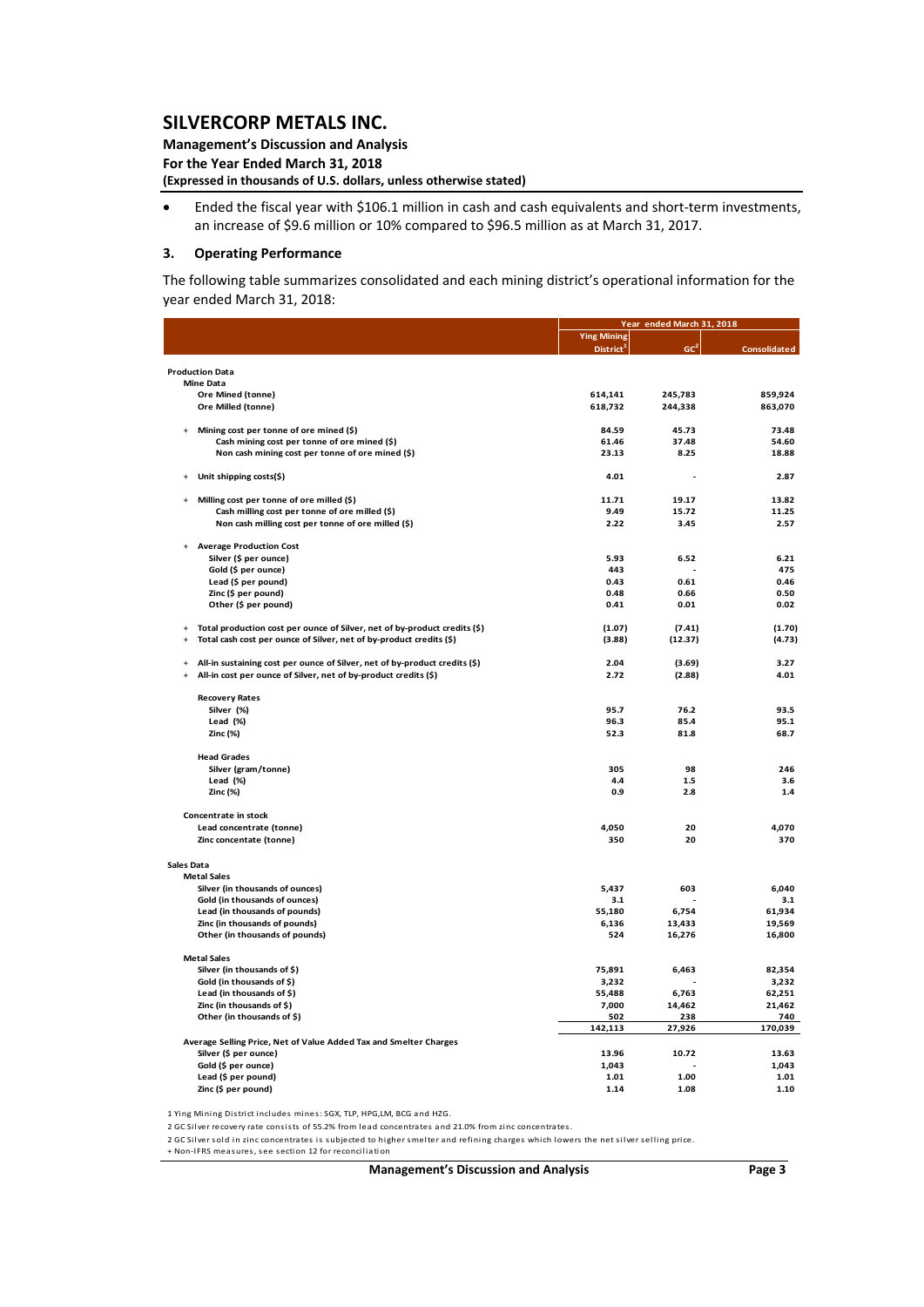### **Management's Discussion and Analysis**

**For the Year Ended March 31, 2018**

## **(Expressed in thousands of U.S. dollars, unless otherwise stated)**

The following table summarizes consolidated and each mining district's operational information for the year ended March 31, 2017:

|                                                                                   |                                             | Year ended March 31, 2017 |                |
|-----------------------------------------------------------------------------------|---------------------------------------------|---------------------------|----------------|
|                                                                                   | <b>Ying Mining</b><br>District <sup>1</sup> | GC <sup>2</sup>           | <b>Total</b>   |
|                                                                                   |                                             |                           |                |
| <b>Production Data</b><br>Mine Data                                               |                                             |                           |                |
| Ore Mined (tonne)                                                                 | 636,760                                     | 260,746                   | 897,506        |
| Ore Milled (tonne)                                                                | 638,211                                     | 260,696                   | 898,907        |
|                                                                                   |                                             |                           |                |
| Mining cost per tonne of ore mined (\$)                                           | 74.04                                       | 40.03                     | 64.16          |
| Cash mining cost per tonne of ore mined (\$)                                      | 51.79                                       | 32.10                     | 46.07          |
| Non cash mining cost per tonne of ore mined (\$)                                  | 22.25                                       | 7.93                      | 18.09          |
| Unit shipping costs(\$)                                                           | 3.88                                        |                           | 2.75           |
| Milling cost per tonne of ore milled (\$)                                         | 11.26                                       | 17.40                     | 13.04          |
| Cash milling cost per tonne of ore milled (\$)                                    | 9.03                                        | 14.35                     | 10.57          |
| Non cash milling cost per tonne of ore milled (\$)                                | 2.23                                        | 3.05                      | 2.47           |
|                                                                                   |                                             |                           |                |
| <b>Average Production Cost</b>                                                    |                                             |                           |                |
| Silver (\$ per ounce)                                                             | 5.71                                        | 6.98                      | 6.03           |
| Gold $(\xi$ per ounce)                                                            | 410                                         |                           | 443            |
| Lead $(5$ per pound)                                                              | 0.33                                        | 0.50<br>0.47              | 0.35           |
| <b>Zinc</b> (\$ per pound)<br>Other (\$ per pound)                                | 0.30                                        | 0.03                      | 0.32<br>0.02   |
|                                                                                   |                                             |                           |                |
| Total production cost per ounce of Silver, net of by-product credits (\$)<br>$+$  | (0.23)                                      | (1.86)                    | (0.37)         |
| Total cash cost per ounce of Silver, net of by-product credits (\$)<br>$\ddot{}$  | (2.76)                                      | (6.64)                    | (3.09)         |
| All-in sustaining cost per ounce of Silver, net of by-product credits (\$)<br>$+$ | 2.61                                        | 0.20                      | 3.82           |
| All-in cost per ounce of Silver, net of by-product credits (\$)<br>$+$            | 3.18                                        | 0.80                      | 4.40           |
|                                                                                   |                                             |                           |                |
| <b>Recovery Rates</b>                                                             |                                             |                           |                |
| Silver (%)                                                                        | 95.5                                        | 75.7                      | 93.2           |
| Lead $(%)$<br>Zinc $(%)$                                                          | 96.5<br>46.0                                | 85.7<br>84.7              | 95.3<br>67.2   |
|                                                                                   |                                             |                           |                |
| <b>Head Grades</b>                                                                |                                             |                           |                |
| Silver (gram/tonne)                                                               | 303                                         | 94                        | 242            |
| Lead $(%)$                                                                        | 4.7                                         | 1.4                       | 3.7            |
| Zinc $(%)$                                                                        | 1.0                                         | 2.8                       | 1.5            |
| Concentrate in stock                                                              |                                             |                           |                |
| Lead concentrate (tonne)                                                          | 2,293                                       | 198                       | 2,491          |
| Zinc concentate (tonne)                                                           | 480                                         | 1,503                     | 1,983          |
|                                                                                   |                                             |                           |                |
| <b>Sales Data</b><br><b>Metal Sales</b>                                           |                                             |                           |                |
| Silver (in thousands of ounces)                                                   | 5,930                                       | 564                       | 6,494          |
| Gold (in thousands of ounces)                                                     | 3.3                                         |                           | 3.3            |
| Lead (in thousands of pounds)                                                     | 63,418                                      | 7,055                     | 70,473         |
| Zinc (in thousands of pounds)                                                     | 5,848                                       | 12,446                    | 18,294         |
| Other (in thousands of pound)                                                     |                                             | 12,025                    | 12,025         |
| <b>Metal Sales</b>                                                                |                                             |                           |                |
| Silver (in thousands of $\zeta$ )                                                 | 83,606                                      | 5,950                     | 89,556         |
| Gold (in thousands of $\zeta$ )                                                   | 3,344                                       |                           | 3,344          |
| Lead (in thousands of $$$ )                                                       | 51,479                                      | 5,373                     | 56,852         |
| <b>Zinc</b> (in thousands of $\zeta$ )                                            | 4,332                                       | 8,909                     | 13,241         |
| Other (in thousands of \$)                                                        |                                             | 478                       | 478            |
|                                                                                   | 142,761                                     | 20,710                    | 163,471        |
| Average Selling Price, Net of Value Added Tax and Smelter Charges                 |                                             |                           |                |
| Silver (\$ per ounce)                                                             | 14.10<br>1,013                              | 10.55                     | 13.79<br>1,013 |
| Gold $(\xi$ per ounce)<br>Lead (\$ per pound)                                     | 0.81                                        | 0.76                      | 0.81           |
| Zinc $(5$ per pound)                                                              | 0.74                                        | 0.72                      | 0.72           |
|                                                                                   |                                             |                           |                |

<sup>1</sup> Ying Mining District includes mines: SGX, TLP, HPG,LM, BCG and HZG.

 $^{2}$  GC Silver recovery rate consists of 53.7% from lead concentrates and 21.9% from zinc concentrates.

2 GC Silver sold in zinc concentrates is subjected to higher smelter and refining charges which lower the net silver selling price.

+ Mineral resouces tax was excluded from production costs, but presented as a separate line item on the consolidated statements of income

+ Non‐IFRS measures, see section 12 for reconciliation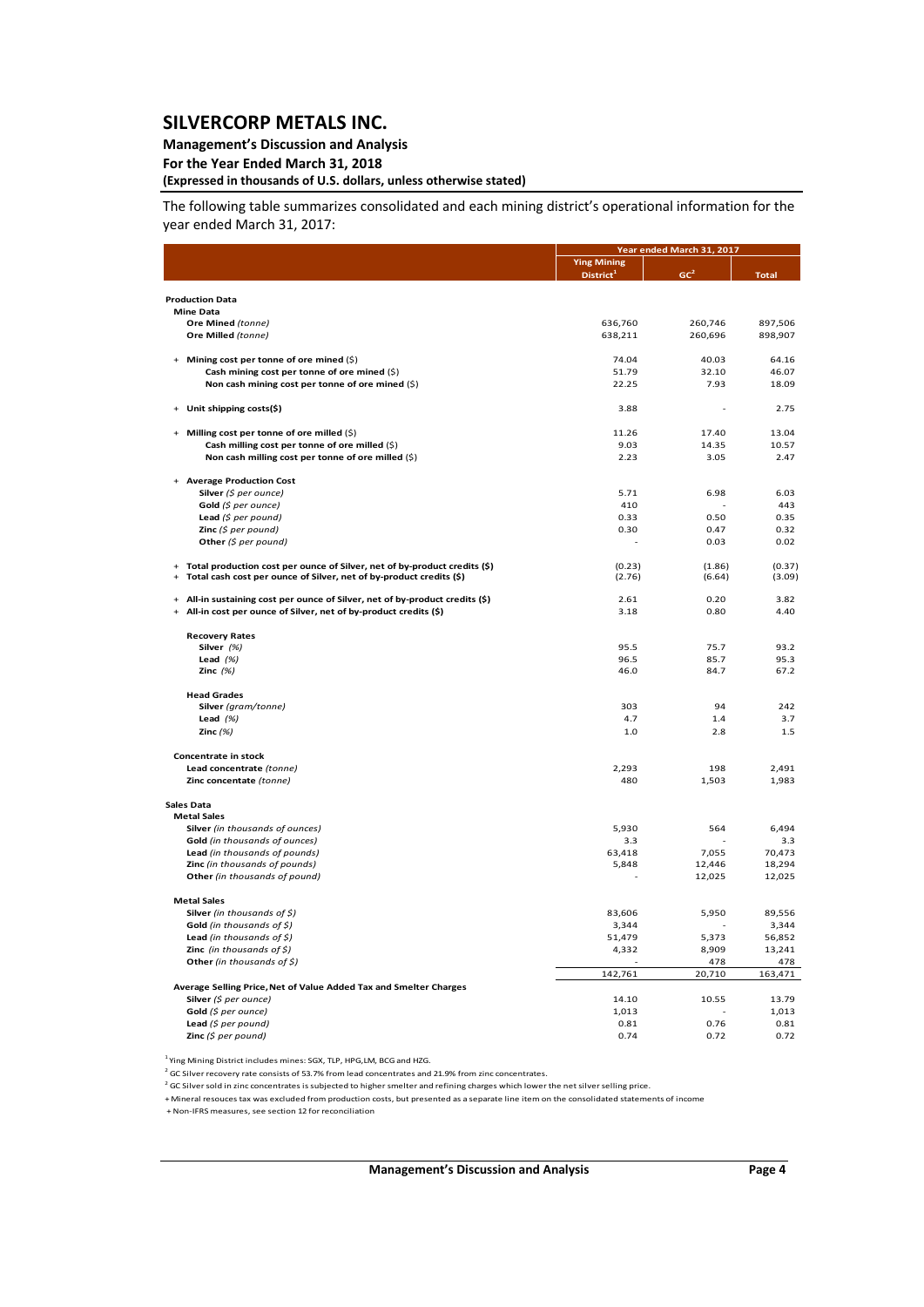#### **Management's Discussion and Analysis For the Year Ended March 31, 2018 (Expressed in thousands of U.S. dollars, unless otherwise stated)**

#### (a) Mine and Milling Production

For the year ended March 31, 2018 ("Fiscal 2018"), on a consolidated basis, the Company mined 859,924 tonnes of ore, a decrease of 4% or 37,582 tonnes, compared to 897,506 tonnes in the year ended March 31, 2017 ("Fiscal 2017"). Correspondingly, ore milled decreased by 4% or 35,837 tonnes to 863,070 tonnes compared to 898,907 tonnes in Fiscal 2017. Ore mined at the Ying Mining District decreased by 4% or 22,619 tonnes to 614,141 tonnes from 636,760 tonnes in Fiscal 2017. In Fiscal 2018, at the Ying Mining District, approximately 5,000 tonnes of ore production were affected by the power downtime arising from power grid update work by the State Grid Corporation of China and approximately 15,000 tonnes of ore production were affected by public safety measures, such as explosive supply limitation and temporary suspension of mining activities, brought by the local governments for the 19<sup>th</sup> National Congress of Communist Party of China.

(b) Metal Sales

In Fiscal 2018, the Company sold 6.0 million ounces of silver, 3,100 ounces of gold, 61.9 million pounds of lead, and 19.6 million pounds of zinc, compared to 6.5 million ounces of silver, 3,300 ounces of gold, 70.5 million pounds of lead, and 18.3 million pounds of zinc, respectively, in Fiscal 2017. The decrease of silver and lead sold was mostly due to silver‐lead concentrate inventory built up.

As at March 31, 2018, silver-lead concentrate inventories were 4,070 tonnes containing approximately 0.4 million ounces of silver and 4.2 million pounds of lead, an increase of 63% or 1,579 tonnes, compared to 2,491 tonnes silver-lead concentrate inventories containing approximately 0.2 million ounces of silver and 2.8 million pounds of lead held as at March 31, 2017.

(c) Mining and Milling Costs<sup>2</sup>

In Fiscal 2018, the consolidated total mining costs and cash mining costs were \$73.48 and \$54.60 per tonne, respectively, an increase of 15% and 19%, respectively, compared to \$64.16 and \$46.07 per tonne, respectively, in Fiscal 2017. The increase in cash mining costs were mainly due to: i) a \$2.6 million increase in mining preparation costs resulting from more underground tunnelling being expensed in Fiscal 2018, ii) a \$2.0 million increase in raw material supply costs, and iii) a \$0.6 million increase in mining labor costs.

The consolidated total milling costs and cash milling costs were \$13.82 and \$11.25 per tonne, respectively, in Fiscal 2018, an increase of 6% and 6% compared to \$13.04 and \$10.57 per tonne, respectively, in Fiscal 2017. The increase in milling costs was mainly due to a \$0.5 million increase in raw material costs.

Correspondingly, the consolidated cash production costs of ore processed was \$68.72 per tonne in Fiscal 2018, an increase of 16%, compared to \$59.39 per tonne in the prior year.

(d) Total and Cash Cost per Ounce of Silver, Net of By‐Product Credits

In Fiscal 2018, the consolidated total production costs and cash costs per ounce of silver, net of byproduct credits, were negative \$1.70 and negative \$4.73, compared to negative \$0.37 and negative \$3.09, respectively, in the prior year. The overall improvement in cash cost per ounce of silver, net of by‐product credits, is mainly due to a 19% increase in by‐product credits, mainly arising from 25% and 53% increase in lead and zinc realized selling prices, offset by 12% decrease in lead metals sold. Sales from lead and zinc accounted for 49% of the total sales and amounted to \$83.7 million, an increase of \$13.6 million, compared to \$70.1 million in the prior year.

(e) All‐in Sustaining Cost per Ounce of Silver, Net of By‐Product Credits

In Fiscal 2018, the consolidated all-in sustaining cost per ounce of silver, net of by-product credits, was

**Management's Discussion and Analysis Page 5**

 <sup>2</sup> *Non IFRS measure, please refer reconciliation on section <sup>12</sup> for MD&A for the corresponding period*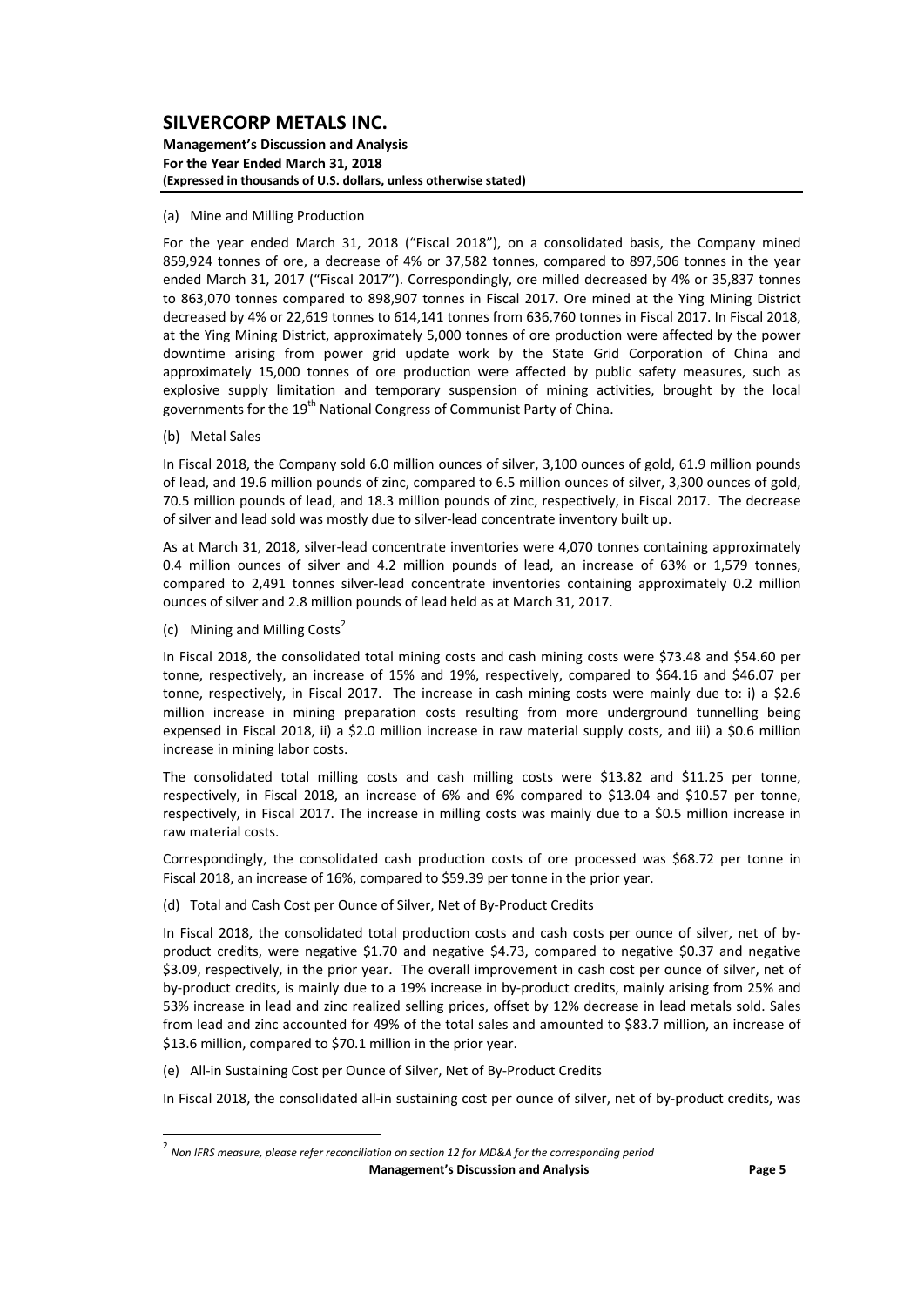#### **Management's Discussion and Analysis For the Year Ended March 31, 2018 (Expressed in thousands of U.S. dollars, unless otherwise stated)**

\$3.27 compared to \$3.82 in Fiscal 2017. The improvement was mainly due to a \$13.7 million increase in by-product credits offset by a \$1.9 million increase in general and administrative expenditures and a \$1.5 million increase in sustaining capital expenditures.

### (f) Operation Review

*(i) Ying Mining District* 

The Ying Mining District consists of several mines, including SGX, HPG, TLP, LM, PCG, and HZG mines, and is the Company's primary source of production.

The operational results at the Ying Mining District for the past five quarters and for the years ended March 31, 2018 and 2017 are summarized in the table below:

| <b>Operational results - Ying Mining District</b> |                |                                      |         |               |                |         |                             |  |  |  |  |
|---------------------------------------------------|----------------|--------------------------------------|---------|---------------|----------------|---------|-----------------------------|--|--|--|--|
|                                                   | Q4 2018        | Q3 2018                              | Q2 2018 | 01 2018       | Q4 2017        |         | Fiscal year ended March 31, |  |  |  |  |
|                                                   | March 31, 2018 | December 31, 2017 September 30, 2017 |         | June 30, 2017 | March 31, 2017 | 2018    | 2017*                       |  |  |  |  |
| Ore Mined (tonne)                                 | 113,820        | 166,619                              | 173.294 | 160.408       | 112,755        | 614,141 | 636,760                     |  |  |  |  |
| Ore Milled (tonne)                                | 112,285        | 167,543                              | 173,946 | 164,959       | 108,051        | 618,732 | 638,211                     |  |  |  |  |
| <b>Head Grades</b>                                |                |                                      |         |               |                |         |                             |  |  |  |  |
| Silver (gram/tonne)                               | 309            | 315                                  | 294     | 304           | 298            | 305     | 303                         |  |  |  |  |
| Lead $(%)$                                        | 4.3            | 4.5                                  | 4.3     | 4.6           | 4.8            | 4.4     | 4.7                         |  |  |  |  |
| Zinc (%)                                          | 1.0            | 1.0                                  | 0.8     | 0.8           | 0.8            | 0.9     | 1.0                         |  |  |  |  |
| <b>Recoveries</b>                                 |                |                                      |         |               |                |         |                             |  |  |  |  |
| Silver (%)                                        | 95.9           | 95.8                                 | 95.6    | 95.8          | 96.6           | 95.7    | 95.5                        |  |  |  |  |
| Lead (%)                                          | 96.5           | 96.4                                 | 96.2    | 96.3          | 95.6           | 96.3    | 96.5                        |  |  |  |  |
| Zinc (%)                                          | 54.5           | 57.3                                 | 50.7    | 45.8          | 46.2           | 52.3    | 46.0                        |  |  |  |  |
| <b>Metal Sales</b>                                |                |                                      |         |               |                |         |                             |  |  |  |  |
| Silver (in thousands of ounce)                    | 1,319          | 1,322                                | 1,472   | 1,324         | 1,255          | 5,437   | 5,930                       |  |  |  |  |
| Gold (in thousands of ounce)                      | 0.7            | 0.7                                  | 0.8     | 0.9           | 0.7            | 3.1     | 3.3                         |  |  |  |  |
| Lead (in thousands of pound)                      | 12,649         | 13.487                               | 15,279  | 13,765        | 13,520         | 55,180  | 63,418                      |  |  |  |  |
| Zinc (in thousands of pound)                      | 1,106          | 2,006                                | 2,269   | 755           | 1,033          | 6,136   | 5,848                       |  |  |  |  |
| Cash mining costs (\$ per tonne)                  | 65.88          | 66.71                                | 59.67   | 54.78         | 49.99          | 61.46   | 51.79                       |  |  |  |  |
| Total mining costs (\$ per tonne)                 | 92.81          | 90.12                                | 81.20   | 76.67         | 53.50          | 84.59   | 74.04                       |  |  |  |  |
| Cash milling costs (\$ per tonne)                 | 12.59          | 9.84                                 | 8.50    | 8.07          | 10.43          | 9.49    | 9.03                        |  |  |  |  |
| Total milling costs (\$ per tonne)                | 15.80          | 11.87                                | 10.45   | 10.10         | 13.60          | 11.71   | 11.26                       |  |  |  |  |
| Cash production costs (\$ per tonne)              | 82.84          | 80.60                                | 71.85   | 66.93         | 64.34          | 74.96   | 64.70                       |  |  |  |  |
|                                                   |                |                                      |         |               |                |         |                             |  |  |  |  |
| Cash costs per ounce of silver (\$)               | (3.41)         | (4.53)                               | (4.27)  | (2.97)        | (3.73)         | (3.88)  | (2.76)                      |  |  |  |  |
| All-in sustaining costs per ounce of              |                |                                      |         |               |                |         |                             |  |  |  |  |
| silver (\$)                                       | 1.39           | 2.13                                 | 1.08    | 3.66          | 0.74           | 2.04    | 2.61                        |  |  |  |  |

*\*Milling costs were adjusted to excludemineral resourcestax*

### **i) Fiscal 2018 vs. Fiscal 2017**

In Fiscal 2018, the total ore mined at the Ying Mining District was 614,141 tonnes, a decrease of 4% or 22,619 tonnes, compared to 636,760 tonnes mined in Fiscal 2017. Correspondingly, ore milled in Fiscal 2018 decreased by 3% to 618,732 tonnes from 638,211 tonnes in the prior year.

Head grades were 305 g/t for silver, 4.4% for lead, and 0.9% for zinc, compared to 303 g/t for silver, 4.7% for lead and 1.0% for zinc in the prior year. The Company continues to achieve improvements in dilution control using its "Enterprise Blog" to assist manage daily operations.

In Fiscal 2018, the Ying Mining District sold approximately 5.4 million ounces of silver, 55.2 million pounds of lead, and 6.1 million pounds of zinc, compared to 5.9 million ounces of silver, 63.4 million pounds of lead, and 5.8 million pounds of zinc in the prior year. The decrease of silver and lead sold was mostly due to silver‐lead concentrate inventory built up.

As at March 31, 2018, silver-lead concentrate inventories at the Ying Mining District were 4,050 tonnes containing approximately 0.4 million ounces of silver and 4.2 million pounds of lead, an increase of 77% or 1,757 tonnes, compared to 2,293 tonnes silver-lead concentrate inventories containing approximately 0.2 million ounces of silver and 2.6 million pounds of lead held as at March 31, 2017.

Total and cash mining costs at the Ying Mining District were \$84.59 and \$61.46 per tonne, respectively, in Fiscal 2018, compared to \$74.04 and \$51.79 per tonne, respectively, in Fiscal 2017. The increase in cash mining costs were mainly due to: i) a \$2.0 million increase in raw material supply costs, ii) a \$1.7 million increase in mining preparation costs resulting from more underground drilling and tunnelling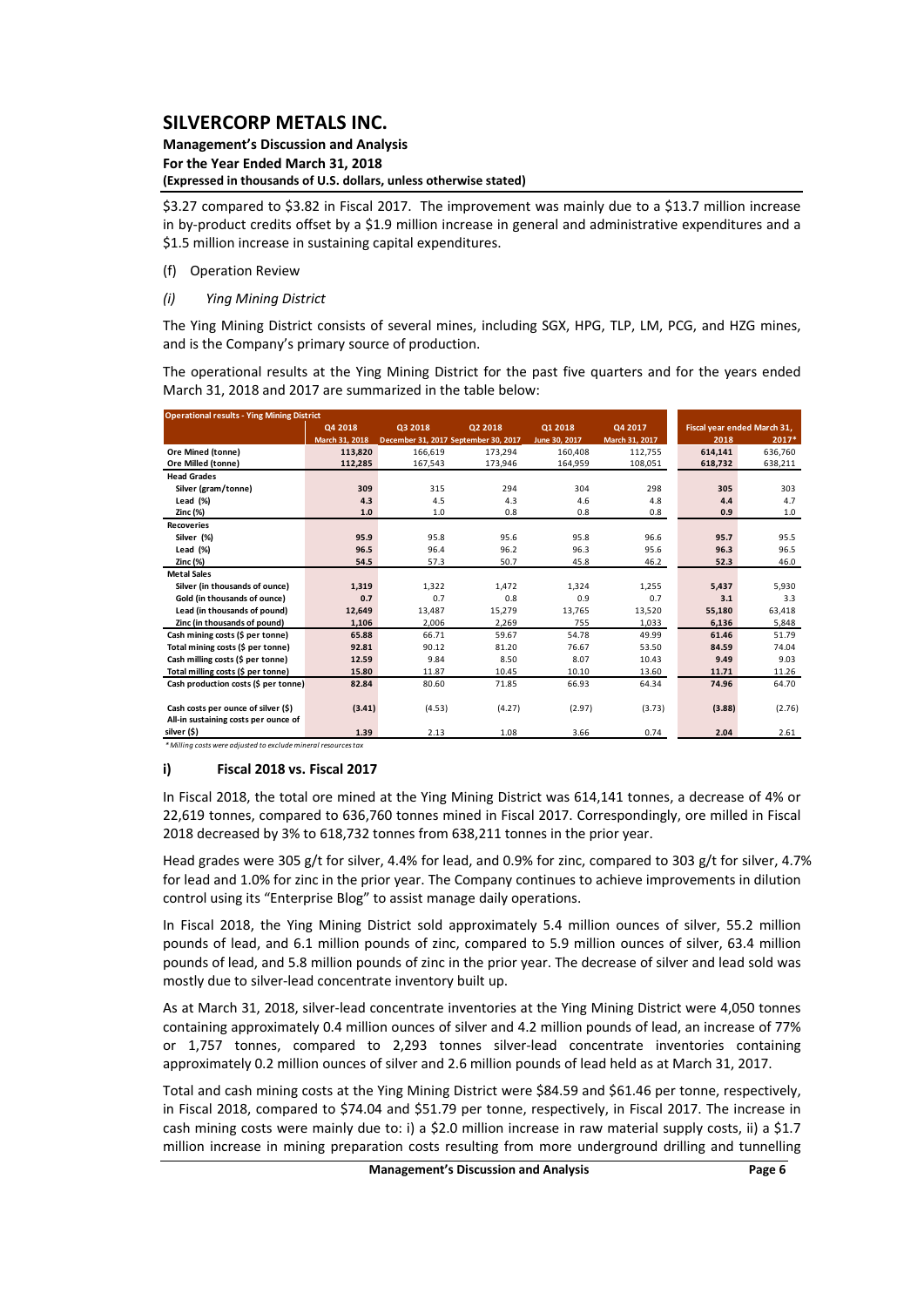#### **Management's Discussion and Analysis For the Year Ended March 31, 2018 (Expressed in thousands of U.S. dollars, unless otherwise stated)**

being expensed in Fiscal 2018, and iii) a \$0.5 million increase in mining labour costs.

Total and cash milling costs at the Ying Mining District in Fiscal 2018 were \$11.71 and \$9.49 per tonne, respectively, compared to \$11.26 and \$9.03 per tonne, respectively, in Fiscal 2017. The increase in cash milling costs was mainly due to a 15% increase in per tonne raw material supply costs.

Correspondingly, cash production cost per tonne of ore processed in Fiscal 2018 at the Ying Mining District was \$74.96, an increase of 16% compared to \$64.70 in the prior year.

Cash cost per ounce of silver, net of by‐product credits, in Fiscal 2018 at the Ying Mining District, was negative \$3.88, compared to negative \$2.76 in the prior year.

All-in sustaining costs per ounce of silver, net of by-product credits, in Fiscal 2018 at the Ying Mining District was \$2.04 compared to \$2.61 in the prior year.

In Fiscal 2018, approximately 104,798 m or \$2.3 million of underground diamond drilling (Fiscal 2017 – 93,735 m or \$2.1 million) and 19,723 m or \$5.8 million of preparation tunnelling (Fiscal 2017 – 17,787 m or \$5.0 million) were completed and expensed as mining preparation costs at the Ying Mining District. In addition, approximately 61,827 m or \$20.1 million of horizontal tunnels, raises and declines (Fiscal 2017 – 60,241 m or \$18.1 million) were completed and capitalized.

### **ii) Q4 Fiscal 2018 vs. Q4 Fiscal 2017**

In Q4 Fiscal 2018, a total of 113,820 tonnes of ore were mined and 112,285 tonnes milled at the Ying Mining District, up by 1% and 4%, compared to 112,755 tonnes mined and 108,051 tonnes milled in Q4 Fiscal 2017.

Average head grades were 309 g/t for silver, 4.3% for lead, and 1.0% for zinc, compared to 298 g/t for silver, 4.8% for lead, and 0.8% for zinc, respectively, in the same prior year quarter.

Metals sold were approximately 1.3 million ounces of silver, 700 ounces of gold, 12.6 million pounds of lead, and 1.1 million pounds of zinc, compared to 1.3 million ounces of silver, 700 ounces of gold, 13.5 million pounds of lead, and 1.0 million pounds of zinc in Q4 Fiscal 2017.

The cash mining costs at the Ying Mining District in Q4 Fiscal 2018 was \$65.88 per tonne, compared to \$49.99 per tonne in Q4 Fiscal 2017. The increase in cash mining costs were mainly due to: i) a \$0.3 million increase in raw material supply costs, ii) a \$0.4 million increase in mining preparation costs, and iii) a \$0.7 million increase in direct mining contractor costs.

The cash milling cost at the Ying Mining District was \$12.59 per tonne in Q4 Fiscal 2018, an increase of 21% compared to \$10.43 per tonne in Q4 Fiscal 2017.

Cash cost per ounce of silver and all-in sustaining costs per ounce of silver, net of by-product credits, at the Ying Mining District, for Q4 Fiscal 2018, were negative \$3.41 and \$1.39, respectively, compared to negative \$3.73 and \$0.74, respectively, in Q4 Fiscal 2017.

In Q4 Fiscal 2018, approximately 18,791 m or \$0.6 million of underground diamond drilling (Q4 Fiscal 2017 – 21,961 m or \$0.4 million) and 2,809 m or \$0.9 million of preparation tunnelling (Q4 Fiscal 2017 – 2,718 m or \$0.8 million) were completed and expensed as mining preparation costs at the Ying Mining District. In addition, approximately 9,653 m or \$3.9 million of horizontal tunnels, raises, and declines (Q4 Fiscal 2017 – 9,741 m or \$2.9 million) were completed and capitalized.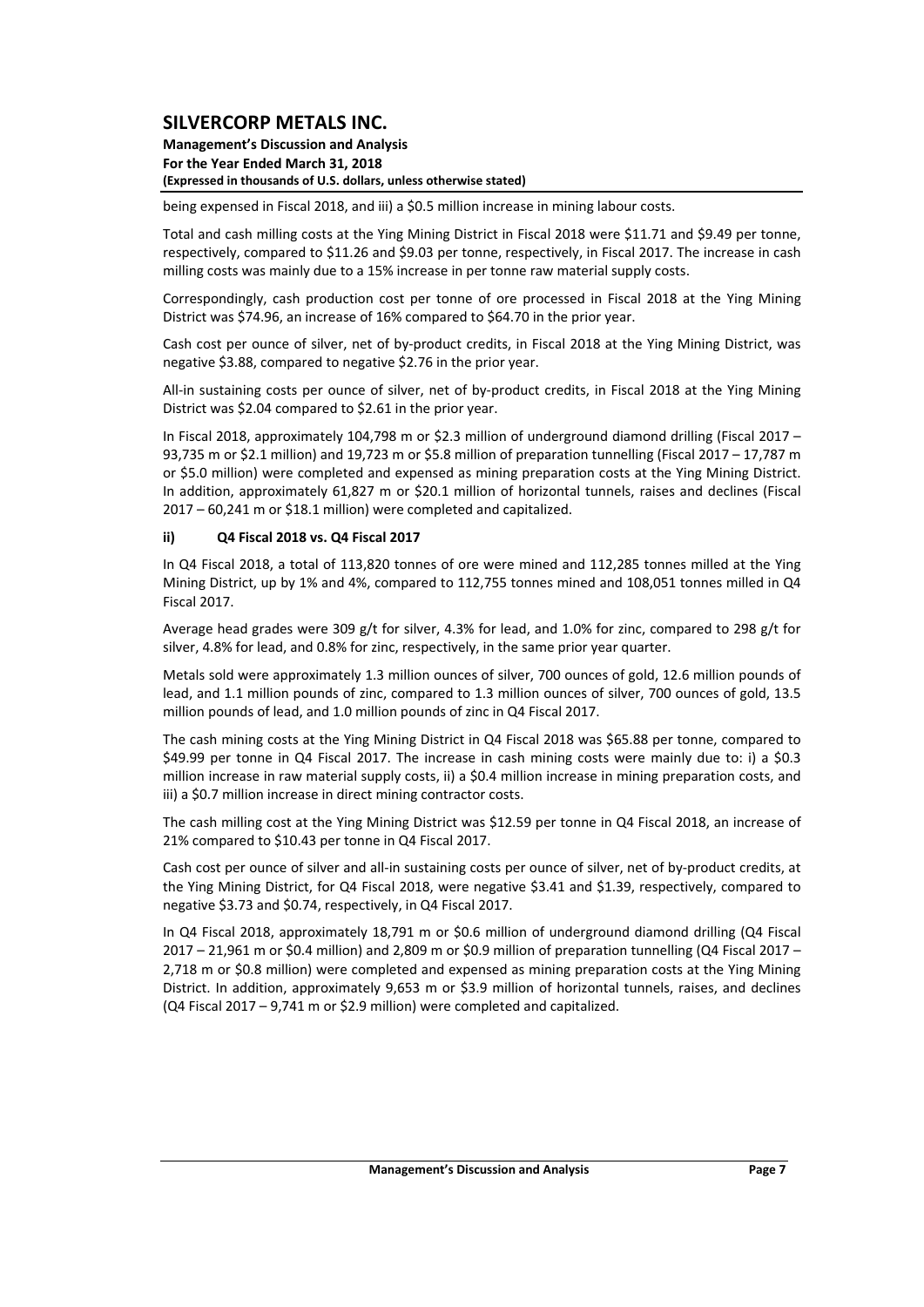**Management's Discussion and Analysis** 

**For the Year Ended March 31, 2018**

**(Expressed in thousands of U.S. dollars, unless otherwise stated)**

### *(ii) GC Mine*

The operational results at the GC Mine for the past five quarters are summarized in the table below:

| <b>Operational results - GC Mine</b>                           | Q4 2018        | Q3 2018           | Q2 2018            | 01 2018       | Q4 2017        |         | Fiscal year ended March 31, |
|----------------------------------------------------------------|----------------|-------------------|--------------------|---------------|----------------|---------|-----------------------------|
|                                                                | March 31, 2018 | December 31, 2017 | September 30, 2017 | June 30, 2017 | March 31, 2017 | 2018    | 2017*                       |
| Ore Mined (tonne)                                              | 29.442         | 85,665            | 65,812             | 64,865        | 40.224         | 245,783 | 260,746                     |
| Ore Milled (tonne)                                             | 26,252         | 88.494            | 63.648             | 65,944        | 39,929         | 244,338 | 260,696                     |
| <b>Head Grades</b>                                             |                |                   |                    |               |                |         |                             |
| Silver (gram/tonne)                                            | 96             | 97                | 102                | 98            | 91             | 98      | 94                          |
| Lead (%)                                                       | 1.3            | 1.4               | 1.4                | 1.6           | 1.3            | 1.5     | 1.4                         |
| Zinc (%)                                                       | 2.9            | 2.8               | 2.8                | 2.7           | 2.6            | 2.8     | 2.8                         |
| <b>Recovery Rates</b>                                          |                |                   |                    |               |                |         |                             |
| Silver (%)                                                     | 76.3           | 73.6              | 74.4               | 81.2          | 72.8           | 76.2    | 75.7                        |
| Lead $(\%)$                                                    | 87.5           | 83.9              | 82.8               | 88.8          | 82.4           | 85.4    | 85.7                        |
| Zinc (%)                                                       | 85.7           | 81.3              | 81.6               | 80.9          | 74.8           | 81.8    | 84.7                        |
| <b>Metal Sales</b>                                             |                |                   |                    |               |                |         |                             |
| Silver (in thousands of ounce)                                 | 63             | 196               | 155                | 189           | 53             | 603     | 564                         |
| Lead (in thousands of pound)                                   | 688            | 2,263             | 1,656              | 2,147         | 818            | 6,754   | 7,055                       |
| Zinc (in thousands of pound)                                   | 1,479          | 4,399             | 3,311              | 4,244         | 455            | 13,433  | 12,446                      |
| Cash mining cost (\$ per tonne)                                | 45.92          | 35.48             | 34.60              | 39.20         | 37.91          | 37.48   | 32.10                       |
| Total mining cost (\$ per tonne)                               | 57.47          | 43.10             | 42.62              | 46.99         | 45.37          | 45.73   | 40.03                       |
| Cash milling cost (\$ per tonne)                               | 25.07          | 14.09             | 14.63              | 16.73         | 20.06          | 15.72   | 14.35                       |
| Total milling cost (\$ per tonne)                              | 33.41          | 16.45             | 17.90              | 19.85         | 24.99          | 19.17   | 17.40                       |
| Cash production cost (\$ per tonne)                            | 70.99          | 49.57             | 49.23              | 55.93         | 57.97          | 53.20   | 46.45                       |
|                                                                |                |                   |                    |               |                |         |                             |
| Cash cost per ounce of silver (\$)                             | (13.95)        | (15.34)           | (13.56)            | (7.80)        | (1.72)         | (12.37) | (6.64)                      |
| All-in sustaining cost per ounce of                            |                |                   |                    |               |                |         |                             |
| silver (\$)                                                    | (4.57)         | (4.52)            | (3.77)             | (2.48)        | 14.55          | (3.69)  | 0.20                        |
| * Milling costs were adjusted to exclude mineral resources tax |                |                   |                    |               |                |         |                             |

### **i) Fiscal 2018 vs. Fiscal 2017**

In Fiscal 2018, the total ore mined at the GC Mine was 245,783 tonnes, a decrease of 14,963 tonnes or 6%, compared to 260,746 tonnes mined in Fiscal 2017, while ore milled decreased by 6% to 244,338 tonnes from 260,696 tonnes in the prior year. The decrease of ore mined at the GC Mine was mainly due to the impact arising from a changeover of a mining contractor and lack of skilled miners in the fourth quarter of Fiscal 2018.

Head grades were 98 g/t for silver, 1.5% for lead, and 2.8% for zinc in Fiscal 2018, compared to 94 g/t for silver, 1.4% for lead, and 2.8% for zinc in the prior year.

In Fiscal 2018, the GC Mine sold 603,000 ounces of silver, 6.8 million pounds of lead, and 13.4 million pounds of zinc, compared to 564,000 ounces of silver, 7.1 million pounds of lead, and 12.4 million pounds of zinc sold in Fiscal 2017.

Total and cash mining costs at the GC Mine in Fiscal 2018 were \$45.73 and \$37.48 per tonne, respectively, compared to \$40.03 and \$32.10 per tonne in Fiscal 2017. The increase in cash mining costs was mainly due to a \$0.9 million increase in mining preparation costs resulting from more underground drilling expensed in Fiscal 2018.

Total and cash milling costs at the GC Mine in Fiscal 2018 were \$19.17 and \$15.72 per tonne, respectively, compared to \$17.40 and \$14.35 per tonne, respectively, in Fiscal 2017. The increase in milling costs was mainly due to higher raw material supply costs.

Correspondingly, cash production costs per tonne of ore processed in Fiscal 2018 at the GC Mine increased by 14% to \$53.20 from \$46.45 in the prior year due to the increase in both per tonne cash mining and milling costs.

Cash costs per ounce of silver, net of by‐product credits, at the GC Mine, was negative \$12.37 in Fiscal 2018 compared to negative \$6.64 in the prior year. The improvement was mainly due to a 45% increase in by-product credits, mainly arising from an 8% increase in zinc sold and a 32% and 50% increase in net realized lead and zinc selling prices, offset by a 4% decrease in lead sold. Sales from lead and zinc accounted for 76% of the total sales at the GC Mine in Fiscal 2018, and amounted to \$21.2 million, an increase of \$6.9 million, compared to \$14.3 million in the prior year.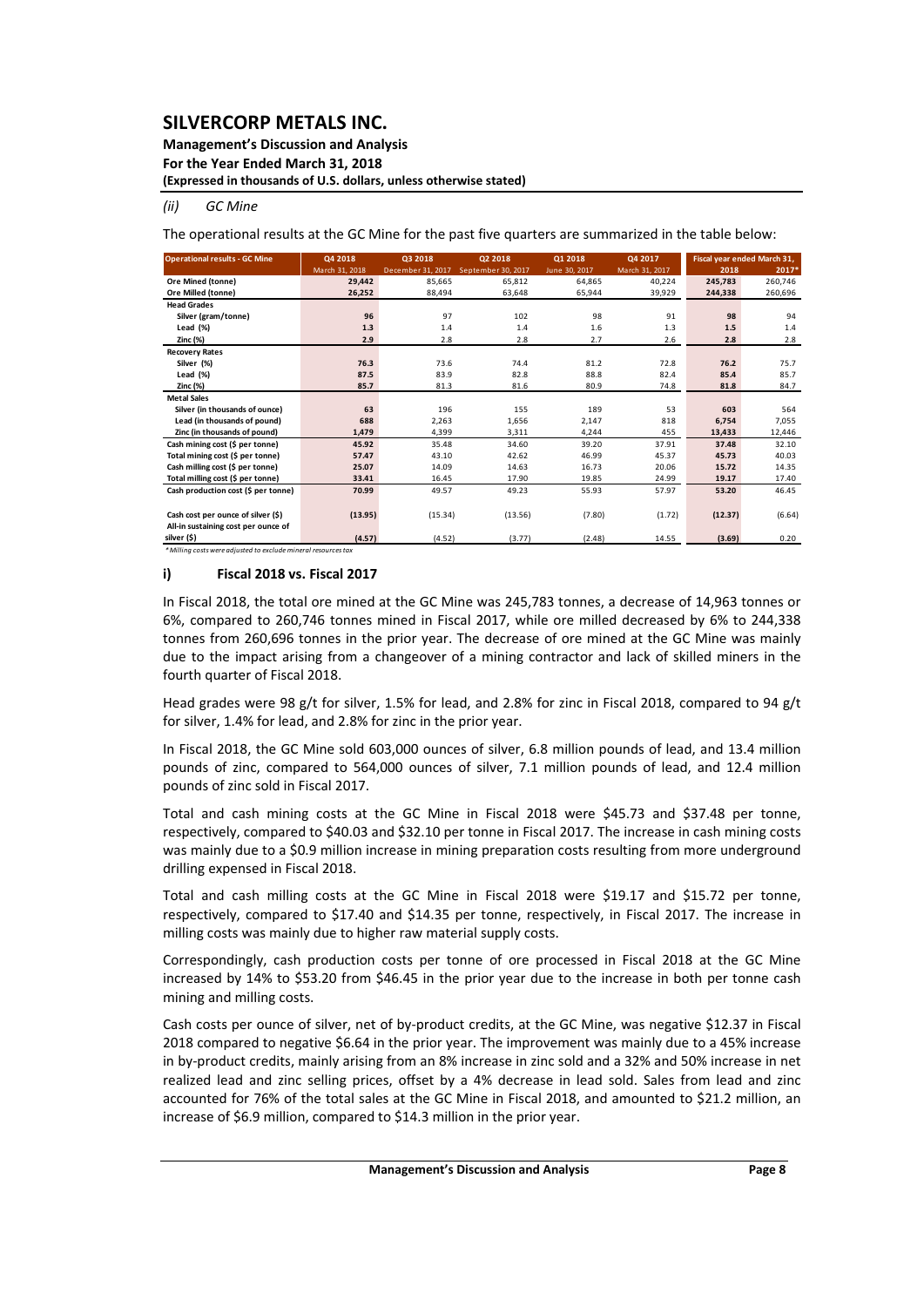#### **Management's Discussion and Analysis For the Year Ended March 31, 2018 (Expressed in thousands of U.S. dollars, unless otherwise stated)**

All-in sustaining costs per ounce of silver, net of by-product credits, in Fiscal 2018 at the GC Mine was negative \$3.69 compared to \$0.20 in the prior year. The improvement was mainly due to higher by‐ product credits achieved as discussed above.

In Fiscal 2018, approximately 21,717 m or \$1.1 million of underground diamond drilling (Fiscal 2017 – 12,484 m or \$0.8 million) and 15,811 m or \$4.5 million of tunnelling (Fiscal 2017 – 14,690 m or \$4.0 million) were completed and expensed as mining preparation costs at the GC Mine. In addition, approximately 320 m or \$0.3 million of horizontal tunnels, raises and declines (Fiscal 2017 – 1,721 m or \$0.7 million) were completed and capitalized.

## **ii) Q4 Fiscal 2018 vs Q4 Fiscal 2017**

In Q4 Fiscal 2018, a total of 29,442 tonnes of ore were mined and 26,252 tonnes were milled at the GC Mine compared to 40,224 tonnes mined and 39,929 tonnes milled in Q4 Fiscal 2017.

Average head grades were 96 g/t for silver, 1.3% for lead, and 2.9% for zinc compared to 91 g/t for silver, 1.3% for lead, and 2.6% for zinc, respectively, in Q4 Fiscal 2017.

Metals sold were approximately 63,000 ounces of silver, 0.7 million pounds of lead, and 1.5 million pounds of zinc, compared to 53,000 ounces of silver, 0.8 million pounds of lead, and 0.5 million pounds of zinc in Q4 Fiscal 2017.

The cash mining costs at the GC Mine was \$45.92 per tonne, an increase of 21% compared to \$37.91 per tonne in Q4 Fiscal 2017. The increase in cash mining costs was mainly due to lower production output resulting in higher unit costs allocation.

Correspondingly, the cash milling costs at the GC Mine in Q4 Fiscal 2018 increased by 25% to \$25.07 per tonne, compared to \$20.06 per tonne in Q4 Fiscal 2017.

Cash costs per ounce of silver and all‐in sustaining costs per ounce of silver, net of by‐product credits, at the GC Mine, for Q4 Fiscal 2018, were negative \$13.95 and negative \$4.57, respectively, compared to negative \$1.72 and \$14.55 in Q4 Fiscal 2017. The improvement is mainly due to higher by‐product credits achieved arising from a 225% increase in zinc metal sold along with a 34% and 48% increase, respectively, in lead and zinc realized selling prices.

In Q4 Fiscal 2018, approximately 3,464 m or \$0.2 million of underground diamond drilling (Q4 Fiscal 2017 – 2,995 m or \$0.2 million) and 1,526 m or \$0.7 million of tunnelling (Q4 Fiscal 2017 – 2,714 m or \$0.8 million) were completed and expensed as mining preparation costs at the GC Mine. In addition, approximately 40 m or \$0.1 million of horizontal tunnels, raises, and declines (Q4 Fiscal 2017 – 40 m or \$0.1 million) were completed and capitalized.

*(iii) BYP Mine*

The BYP mine was placed on care and maintenance in August 2014 in consideration of the required capital upgrades to sustain its ongoing production and the current market environment. The Company continues to review alternatives for this project and is also carrying out activities to renew its mining license.

### *(iv) XHP Project*

Activities at the XHP project, a development stage project, were suspended in Fiscal 2014. In light of the recent increase of lead and zinc metal prices, the Company has resumed activities at the XHP project to review and evaluate alternatives for this project.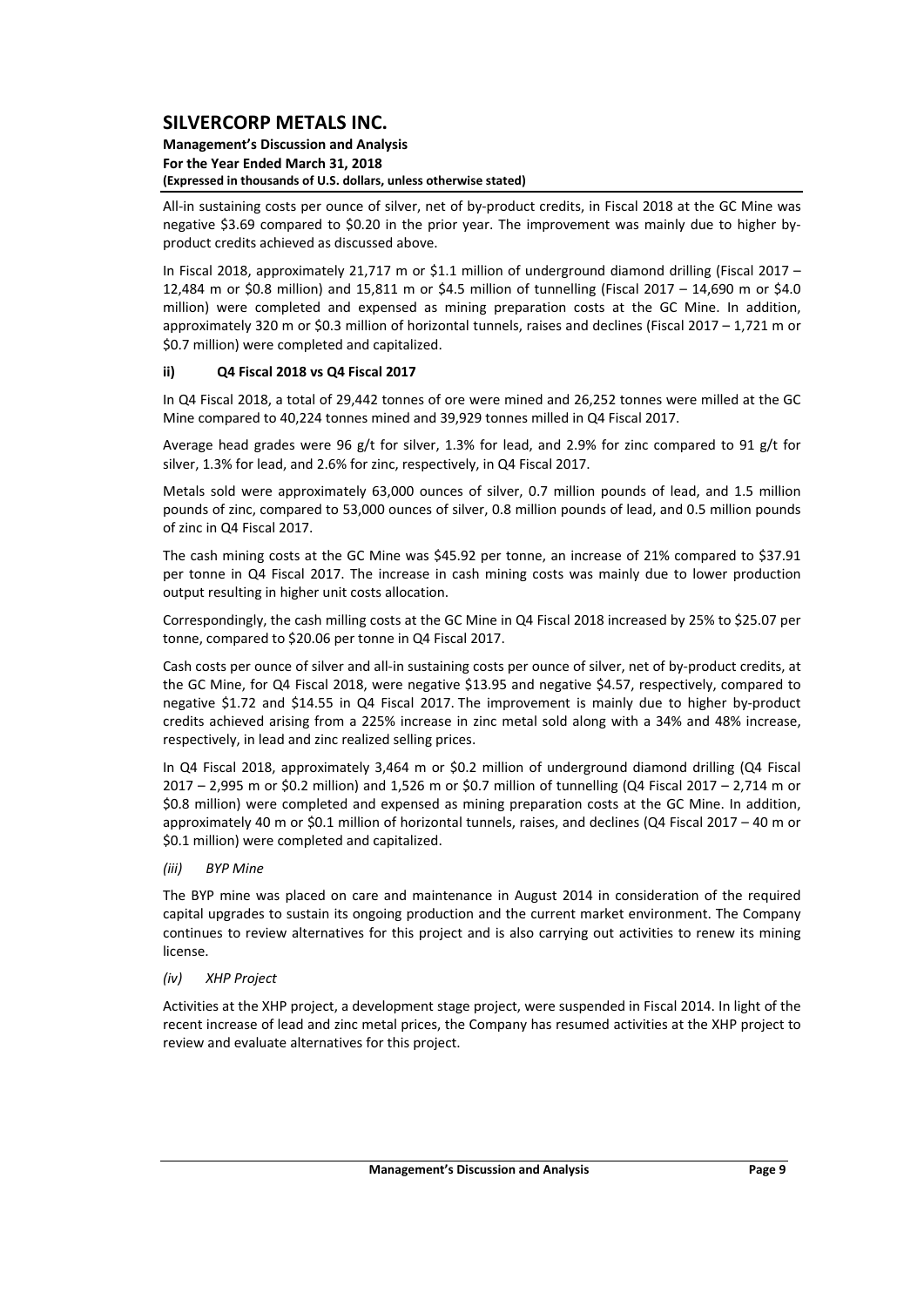### **Management's Discussion and Analysis**

**For the Year Ended March 31, 2018**

## **(Expressed in thousands of U.S. dollars, unless otherwise stated)**

### *(v) Comparison of Fiscal 2018 Results with Fiscal 2018 Guidance*

The following table provides a comparison of Fiscal 2018 results to the Fiscal 2018 production guidance provided at the start of Fiscal 2018:

| <b>Fiscal 2018</b>                     |         | <b>Ying Mining District</b> |         | <b>GC Mine</b> | <b>Consolidated</b> |                 |  |  |  |  |  |  |  |
|----------------------------------------|---------|-----------------------------|---------|----------------|---------------------|-----------------|--|--|--|--|--|--|--|
|                                        | Actual  | Guidance                    | Actual  | Guidance       | Actual              | <b>Guidance</b> |  |  |  |  |  |  |  |
| Ore (tonne)                            | 614.141 | 650.000                     | 245.783 | 250.000        | 859.924             | 900.000         |  |  |  |  |  |  |  |
| <b>Head Grades</b>                     |         |                             |         |                |                     |                 |  |  |  |  |  |  |  |
| Silver (gram/tonne)                    | 305     | 275                         | 98      | 90             |                     |                 |  |  |  |  |  |  |  |
| Lead $(\%)$                            | 4.4     | 4.2                         | 1.5     | 1.5            |                     |                 |  |  |  |  |  |  |  |
| Zinc $(%)$                             | 0.9     | 0.9                         | 2.8     | 2.6            |                     |                 |  |  |  |  |  |  |  |
|                                        |         | <b>Metal Production*</b>    |         |                |                     |                 |  |  |  |  |  |  |  |
| Silver ('000 Oz)                       | 5,462   | 5.300                       | 570     | 400            | 6.032               | 5,700           |  |  |  |  |  |  |  |
| Lead (million pounds)                  | 56.7    | 56.0                        | 6.7     | 7.1            | 63.4                | 63.1            |  |  |  |  |  |  |  |
| Zinc (million pounds)                  | 6.1     | 6.0                         | 12.2    | 12.3           | 18.3                | 18.3            |  |  |  |  |  |  |  |
|                                        |         | Costs                       |         |                |                     |                 |  |  |  |  |  |  |  |
| Cash production cost (\$/tonne of ore) | 74.96   | 66.80                       | 53.20   | 46.10          | 68.72               | 61.00           |  |  |  |  |  |  |  |
| $AISC**$                               | 2.04    | 4.20                        | (3.69)  | (1.00)         | 3.27                | 5.40            |  |  |  |  |  |  |  |

*\*Metal production is estimated based on head grades of the ore processed and metal recoveries.* 

\*\* AISC is referred to all-in sustaining costs per ounce of silver, net of by-product credits.

On a consolidation basis, silver production surpassed the guidance by 6% respectively, while lead and zinc production was in line with the guidance. The cash production costs per tonne was 13% higher, while the all-in sustaining costs, net of by-product credits, was 39% lower compared to the guidance.

At the Ying Mining District, silver, lead, and zinc production surpassed the guidance by 3%, 1%, and 1%, respectively, mainly due to the increase of head grades offset by lower ore production achieved. Silver and lead head grades increased by 11% and 6%, respectively, to 305 g/t for silver and 4.4% for lead from the guidance of 275 g/t for silver and 4.2% for lead. Cash production costs per tonne were higher than the guidance mainly due to more drilling and tunnelling expensed and higher material costs, while the all-in sustaining costs per ounce of silver, net of by-product credits, were better than the guidance.

At the GC Mine, silver production surpassed the guidance by 42%, while there was a 6% and 1% shortfall in lead and zinc production mainly due to 2% less ore processed and 3% decrease in lead head grades. Cash production costs per tonne were higher than the guidance, while the all‐in sustaining costs per ounce of silver, net of by-product credits, were better than the guidance mainly due to higher byproduct credits achieved with a 34% and 48% increase, respectively, in lead and zinc realized selling prices.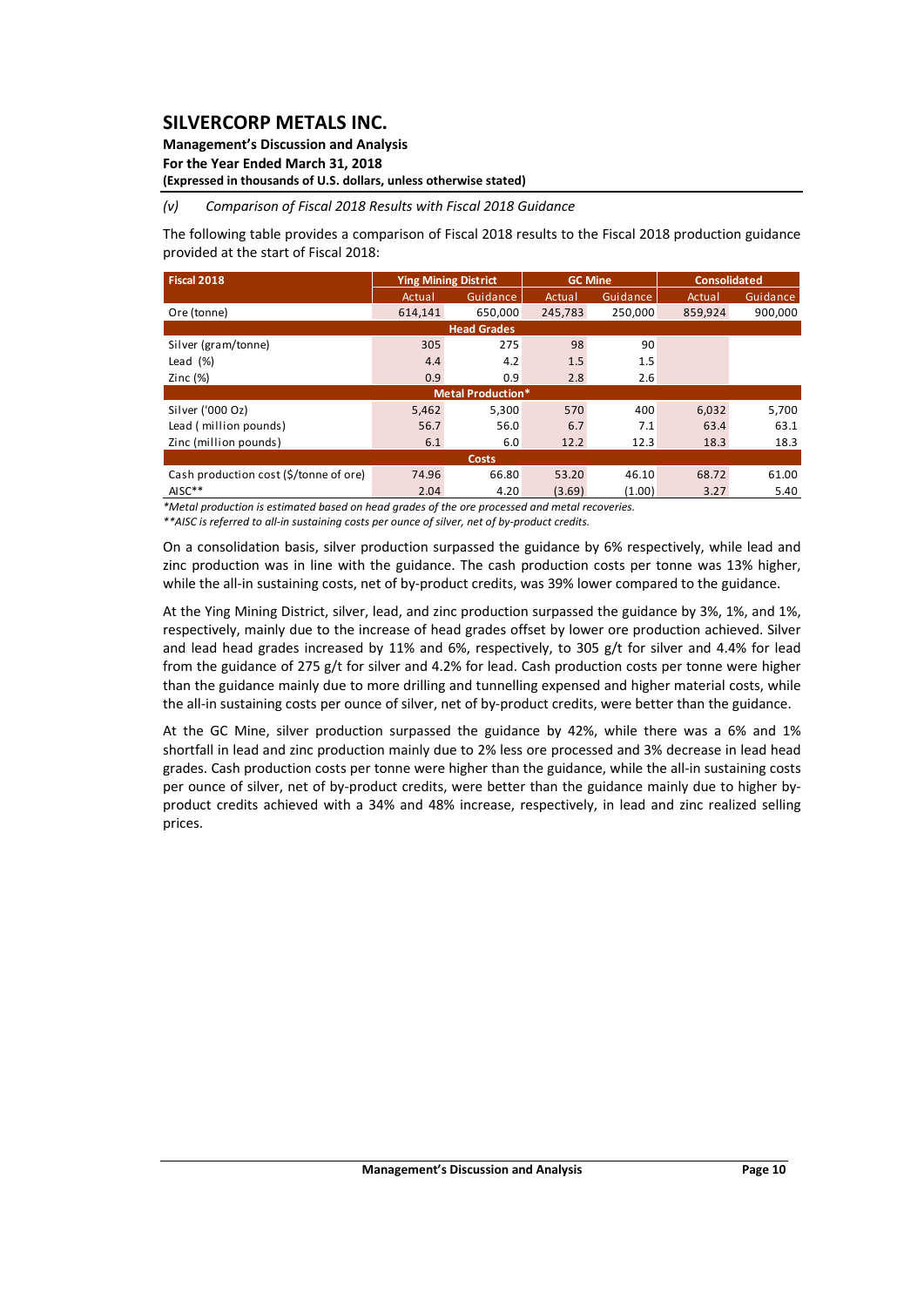**Management's Discussion and Analysis For the Year Ended March 31, 2018 (Expressed in thousands of U.S. dollars, unless otherwise stated)**

### **4. Fiscal 2019 Production and Cash Costs Guidance**

Fiscal 2019 production guidance was previously announced in our news release dated February 8, 2018. The Company continues to expect production of approximately 880,000 tonnes of ore, yielding 6.0 million ounces of silver, 63.6 million pounds of lead, and 19.8 million pounds of zinc in Fiscal 2019. Fiscal 2019 production guidance compared to the prior year's guidance released on February 2, 2017 represents an increase of approximately 4% in silver production, 1% in lead production, and 8% in zinc production.

|                      | Ore processed<br>(tonnes) | <b>Silver</b><br>(g/t) | Lead<br>(%) | <b>Zinc</b><br>(%) |  |
|----------------------|---------------------------|------------------------|-------------|--------------------|--|
| Ying Mining District | 630,000                   | 285                    | 4.3         | 0.9                |  |
| GC Mine              | 250.000                   | 98                     | 1.6         | 3.0                |  |

|                      | <b>Silver</b><br>(Moz) | Lead<br>(Mlbs) | <b>Zinc</b><br>(Mlbs) | Cash cost*<br>(\$/t) | AISC*<br>(5/t) |
|----------------------|------------------------|----------------|-----------------------|----------------------|----------------|
| Ying Mining District | 5.4                    | 56.1           | 6.2                   | 75.4                 | 123.7          |
| GC Mine              | 0.6                    | 7.5            | 13.6                  | 57.2                 | 75.5           |
| Consolidated         | 6.0                    | 63.6           | 19.8                  | 70.2                 | 122.2          |

\*Both AISC and cash costs are non-IFRS measures. AISC refers to all-in sustaining costs per ounce of silver, net of credits from gold. lead, zinc and other metals. Cash costs refers to cash production costs per tonne of ore processed. Foreign exchange rates *assumptions used are: US\$1 = CAD\$1.25, US\$1 = RMB¥6.50.* 

### (a) Ying Mining District, Henan Province, China

In Fiscal 2019, Ying Mining District plans to mine and process 630,000 tonnes of ore averaging 285 g/t silver, 4.3% lead, and 0.9% zinc with expected metal production of 5.4 million ounces of silver, 56.1 million pounds of lead and 6.2 million of zinc. Fiscal 2019 production guidance at the Ying Mining District represents an increase of approximately 4% in silver head grade and 2% in lead head grade compared to prior year's guidance. Metal production is comparable to prior year's guidance.

The cash production costs is expected to be \$75.4 per tonne of ore, and the all-in sustaining costs is estimated at \$123.7 per tonne of ore processed.

Capital expenditures at the Ying Mining District in Fiscal 2019 are budgeted at \$31.8 million, including \$23.2 million for mine tunnelling and ramp development and \$8.6 million for equipment and infrastructure.

As reported on the Company's new releases dated April 16, 2018 and May 1, 2018, the Company reported a spillage incident at the Ying Mining District that a small amount of tailings leaking from the No. 2 tailing facility to Chong‐Yang Creek at approximately 9:30 pm on April 12, 2018. Silvercorp's subsidiary, Henan Found, took immediate actions and the leakage was fully controlled and stopped as of 12:00 pm of April 13, 2018. No personal injuries were incurred and the results of ongoing water tests from Chong‐Yang Creek are within the acceptable national water quality standards. Due to the incident, milling operations at the Ying Mining District were temporarily suspended. On April 28, 2018, one floatation line of 1,000 tonnes per day at the No. 2 mill, using the No. 1 tailing storage facility resumed operation, and full mill operations resumed on May 23, 2018. As the milling capacity of Henan Found is approximately 25% greater than the mining capacity, the temporary suspension of the milling operations is expected to have minimal impact on overall annual production.

### (b) GC Mine, Guangdong Province, China

In Fiscal 2019, GC Mine plans to mine and process 250,000 tonnes of ore averaging 98 g/t silver, 1.6% lead, and 3.0% zinc with expected metal production of 0.6 million ounces of silver, 7.5 million pounds of lead and 13.6 million pounds of zinc. Fiscal 2019 represents an increase of approximately 50% in silver production, 6% in lead production, and 11% in zinc production compared to the prior year's guidance released on February 2, 2017.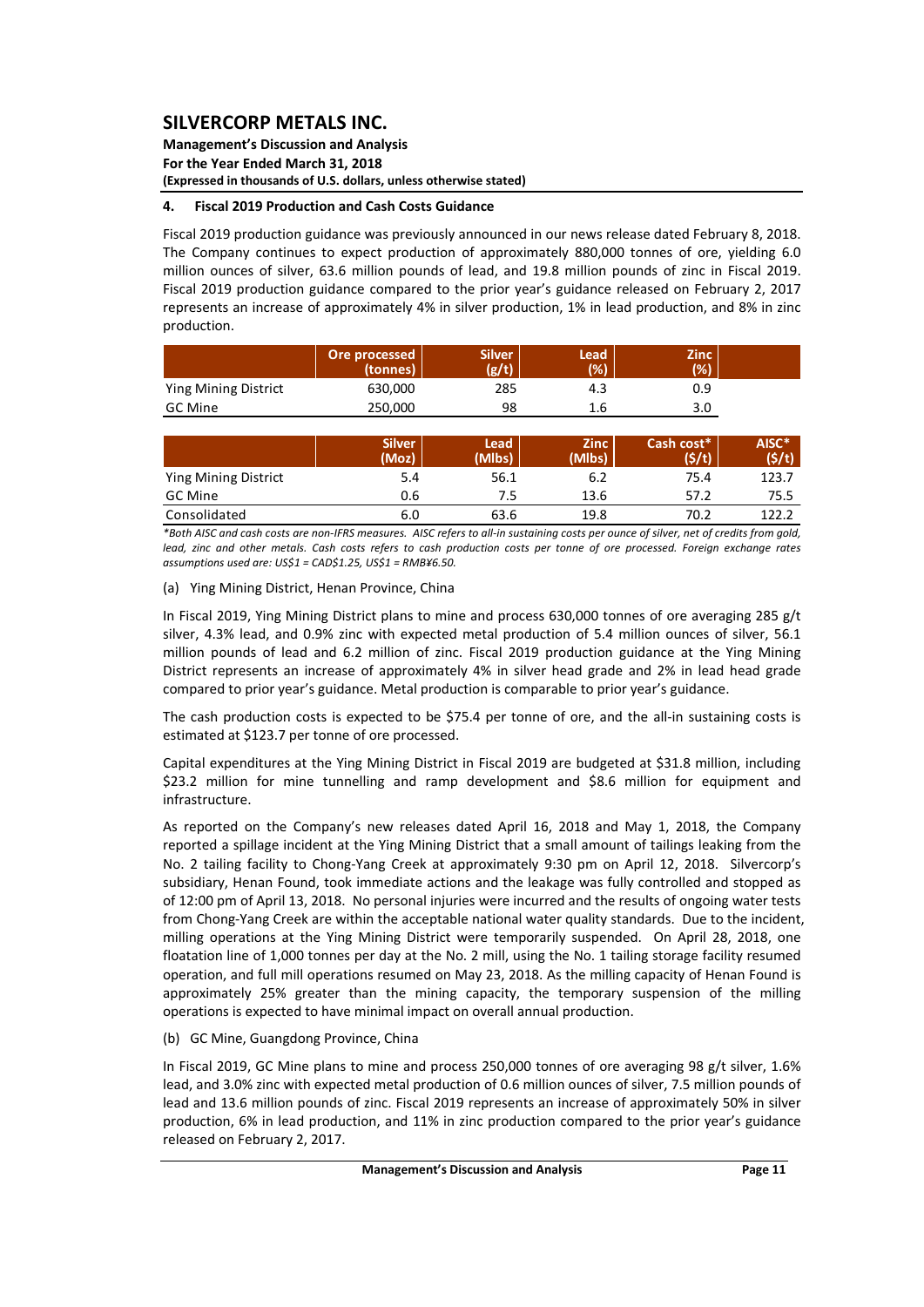#### **Management's Discussion and Analysis For the Year Ended March 31, 2018 (Expressed in thousands of U.S. dollars, unless otherwise stated)**

The cash production cost is expected to be \$57.2 per tonne of ore, and the all-in sustaining costs would be \$57.2 per tonne of ore processed.

Capital expenditures at GC Mine in Fiscal 2019 are budgeted at \$3.0 million, including \$1.7 million for mine tunneling and ramp development and \$1.3 million for equipment and infrastructure.

### **5. Investment in New Pacific Metals Corp. ("NUAG")**

New Pacific Metals Corp. ("NUAG") is a Canadian public company listed on the TSX Venture Exchange (symbol: NUAG) and the OTCQX Best Market (symbol: NUPMF). NUAG is a related party of the Company by way of two common directors and officers, and the Company accounts for its investment in NUAG using the equity method as it is able to exercise significant influence over the financial and operating policies of NUAG.

In July 2017, the Company participated in NUAG's private placement and subscribed for 25,000,000 common shares of NUAG for \$20.0 million.

In November 2017, the Company participated in NUAG's strategic private placement. The placement was for 19,000,000 units, and the Company subscribed for 3,000,000 units while Pan American Silver Corp. subscribed for 16,000,000 units, at a price of CAD\$1.42 per unit. Each unit is comprised of one common share of NUAG and one half of one common share purchase warrant. Arising from this strategic private placement, the Company's ownership in NUAG was diluted from 32.2% to 29.8% and a dilution gain of \$0.8 million was recorded along with the reclassification of loss of \$18 from other comprehensive income to net income.

The Company also acquired an additional 474,600 NUAG common shares from the public market for \$0.5 million during the year ended March 31, 2018.

As at March 31, 2018, the Company owned 39,280,900 NUAG common shares (March 31, 2017 – 10,806,300), representing an ownership interest of 29.8% (March 31, 2017 – 16.1%). The summary of the investment in NUAG common shares and its market value as at the respective balance sheet dates are as follows:

|                                     | Value of NUAG's |     |        |                     |  |  |  |  |  |  |  |  |
|-------------------------------------|-----------------|-----|--------|---------------------|--|--|--|--|--|--|--|--|
|                                     | Number of       |     |        | common shares per   |  |  |  |  |  |  |  |  |
|                                     | shares          |     | Amount | quoted market price |  |  |  |  |  |  |  |  |
| Balance, April 1, 2016              | 10,806,300      | -\$ | 3,133  | -\$<br>2,333        |  |  |  |  |  |  |  |  |
| Share of net income                 |                 |     | 282    |                     |  |  |  |  |  |  |  |  |
| Share of other comprehensive loss   |                 |     | (12)   |                     |  |  |  |  |  |  |  |  |
| Impairment recovery                 |                 |     | 5,278  |                     |  |  |  |  |  |  |  |  |
| Foreign exchange impact             |                 |     | (164)  |                     |  |  |  |  |  |  |  |  |
| Balance, March 31, 2017             | 10,806,300      |     | 8,517  | 8,517               |  |  |  |  |  |  |  |  |
| Participate in Private placement    | 28,000,000      |     | 23,352 |                     |  |  |  |  |  |  |  |  |
| Purchase from open market           | 474,600         |     | 509    |                     |  |  |  |  |  |  |  |  |
| Share of net loss                   |                 |     | (700)  |                     |  |  |  |  |  |  |  |  |
| Share of other comprehensive income |                 |     | 461    |                     |  |  |  |  |  |  |  |  |
| Impairment recovery                 |                 |     | 4,714  |                     |  |  |  |  |  |  |  |  |
| Dilution gain                       |                 |     | 822    |                     |  |  |  |  |  |  |  |  |
| Foreign exchange impact             |                 |     | 326    |                     |  |  |  |  |  |  |  |  |
| Balance March 31, 2018              | 39,280,900      | \$. | 38,001 | 50,266<br>S         |  |  |  |  |  |  |  |  |

For the year ended March 31, 2018, an impairment recovery of \$4,714 (year ended March 31, 2017 -\$5,278) was recognized for the investment in NUAG based on the quoted market price of NUAG common shares.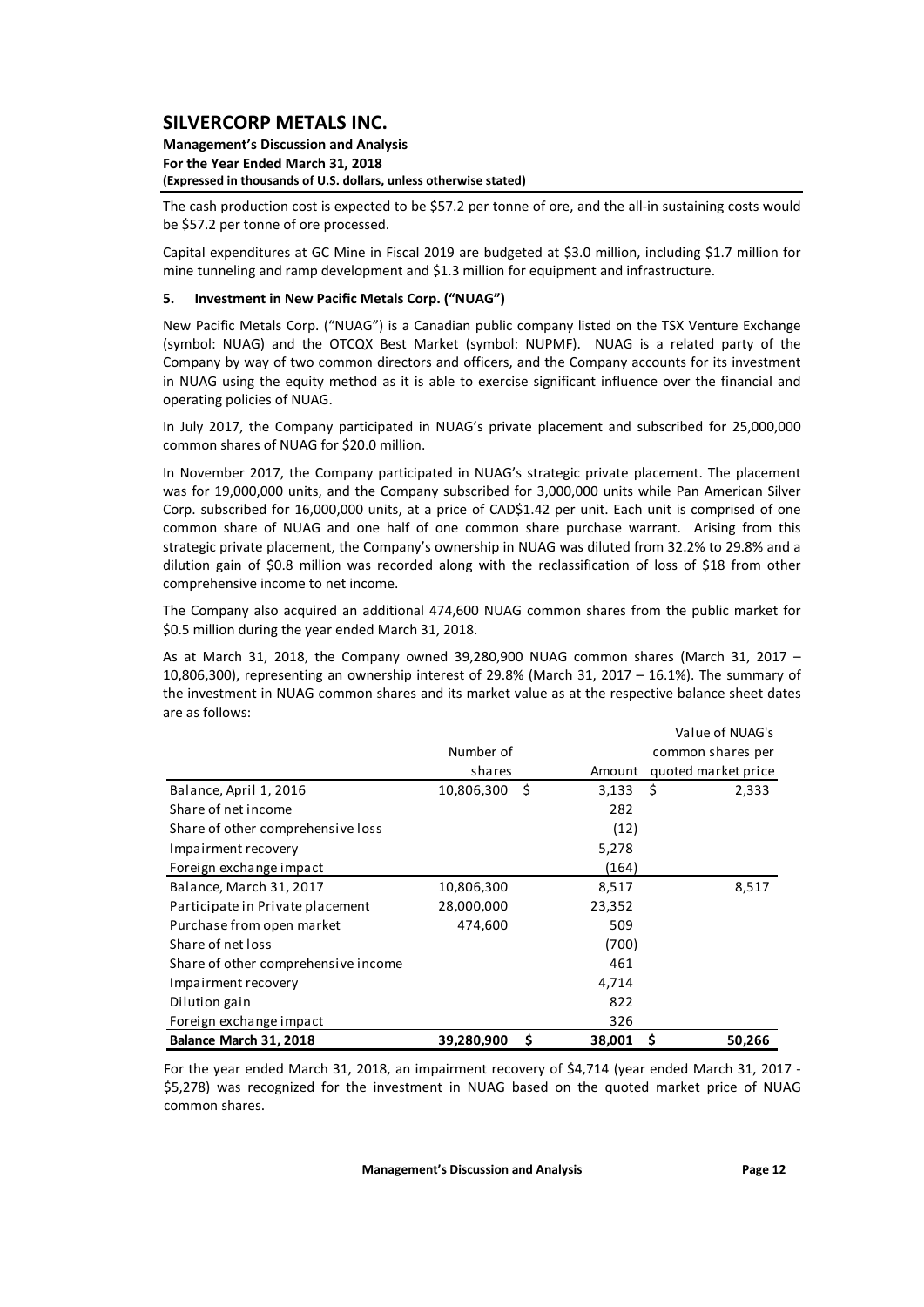## **Management's Discussion and Analysis**

**For the Year Ended March 31, 2018**

**(Expressed in thousands of U.S. dollars, unless otherwise stated)**

Summarized financial information for the Company's investment in NUAG on a 100% basis is as follows:

|                                            |    |                               | Years ended March 31,         |
|--------------------------------------------|----|-------------------------------|-------------------------------|
|                                            |    | $2018^{(1)}$                  | $2017^{(1)}$                  |
| (Loss) income from investments             | \$ | Ŝ.<br>(976)                   | 3,999                         |
| General and administrative expense         |    | (2,527)                       | (1, 197)                      |
| Foreign exchange (loss) gain               |    | (358)                         | 388                           |
| Impairment charge                          |    |                               | (2,933)                       |
| Other income                               |    | 372                           | 100                           |
| Net (loss) income of associate             | \$ | $(3,489)$ \$                  | 357                           |
| Adjustments to net (loss) income of        |    |                               |                               |
| associate                                  |    | 760                           | 1,391                         |
| Net (loss) income of associate             |    |                               |                               |
| qualified for pick-up                      | \$ | (2,729)                       | 1,748                         |
| Company's share of net (loss) income       | \$ | Ŝ.<br>(700)                   | 282                           |
|                                            |    | March 31, 2018 <sup>(1)</sup> | March 31, 2017 <sup>(1)</sup> |
| Current assets                             | \$ | \$<br>28,279                  | 16,152                        |
| Non-current assets                         |    | 57,268                        | 9,248                         |
| Total assets                               | \$ | - \$<br>85,547                | 25,400                        |
| Current liabilities                        |    | 970                           | 600                           |
| Long-term liabilities                      |    | 4,839                         |                               |
| <b>Total liabilities</b>                   |    | 5,809                         | 600                           |
| Net assets                                 | \$ | \$<br>79,738                  | 24,800                        |
| Company's share of net assets of associate | Ś  | \$<br>23,730                  | 4,003                         |

 $<sup>(1)</sup>$ NUAG's fiscal year-end is on June 30. NUAG's quarterly financial results were used to compile</sup> the financial information that matched with the Company's year‐end on March 31.

NUAG acquired a 100% interest in the Silver Sand Property, an early‐stage exploration project in the Potosi Department of Bolivia, in July 2017 and commenced a 30,000 metres exploration drilling program in October 2017. Exploration results of this drilling program have not yet been released by NUAG as of the date of this MD&A.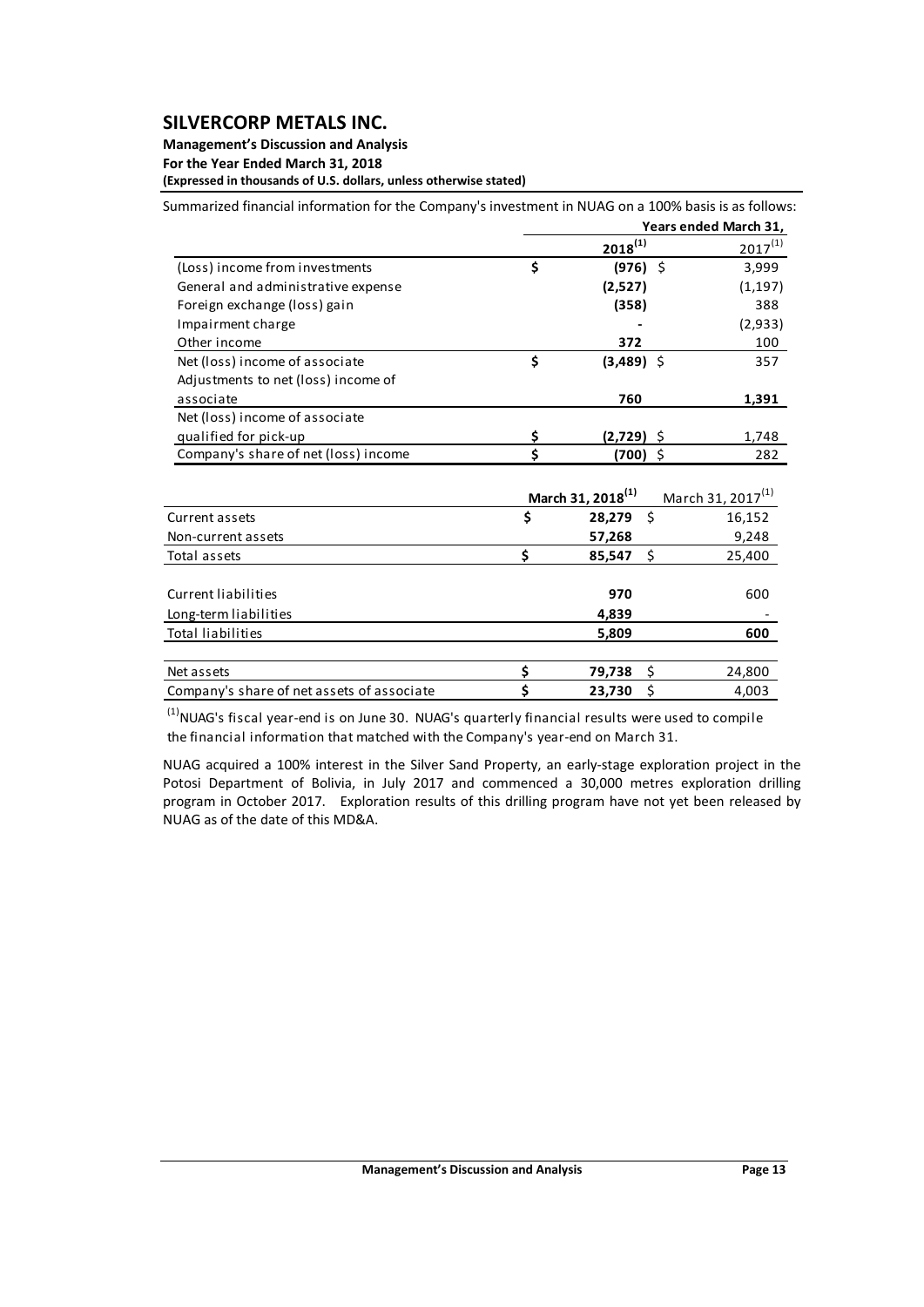**Management's Discussion and Analysis For the Year Ended March 31, 2018 (Expressed in thousands of U.S. dollars, unless otherwise stated)**

### **6. Fiscal Year 2018 Financial Results**

#### (a) Selected Annual Information

|                                          | <b>Fiscal 2018</b> | <b>Fiscal 2017</b> |      | <b>Fiscal 2016</b> |
|------------------------------------------|--------------------|--------------------|------|--------------------|
| Sales                                    | 170,039            | \$<br>163,471      | - \$ | 107,940            |
| Gross Profit                             | 87,884             | 88,186             |      | 36,015             |
| Expenses and foreign exchange            | (23,284)           | (20, 486)          |      | (23, 220)          |
| Impairment reversal                      | 4,714              | 5,097              |      |                    |
| Dilution gain on investment in associate | 822                |                    |      |                    |
| Gain on disposal of NSR                  | 4,320              |                    |      |                    |
| Other Items                              | 3,359              | 1,938              |      | (107)              |
| Net income (loss)                        | 58,896             | 55,498             |      | 9,939              |
| Net income (loss) attributable to the    |                    |                    |      |                    |
| equity holders of the Company            | 46,994             | 43,674             |      | 6,336              |
| Basic earnings (loss) per share          | 0.28               | 0.26               |      | 0.04               |
| Diluted earnings (loss) per share        | 0.27               | 0.25               |      | 0.04               |
| Cash dividend declared                   | 3,362              | 1,585              |      | 685                |
| Cash dividended declared per share       | 0.020              | 0.015              |      | 0.005              |
| Total Assets                             | 476,894            | 397,970            |      | 372,019            |
| Total non-current liabilities            | 46,408             | 39,878             |      | 43,348             |

Financial results including sales, gross profit, net income, basic earnings per share, and diluted earnings per share are heavily influenced by changes in commodity prices, particularly, the silver price.

(b) Financial Results – Fiscal 2018 compared to Fiscal 2017

**Net income attributable to the shareholders of the Company** in Fiscal 2018 was \$47.0 million, or \$0.28 per share, up 8% compared to \$43.7 million, or \$0.26 per share in Fiscal 2017. The adjusted net income attributable to the shareholders of the Company was \$41.5 million, or \$0.25 per share after adjustments of impairment reversal and dilution gain, compared to the adjusted net income of \$38.6 million, or \$0.23 per share in Fiscal 2017.

**Sales** in Fiscal 2018 were \$170.0 million, up 4% compared to \$163.5 million in Fiscal 2017. Silver and gold sales represented \$82.4 million and \$3.2 million, respectively, while base metals represented \$84.5 million of total sales compared to silver, gold and base metal sales of \$89.6 million, \$3.3 million, and \$70.6 million, respectively, in Fiscal 2017.

In Fiscal 2018, the Company's consolidated financial results were mainly impacted by the following: i) an increase of 25% and 53%, in net realized selling prices for lead and zinc; ii) a decrease of 1% in the net realized selling price for silver, iii) less silver and lead sold as inventory built up; and iv) higher per tonne production costs.

Fluctuations in sales revenue are mainly dependent on metal production and the realized metal prices. The net realized selling price is calculated using Shanghai Metal Exchange ("SME") prices, less smelter charges and recovery, and a value added tax ("VAT") at a rate of 17% (VAT is not applied to gold sales). The following table is a reconciliation of the Company's net realized selling prices in Fiscal 2018, including a comparison with London Metal Exchange ("LME") prices:

|                                        | Silver (in US\$/ounce) |  |       | Gold (in US\$/ounce) |       |  | Lead (in US\$/pound) |  |                |  | Zinc (in US\$/pound) |  |       |  |       |
|----------------------------------------|------------------------|--|-------|----------------------|-------|--|----------------------|--|----------------|--|----------------------|--|-------|--|-------|
|                                        | F2018                  |  | F2017 |                      | F2018 |  | F2017                |  | F2018          |  | F2017                |  | F2018 |  | F2017 |
| Net realized selling prices            | 13.63                  |  | 13.79 |                      | 1.043 |  | 1.013                |  | $1.01 \quad$ S |  | 0.81S                |  | 1.10  |  | 0.72  |
| Add back: Value added taxes            | 2.32                   |  | 2.34  |                      | -     |  | ۰                    |  | 0.17           |  | 0.14                 |  | 0.19  |  | 0.12  |
| Add back: Smelter charges and recovery | 1.91                   |  | 2.23  |                      | 252   |  | 256                  |  | 0.09           |  | 0.11                 |  | 0.40  |  | 0.42  |
| <b>SME</b>                             | 17.86                  |  | 18.37 |                      | 1.295 |  | 1,269                |  | 1.27           |  | 1.05                 |  | 1.69  |  | 1.27  |
| <b>LME</b>                             | 16.88                  |  | 17.77 |                      | 1.286 |  | 1.260                |  | 1.08           |  | 0.91S                |  | 1.39  |  | 1.07  |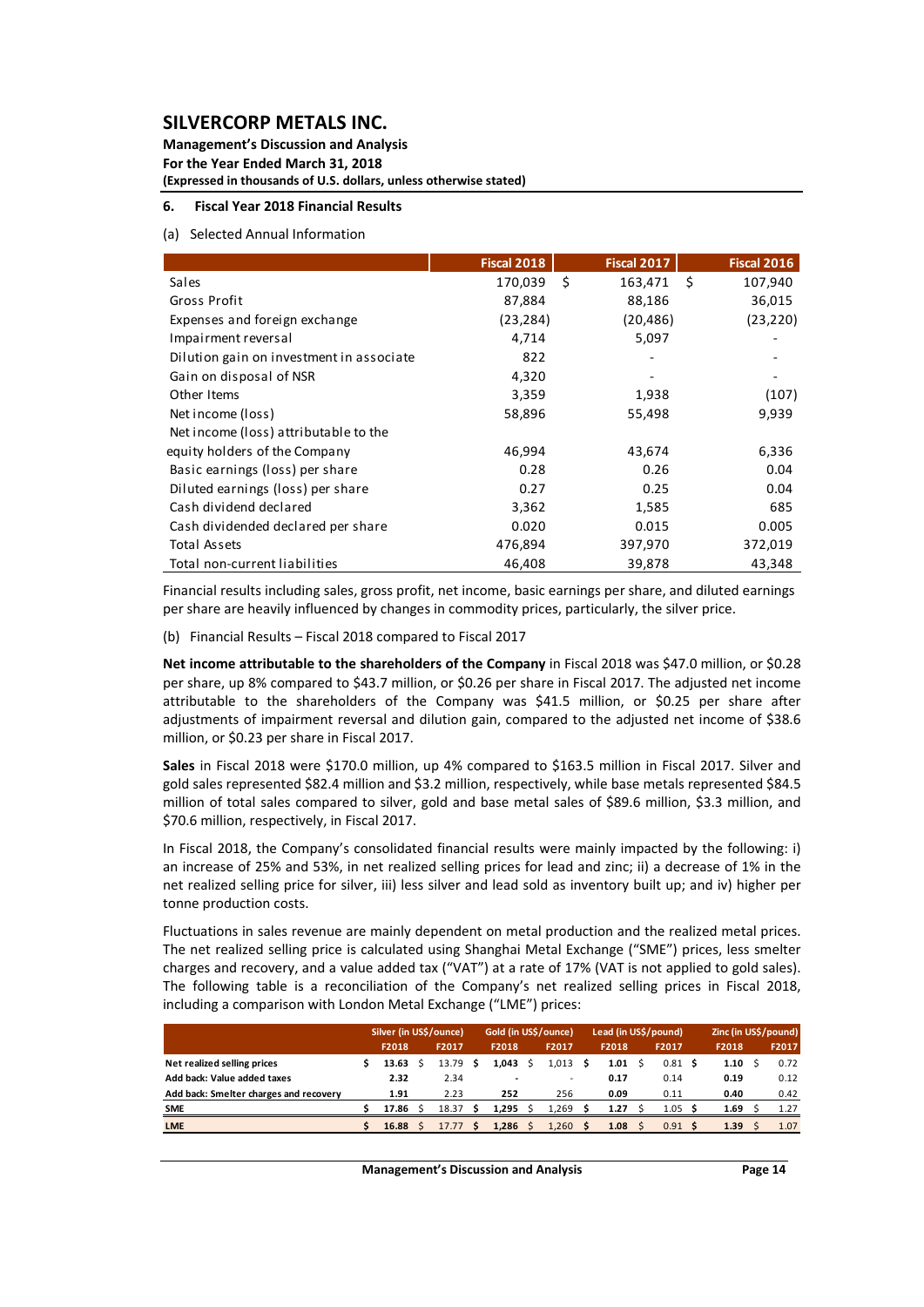#### **Management's Discussion and Analysis For the Year Ended March 31, 2018 (Expressed in thousands of U.S. dollars, unless otherwise stated)**

**Cost of sales** in Fiscal 2018 was \$82.2 million compared to \$75.3 million in Fiscal 2017. The cost of sales included \$59.1 million cash production costs (Fiscal 2017 ‐ \$53.8 million), \$4.8 million mineral resource tax (Fiscal 2017 - \$3.8 million), and \$18.2 million depreciation, amortization and depletion charges (Fiscal 2017 ‐ \$17.7 million).

**Gross profit margin** in Fiscal 2018 was 52% compared to 54% in Fiscal 2017. Ying Mining District's gross profit margin was 55% compared to a 57% gross profit margin in the prior year, while GC Mine's gross profit margin was 36% compared to a 31% gross profit margin in the prior year.

**General and administrative expenses** in Fiscal 2018 were \$18.7 million, an increase of 11% compared to \$16.8 million in Fiscal 2017. The increase was mainly due to increased compensation to management and employees and increased costs of administration due to the resumption of activities at the XHP project and the BYP Mine. Items included in general and administrative expenses are as follows:

- (i) **Amortization expenses** of \$1.2 million (Fiscal 2017 ‐ \$1.2 million);
- (ii) **Office and administrative expenses** of \$6.7 million (Fiscal 2017 ‐ \$5.5 million);
- (iii) **Salaries and benefits** of \$8.4 million (Fiscal 2017 ‐ \$7.4 million);
- (iv) **Stock based compensation expense** of \$1.6 million (Fiscal 2017 ‐ \$1.0 million); and
- (v) **Professional fees** of \$0.9 million (Fiscal 2017 ‐ \$1.7 million).

**Government fees and other taxes** in Fiscal 2018 were \$3.0 million (Fiscal 2017 ‐ \$4.0 million). Government fees included mineral resource compensation fees and environmental protection fees paid to the state and local Chinese governments. Other taxes were composed of surtax on value‐added tax, land usage levy, stamp duty, and other miscellaneous levies, duties and taxes imposed by the state and local Chinese government.

**Foreign exchange loss** in Fiscal 2018 was \$1.6 million compared to foreign exchange gain of \$339 in Fiscal 2017. The foreign exchange gain or loss is mainly driven by the fluctuations of the RMB and US dollar against the functional currency of the entities.

**Loss on disposal of plant and equipment** in Fiscal 2018 was \$329 compared to \$538 in the prior year. The loss was related to the disposal of obsolete equipment.

**Gain on disposal of mineral rights and properties** in Fiscal 2018 was \$4.3 million (Fiscal 2017 ‐ \$nil). On April 5, 2017, the Company entered into a royalty purchase and sale agreement (the "Agreement") with Maverix Metals Inc. ("Maverix"), a publicly traded (TSX‐V: MMX) Canadian precious metals royalty and streaming company, to sell its 2.5% net smelter return ("NSR") on the Silvertip Mine for consideration of up to 6,600,000 of Maverix's common shares payable as follows:

- 3,800,000 common shares of Maverix on closing of the transaction; and
- 2,800,000 common shares of Maverix when the Silvertip Mine achieves: i) commercial production, and ii) a cumulative throughput of 400,000 tonnes of ore through the processing plant.

On April 19, 2017, the transaction closed and the Company received a total of 3,800,000 Maverix common shares valued at \$4,319 (CAD\$ 5.8 million) and recognized a gain of \$4,320 on the disposal of the NSR.

**Share of loss in an associate** in Fiscal 2018 was \$0.7 million (Fiscal 2017 – gain of \$0.3 million), representing the Company's equity pickup in NUAG.

**Dilution gain on investment in an associate** in Fiscal 2018 was \$0.8 million (Fiscal 2017 ‐ \$nil). In Fiscal 2018, the Company's equity interest in NUAG was diluted to 29.8% from 32.2%, resulting in a dilution gain of \$0.8 million.

**Impairment reversal of investment in associate** in Fiscal 2018 was \$4.7 million (Fiscal 2017 ‐ \$5.3 million). Based on the quoted market price of NUAG as at March 31, 2018, using fair value less costs to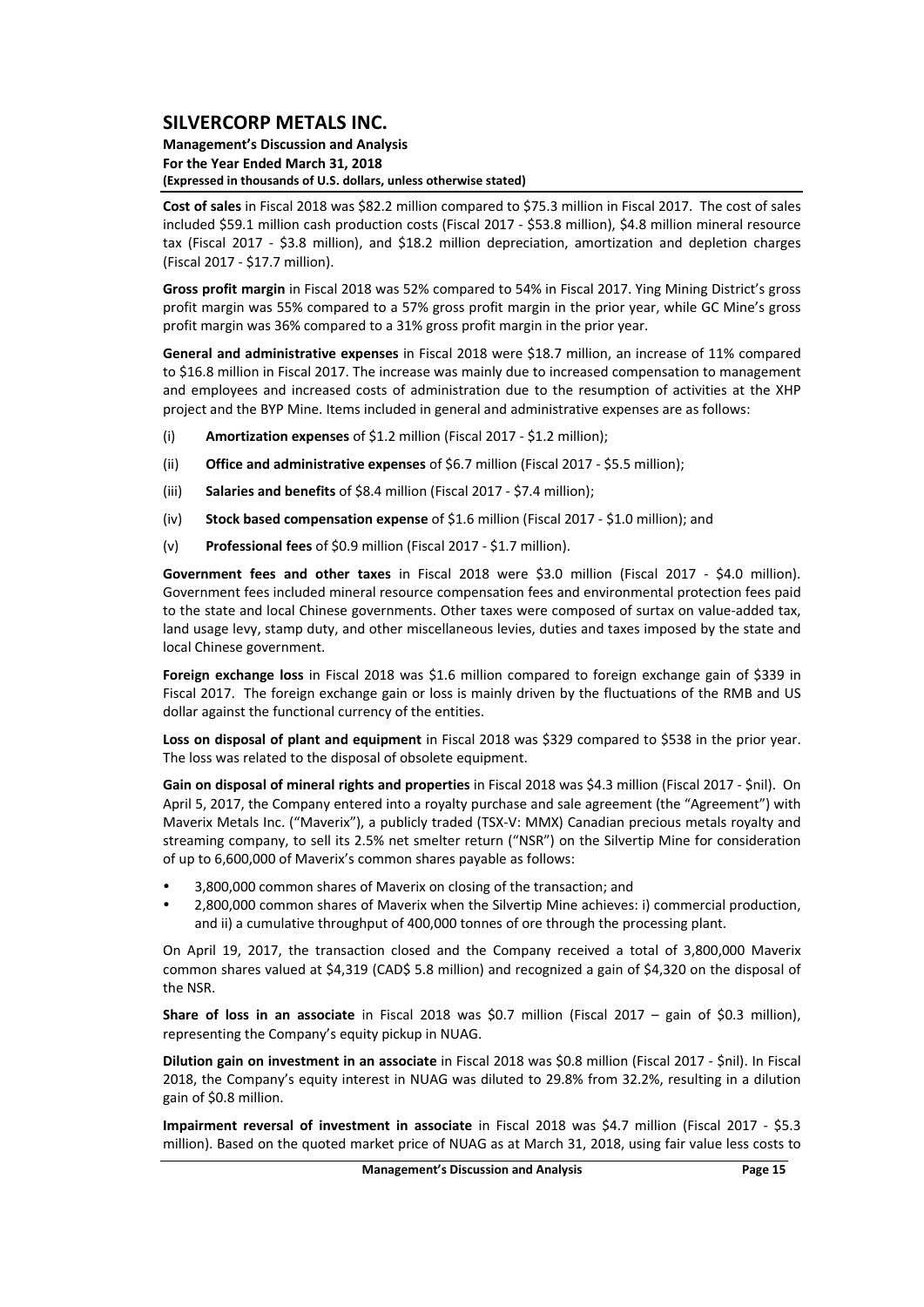#### **Management's Discussion and Analysis For the Year Ended March 31, 2018 (Expressed in thousands of U.S. dollars, unless otherwise stated)**

sell approach, the Company reversed \$4.7 million impairment charges (Fiscal 2017 ‐ \$5.3 million) taken in prior years against the carrying value of the Company's investment in NUAG.

**Finance income** in Fiscal 2018 was \$2.8 million compared to \$2.2 million in the prior year. The Company invests in short‐term investments which include term deposit and bonds.

**Finance costs** in Fiscal 2018 were \$0.4 million compared to \$0.8 million in the prior year. The finance costs in Fiscal 2018 were related to the unwinding of discount of environmental rehabilitation provision.

**Income tax expenses** in Fiscal 2018 were \$18.9 million, compared to \$19.2 million in Fiscal 2017. The income tax expense recorded in Fiscal 2018 included current income tax expense of \$16.1 million (Fiscal 2017 ‐ \$13.1 million) and deferred income tax expenses of \$2.8 million (Fiscal 2017 ‐ \$6.1 million).

#### **7. Fourth Quarter Financial Results**

(a) Summary of Quarterly Results

The tables below set out selected quarterly results for the past eight quarters:

|                                          | Mar 31, 2018 |    | Dec 31, 2017 | Sep 30, 2017 | Jun 30, 2017 |
|------------------------------------------|--------------|----|--------------|--------------|--------------|
| Sales                                    | \$<br>38,449 | Ś. | 44,352       | \$<br>47,541 | \$<br>39,697 |
| <b>Gross Profit</b>                      | 19,107       |    | 23,166       | 25,606       | 20,005       |
| Expenses and foreigh exchange            | (4, 403)     |    | (5,581)      | (6, 274)     | (7,026)      |
| Impairment reversal                      | 4,714        |    |              |              |              |
| Dilution gain on investment in associate |              |    | 822          |              |              |
| Gain on disposal of NSR                  |              |    |              |              | 4,320        |
| Other Items                              | 628          |    | 1,962        | 533          | 236          |
| Net (loss) income                        | 14,713       |    | 16,067       | 14,602       | 13,514       |
| Net (loss) income, attributable to the   |              |    |              |              |              |
| shareholders of the Company              | 12,194       |    | 12,718       | 11,145       | 10,937       |
| Basic (loss) earnings per share          | 0.07         |    | 0.08         | 0.07         | 0.07         |
| Diluted (loss) earnings per share        | 0.07         |    | 0.07         | 0.07         | 0.06         |
| Cash dividend declared                   |              |    | 1,683        |              | 1,679        |
|                                          |              |    |              |              |              |
| Cash dividended declared per share       |              |    | 0.01         |              | 0.01         |
|                                          | Mar 31, 2017 |    | Dec 31, 2016 | Sep 30, 2016 | Jun 30, 2016 |
| Sales                                    | \$<br>34,064 | \$ | 47,838       | \$<br>46,298 | \$<br>35,271 |
| <b>Gross Profit</b>                      | 20,304       |    | 26,379       | 25,759       | 15,744       |
| Expenses and foreigh exchange            | (5,083)      |    | (4, 557)     | (4,643)      | (6, 203)     |
| Impairment reversal (charges)            | 5,278        |    |              |              | (181)        |
| Other Items                              | 981          |    | 169          | 827          | (39)         |
| Net Income (Loss)                        | 16,334       |    | 16,638       | 16,006       | 6,520        |
| Net income (Loss), attributable to the   |              |    |              |              |              |
| shareholders of the Company              | 13,507       |    | 13,115       | 12,378       | 4,674        |
| Basic earnings (loss) per share          | 0.08         |    | 0.08         | 0.07         | 0.03         |
| Diluted earnings (loss) per share        | 0.08         |    | 0.08         | 0.07         | 0.03         |
| Cash dividend declared                   |              |    | 1,585        |              |              |

Financial results including sales, gross profit, net income, basic earnings per share, and diluted earnings per share are heavily influenced by changes in commodity prices, particularly, the silver price.

(b) Financial Results – Three months ended March 31, 2018 ("Q4 Fiscal 2018")

**Net income attributable to equity shareholders of the Company** in Q4 Fiscal 2018 was \$12.2 million, or \$0.07 per share, compared to \$13.5 million, or \$0.08 per share in Q4 Fiscal 2017. The adjusted net income attributable to equity shareholders was \$7.5 million, or \$0.04 per share after adjustment of impairment reversal of \$4.7 million (Q4 Fiscal 2017 ‐ \$5.3 million) compared to \$8.2 million or \$0.05 per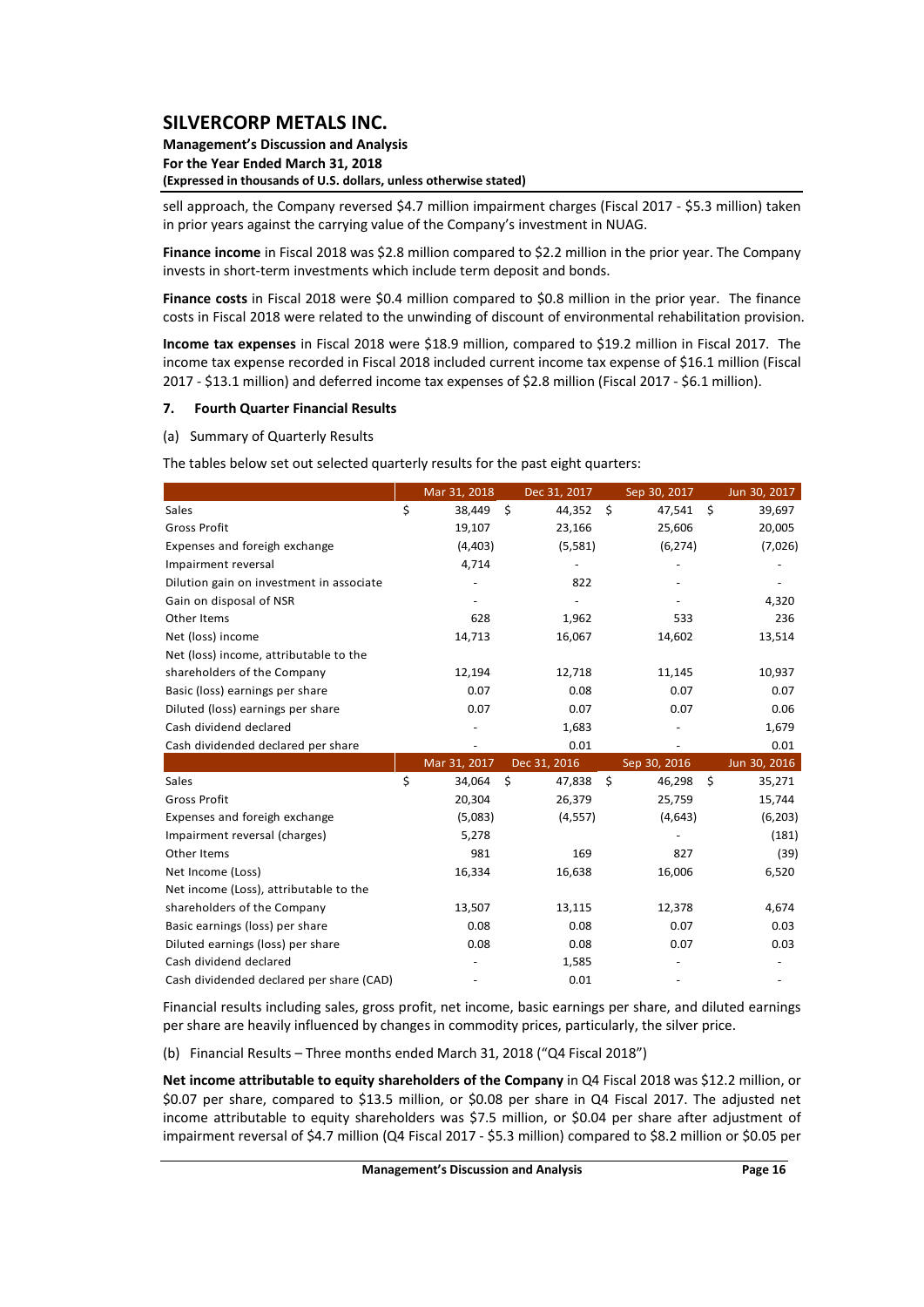**Management's Discussion and Analysis For the Year Ended March 31, 2018 (Expressed in thousands of U.S. dollars, unless otherwise stated)**

share in Q4 Fiscal 2017.

The Company's consolidated financial results in Q4 Fiscal 2018 were mainly impacted by the following: i) an increase of 2%, 16%, and 35% in the net realized selling prices for silver, lead, and zinc, respectively, compared to the prior year quarter; ii) an increase of 6% and 74% in silver and zinc sold; and iii) higher per tonne production costs.

**Sales** were \$38.4 million, up 13%, in Q4 Fiscal 2018, compared to \$34.1 million in Q4 Fiscal 2017. Silver and gold sales represented \$19.8 million and \$0.8 million, respectively, while base metals represented \$17.9 million of total sales compared to silver, gold and base metals of \$18.3 million, \$0.7 million, and \$15.1 million, respectively, in the prior year quarter.

**Cost of sales** was \$19.3 million in Q4 Fiscal 2018 compared to \$13.8 million in Q4 Fiscal 2017. The cost of sales included \$13.3 million cash production costs (Q4 Fiscal 2017 - \$11.0 million), \$1.1 million mineral resource taxes (Q4 Fiscal 2017 ‐ \$1.0 million), and \$5.0 million depreciation, amortization and depletion charges (Q4 Fiscal 2017 ‐ \$1.8 million).

**Gross profit margin** decreased to 50% in Q4 Fiscal 2018, compared to 60% in Q4 Fiscal 2017.

**General and administrative expenses** were \$4.7 million, an increase of 9%, in Q4 Fiscal 2018, compared to \$4.4 million in Q4 Fiscal 2017. Items included in general and administrative expenses in Q4 Fiscal 2018 are as follows:

- (i) **Amortization expenses** of \$0.3 million (Q4 Fiscal 2017 ‐ \$0.2 million);
- (ii) **Office and administrative expenses** of \$1.8 million (Q4 Fiscal 2017 ‐ \$1.4 million);
- (iii) **Salaries and benefits** of \$2.1 million (Q4 Fiscal 2017 ‐ \$2.1 million);
- (iv) **Stock based compensation expense** of \$0.4 million (Q4 Fiscal 2017 ‐ \$0.3 million); and
- (v) **Professional fees** of \$0.1 million (Q4 Fiscal 2017 ‐ \$0.2 million).

**Government fees and other taxes** in Q4 Fiscal 2018 were \$0.5 million (Q4 Fiscal 2017 ‐ \$0.5 million).

**Foreign exchange gain** was \$862 in Q4 Fiscal 2018, compared to a loss of \$197 in Q4 Fiscal 2017. The foreign exchange gain or loss is mainly driven by the fluctuation of the RMB and US dollar against the functional currency of the entities.

**Loss on disposal of plant and equipment** was \$6 in Q4 Fiscal 2018, compared to \$80 in the prior year quarter. The loss was related to the disposal of obsolete equipment.

**Share of loss in an associate** in Q4 Fiscal 2018 was \$189 (Q4 Fiscal 2017 ‐ gain of \$122), representing the Company's equity pickup in NUAG.

**Impairment reversal of investment in associate** in Q4 Fiscal 2018 was \$4.7 million (Fiscal 2017 ‐ \$5.3 million). Based on the quoted market price of NUAG as at March 31, 2018, using fair value less costs to sell approach, the Company reversed \$4.7 million in impairment charges taken in prior years against the carrying value of the Company's investment in NUAG.

**Income tax expenses** in Q4 Fiscal 2018 were \$5.3 million, compared to income tax expenses of \$5.1 million in the same period last year. The income tax expenses recorded in Q4 Fiscal 2018 included current income tax expenses of \$4.6 million (Q4 Fiscal 2017 ‐ recoveries of \$2.8 million) and deferred income taxes expenses of \$703 (Q4 Fiscal 2017 – \$2.3 million).

### **8. Liquidity and Capital Resources**

**Cash and cash equivalents and short‐term investments** as at March 31, 2018 were \$106.1 million, an increase of \$9.6 million or 10%, compared to \$96.5 million cash and cash equivalents and short‐term investment as at March 31, 2017.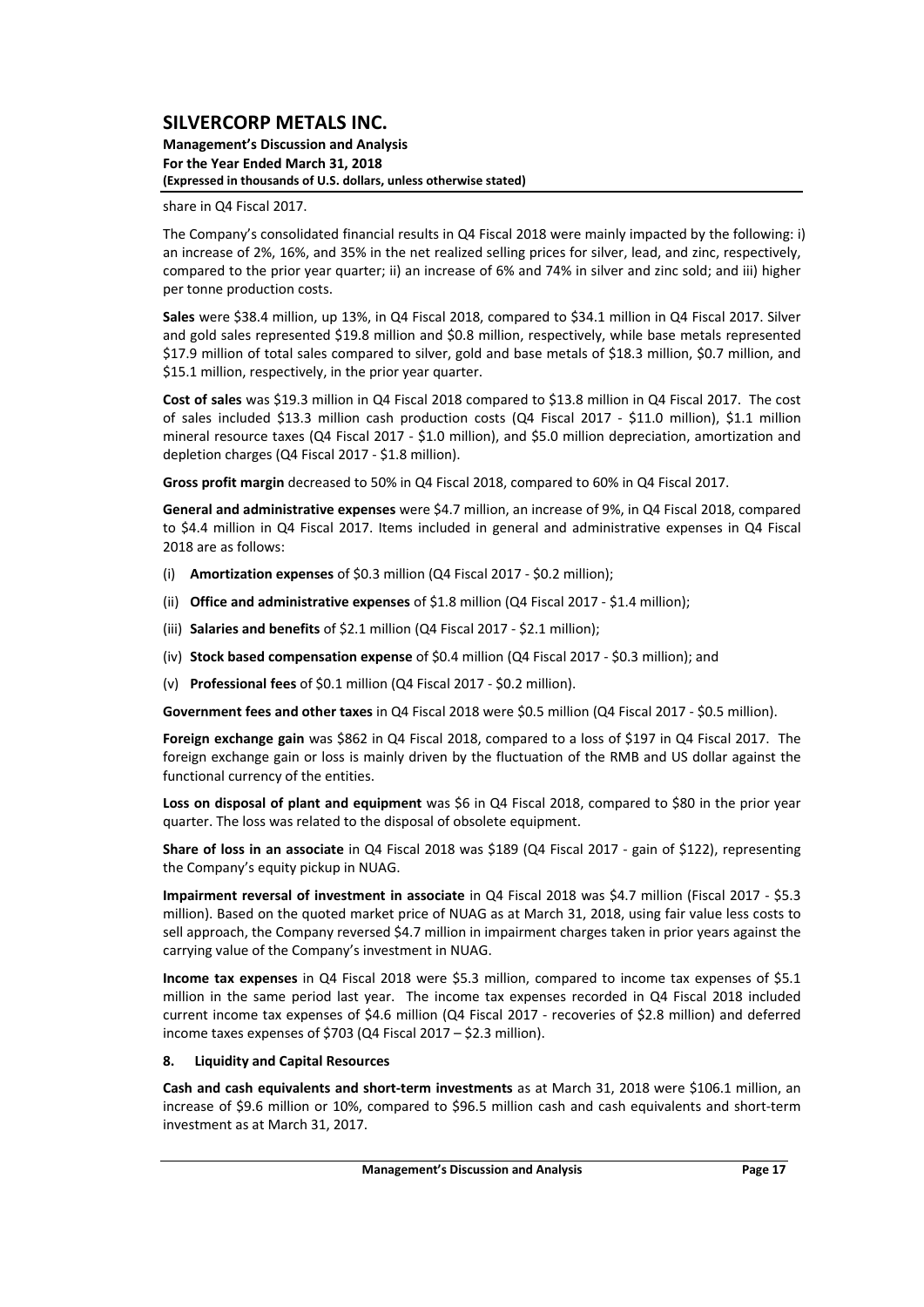**Management's Discussion and Analysis For the Year Ended March 31, 2018 (Expressed in thousands of U.S. dollars, unless otherwise stated)**

**Working capital** as at March 31, 2018 was \$90.5 million, an increase of \$19.8 million or 28%, compared to \$70.7 million working capital as at March 31, 2017.

**Cash flows provided by operating activities** in Fiscal 2018 were \$67.9 million, a decrease of \$9.6 million or 12%, compared to \$77.5 million in the prior year. Before changes in non-cash operating working capital, cash flows provided by operating activities in Fiscal 2018 were \$70.5 million, a decrease of \$2.5 million or 3%, compared to \$73.0 million in the prior year. The decrease was mainly due to increased income taxes paid in Fiscal 2018.

In Q4 Fiscal 2018, cash flow provided by operating activities were \$2.9 million compared to \$4.1 million in Q4 Fiscal 2017. Before changes in non-cash operating working capital, cash flows provided by operating activities in the current quarter were \$11.1 million, an increase of \$2.9 million, compared to \$8.2 million in the prior year quarter.

**Cash flows used in investing activities** in Fiscal 2018 were \$81.7 million (Fiscal 2017 ‐ \$40.6 million), comprising mainly of \$20.9 million for capital mineral exploration and development expenditure, \$6.2 million for acquisition of plant and equipment, \$23.9 million for the investment in NUAG, and net purchase of short‐term investment of \$30.8 million. In Fiscal 2017, the \$40.6 million cash used in investing activities mainly comprised of the payment of \$8.7 million to retire the mineral right fee incurred in prior years for the mining permit of SGX mine, \$1.3 million to renew the mining permit for TLP and LM Mine, \$17.8 million for capital mineral exploration and development expenditures, \$8.0 million for acquisition of plant and equipment, \$0.8 million for other investments, and \$4.1 million for net purchases of short‐term investments.

In Q4 Fiscal 2018, cash flows used in investing activities were \$15.5 million compared with \$1.8 million cash provided by investing activities in the prior year quarter. In Q4 Fiscal 2018, \$9.5 million cash was used for net purchases of short-term investments, \$4.3 million cash was used for capital mineral exploration and development expenditures, and \$1.7 million was used for acquisition of plant and equipment. In Q4 Fiscal 2017, \$7.4 million cash was from net redemption of short-term investments offset by \$2.2 million cash used for capital mineral exploration and development expenditures, and \$3.4 million for acquisition of plant and equipment.

**Cash flows used in financing activities** in Fiscal 2018 were \$14.8 million, comprising mostly of \$7.8 million cash distribution to non-controlling shareholders, \$4.2 million cash for common shares buyback, and \$3.4 million cash dividends distributed to equity shareholders of the Company, offset by \$0.6 million cash from the issuance of common shares of the Company arising from stock options exercised. In Fiscal 2017, cash flows used in financing activities were \$7.2 million, comprising mostly of \$4.3 million repayment of a bank loan, \$2.2 million cash distribution to non‐controlling shareholders, and \$1.6 million cash dividends distributed to equity shareholders of the Company, offset by \$0.9 million cash from the issuance of common shares of the Company arising from stock options exercised.

Cash flows used in financing activities in Q4 Fiscal 2018 were \$5.1 million in Q4 Fiscal 2018, comprising mostly of \$2.9 cash distribution to non-controlling shareholders and \$2.4 million cash for common shares buyback, offset by \$0.2 million cash from the issuance of common shares of the Company arising from stock options exercised. In Q4 Fiscal 2017, cash used in financing activities were \$4.7 million, comprising mostly of \$4.3 million repayment of a bank loan and \$0.8 cash distribution to non‐ controlling shareholders, offset by \$0.4 million cash from the issuance of common shares of the Company arising from stock options exercised.

**Contractual commitments and contingencies** not disclosed elsewhere in this MD&A were as follows:

|                  | Total | Less than 1 year | 1-5 vears | After 5 years            |
|------------------|-------|------------------|-----------|--------------------------|
| Operating leases | 3.353 | 888              | 2.465     | $\overline{\phantom{0}}$ |
| Commitments      | 6.418 | -                | -         | 6.418                    |

As of March 31, 2018, the Company has two office rental agreements totaling \$3,353 for the next four years and commitments of \$6,418 related to the GC property. During the year ended March 31, 2018,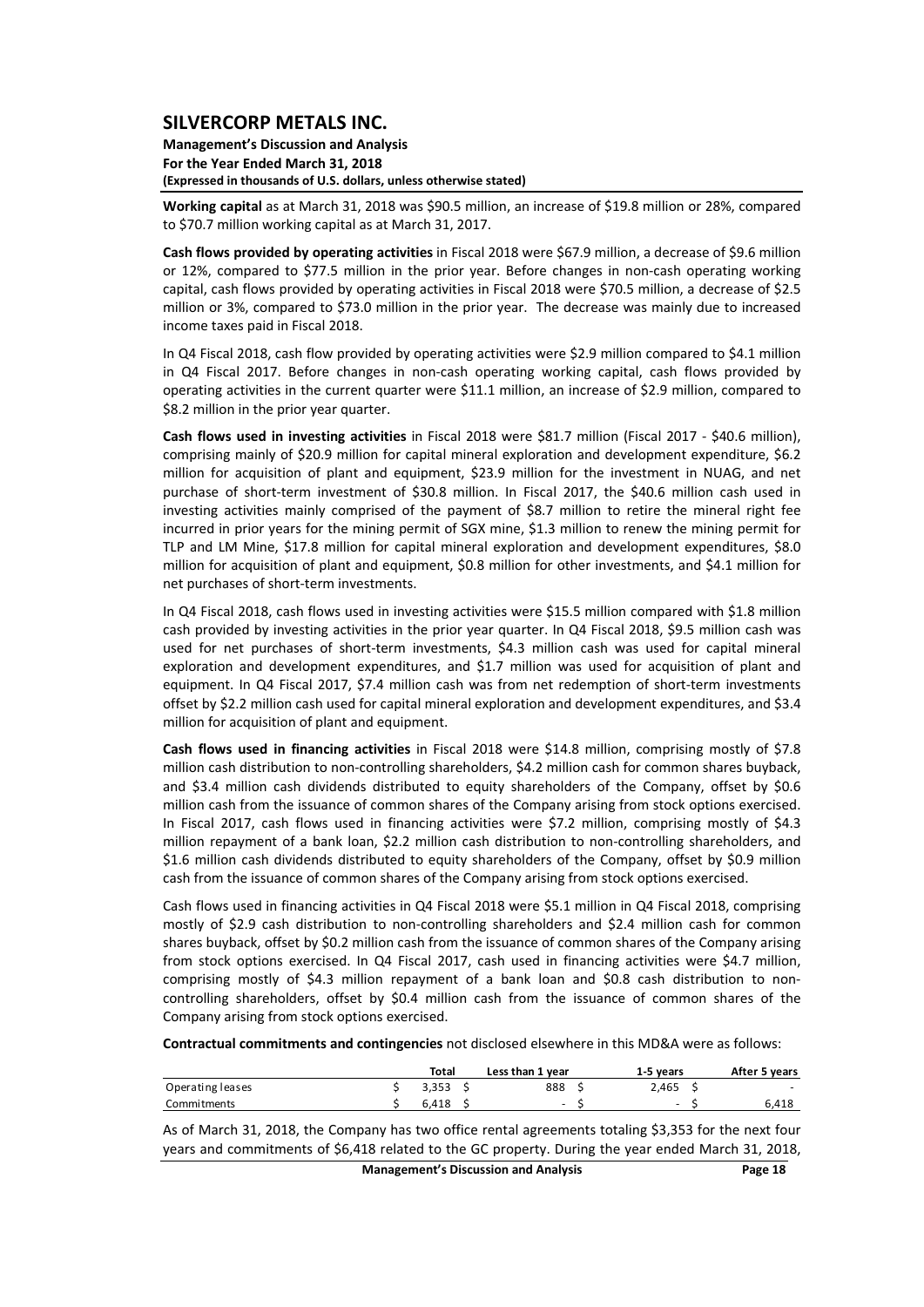#### **Management's Discussion and Analysis For the Year Ended March 31, 2018 (Expressed in thousands of U.S. dollars, unless otherwise stated)**

the Company incurred rental expenses of \$684 (year ended March 31, 2017 - \$611), which were included in office and administrative expenses on the consolidated statement of income.

Although the Company has taken steps to verify title to properties in which it has an interest, these procedures do not guarantee the Company's title. Property title may be subject to, among other things, unregistered prior agreements or transfers and may be affected by undetected defects.

Due to the size, complexity and nature of the Company's operations, the Company is subject to various claims, legal and tax matters arising in the ordinary course of business. Each of these matters is subject to various uncertainties and it is possible that some of these matters may be resolved unfavourably to the Company. The Company accrues for such items when a liability is both probable and the amount can be reasonably estimated.

In assessing loss contingencies related to legal proceedings that are pending against the Company or unasserted claims that may result in such proceedings, the Company and its legal counsel evaluate the perceived merits of any legal proceedings or unasserted claims as well as the perceived merits of the amount of relief sought or expected to be sought. Major legal proceedings against the Company are summarized as follows:

- On August 19, 2014, an action was commenced against the Company in the Supreme Court of British Columbia seeking an unspecified amount of damages for a claim of false imprisonment and defamation (the "Huang Action"). The case was scheduled for a 60 day jury trial, commencing February 2018. The Company also commenced third party proceedings against other parties (the "Third Parties"), claiming contribution and indemnity. On August 22, 2016, the Company commenced an action against the parties to the Huang Action and others seeking damages (the "Silvercorp Action"). In January 2018, the parties to the Huang Action and Silvercorp Action reached a confidential settlement agreement. The settlement resolves all claims between the Company, Mr. Huang, and the Third Parties in all actions, including the Huang Action and the Silvercorp Action, all of which have been dismissed by consent. Nothing contained in this settlement represents an admission of liability, fault, or wrongdoing on the part of any of the parties.
- During the year ended March 31, 2016, an action was initiated by Luoyang Mining Group Co., Ltd. ("Luoyang Mining") against Henan Found seeking payment of \$1.6 million (RMB10.0 million) plus interest related to the acquisition agreements Henan Found entered into in August 2012 to acquire the XHP Project. The \$1.6 million has been included into the accounts payable and accrued liabilities on the consolidated statements of financial position of the Company. Henan Found did not make the final payment as certain commercial conditions were not fulfilled by Luoyang Mining. In April 2016, Henan Found filed a counter claim in Luoyang People's Court against Luoyang Mining to have the original acquisition agreements nullified and is seeking repayment of the amount paid to date of \$9.7 million (RMB62.8 million) plus compensation of direct loss of \$2.5 million (RMB16.5 million) arising from the XHP Project. A trial was heard in March 2017 and the court decision is pending. The acquisition costs of the XHP Project was impaired to \$nil in fiscal year 2015.
- During the year ended March 31, 2016, SX Gold, a 100% owned subsidiary of Henan Found, commenced a legal action against Luoyang HA Mining Co. Ltd. ("HA Mining") to seek payment of \$4.0 million (RMB26.0 million) plus interest related to a share transfer agreement that SX Gold entered into with HA Mining in September 2013. Pursuant to the agreement, SX Gold was to transfer all shares it held in Songxian Zhongxin Mining Co. Ltd. to HA Mining for \$11.8 million (RMB76.0 million). SX Gold fulfilled its responsibilities and the title of the shares was transferred to HA Mining, who paid \$7.8 million (RMB50.0 million). The remaining \$4.0 million (RMB26.0 million) was not paid and was written off by the Company in prior years. In April 2016, HA Mining filed a counter claim for \$2.2 million (RMB14.0 million). On June 17, 2016, the court issued an order in favour of SX Gold. The Luoyang Intermediate People's Court, Henan, China issued a court order demanding HA Mining to pay \$3.4 million (RMB22.75 million) to SX Gold. On July 1, 2016, HA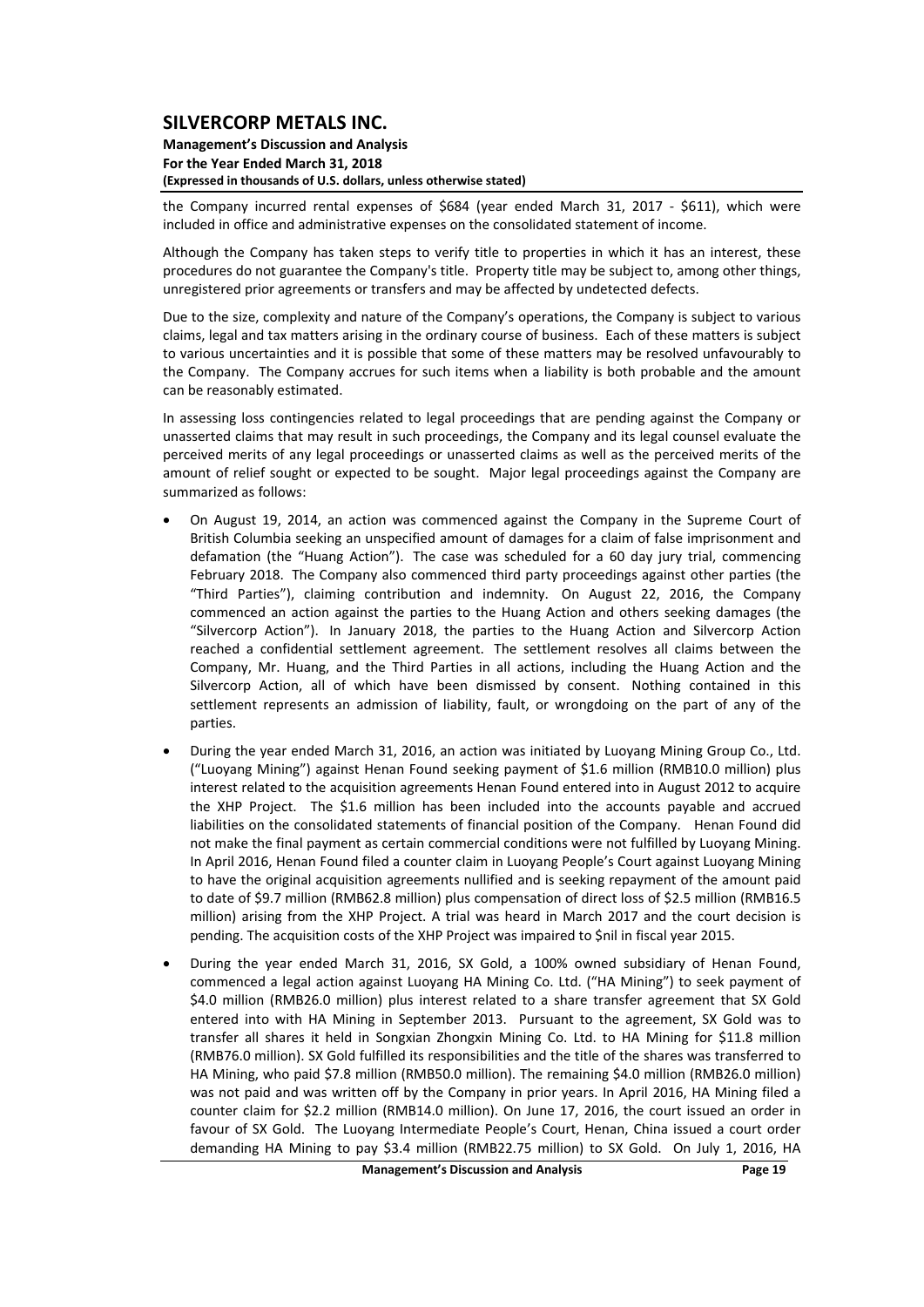#### **Management's Discussion and Analysis For the Year Ended March 31, 2018 (Expressed in thousands of U.S. dollars, unless otherwise stated)**

Mining filed an appeal to the Henan High People's Count, China. A trial was heard in April 2017 and on June 16, 2017, the Henan High People's Court, China dismissed HA Mining's appeal and upheld the rulings made by the Luoyang Intermediate People's Court, Henan, China. On August 4, 2017, HA Mining submitted an application to the Supreme People's Court of China (the "Supreme Court") to rehear the case, the application was rejected by the Supreme Court on November 24, 2017. On December 6, 2017, SX Gold and HA Mining reached a mutual settlement agreement that HA Mining would pay \$2.3 million (RMB15.0 million) to SX Gold. As of March 31, 2018, HA Mining paid \$2.3 million (RMB15.0 million) to the Company, which was included in other income of the consolidated statements of income, and the case was closed.

### **Available sources of funding**

The Company does not have unlimited resources and its future capital requirements will depend on many factors, including, among others, cash flow from operations. To the extent that its existing resources and the funds generated by future income are insufficient to fund the Company's operations, the Company may need to raise additional funds through public or private debt or equity financing. If additional funds are raised through the issuance of equity securities, the percentage ownership of current shareholders will be reduced and such equity securities may have rights, preferences or privileges senior to those of the holders of the Company's common stock. No assurance can be given that additional financing will be available or that, if available, can be obtained on terms favourable to the Company and its shareholders. If adequate funds are not available, the Company may be required to delay, limit or eliminate some or all of its proposed operations. The Company believes it has sufficient capital to meet its cash needs for the next 12 months, including the costs of compliance with continuing reporting requirements.

### **9. Financial Instruments and Related Risks**

The Company manages its exposure to financial risks, including liquidity risk, foreign exchange risk, interest rate risk, credit risk and equity price risk in accordance with its risk management framework. The Company's board of directors (the "Board") has overall responsibility for the establishment and oversight of the Company's risk management framework and reviews the Company's policies on an ongoing basis.

(a) *Fair value*

The Company classifies its fair value measurements within a fair value hierarchy, which reflects the significance of the inputs used in making the measurements as defined in IFRS 13, Fair Value Measurement ("IFRS 13").

Level 1 – Unadjusted quoted prices at the measurement date for identical assets or liabilities in active markets.

Level 2 – Observable inputs other than quoted prices included in Level 1, such as quoted prices for similar assets and liabilities in active markets; quoted prices for identical or similar assets and liabilities in markets that are not active; or other inputs that are observable or can be corroborated by observable market data.

Level 3 – Unobservable inputs which are supported by little or no market activity.

The following tables set forth the Company's financial assets and liabilities that are measured at fair value level on a recurring basis within the fair value hierarchy as at March 31, 2018 and March 31, 2017 that are not otherwise disclosed. As required by IFRS 13, assets and liabilities are classified in their entirety based on the lowest level of input that is significant to the fair value measurement.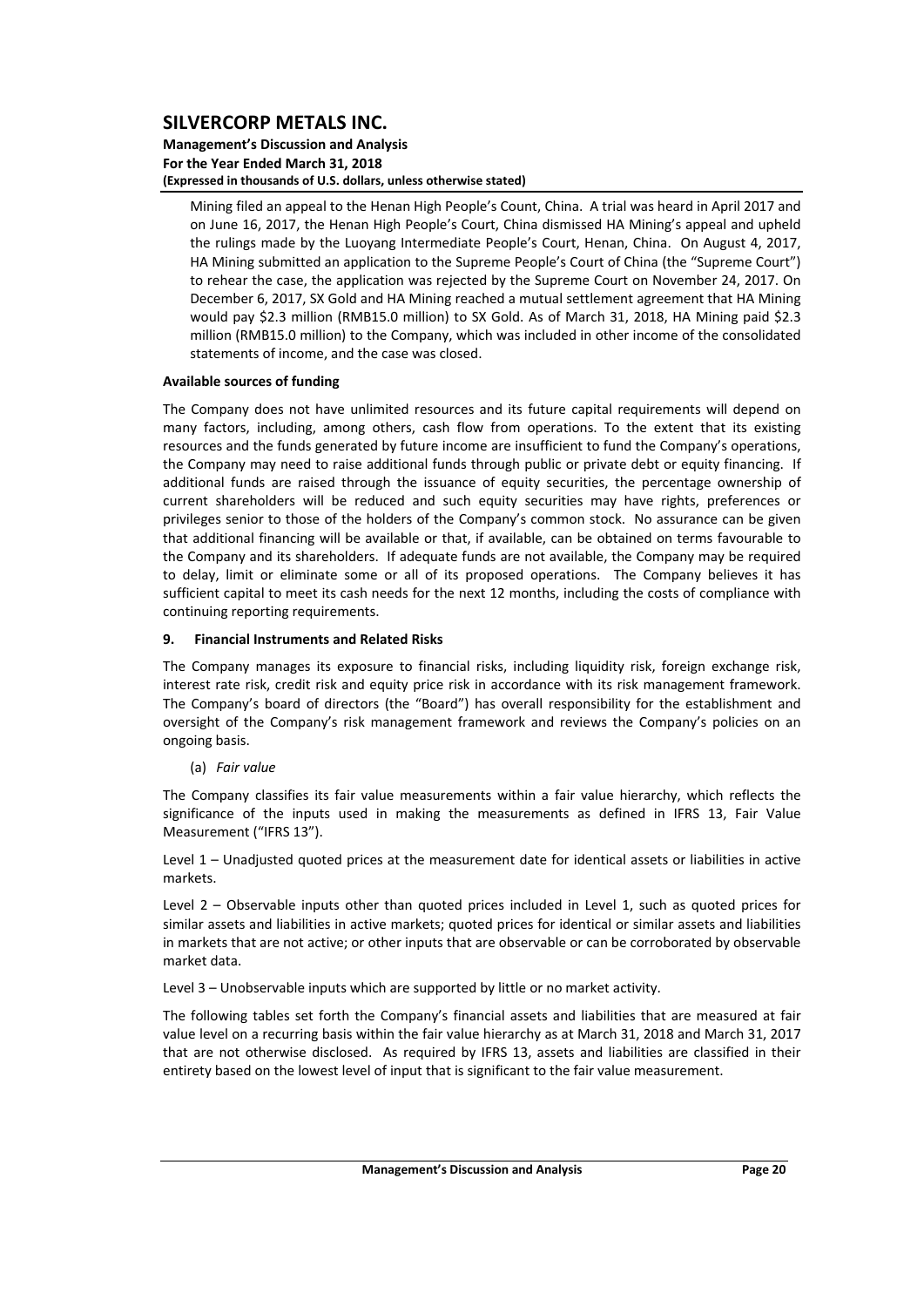**Management's Discussion and Analysis For the Year Ended March 31, 2018**

**(Expressed in thousands of U.S. dollars, unless otherwise stated)**

|                                          | Fair value as at March 31, 2018 |           |     |         |      |                                 |        |  |  |  |  |
|------------------------------------------|---------------------------------|-----------|-----|---------|------|---------------------------------|--------|--|--|--|--|
| <b>Recurring measurements</b>            |                                 | Level 1   |     | Level 2 |      | Level 3                         | Total  |  |  |  |  |
| <b>Financial assets</b>                  |                                 |           |     |         |      |                                 |        |  |  |  |  |
| Cash and cash equivalents                |                                 | 49,199    | - S |         | - \$ | \$.<br>$\sim$                   | 49,199 |  |  |  |  |
| Investments in publicly traded companies |                                 | 6,132     |     |         |      |                                 | 6,132  |  |  |  |  |
|                                          |                                 |           |     |         |      |                                 |        |  |  |  |  |
|                                          |                                 |           |     |         |      | Fair value as at March 31, 2017 |        |  |  |  |  |
| <b>Recurring measurements</b>            |                                 | Level 1   |     | Level 2 |      | Level 3                         | Total  |  |  |  |  |
| <b>Financial assets</b>                  |                                 |           |     |         |      |                                 |        |  |  |  |  |
| Cash and cash equivalents                | Ś                               | 73,003 \$ |     |         | - \$ | Ŝ.<br>$\sim$                    | 73,003 |  |  |  |  |
| Investments in publicly traded companies |                                 | 1,207     |     |         |      |                                 | 1,207  |  |  |  |  |

Fair value of the other financial instruments excluded from the table above approximates their carrying amount as at March 31, 2018 and March 31, 2017, respectively, due to the short-term nature of these instruments.

There were no transfers into or out of Level 3 during the years ended March 31, 2018 and 2017.

### (b) *Liquidity risk*

Liquidity risk is the risk that the Company will not be able to meet its short term business requirements. The Company has in place a planning and budgeting process to help determine the funds required to support the Company's normal operating requirements on an ongoing basis and its expansion plans.

In the normal course of business, the Company enters into contracts that give rise to commitments for future minimum payments. The following summarizes the remaining contractual maturities of the Company's financial liabilities.

|                                          |               | March 31, 2017 |           |        |  |       |
|------------------------------------------|---------------|----------------|-----------|--------|--|-------|
|                                          | Within a vear | 2-3 vears      | 4-5 vears | Total  |  | Total |
| Accounts payable and accrued liabilities | 25.198        |                | -         | 25.198 |  | 30.37 |

### (c) *Foreign exchange risk*

The Company reports its financial statements in US dollars. The functional currency of the head office, Canadian subsidiaries and all intermediate holding companies is CAD and the functional currency of all Chinese subsidiaries is RMB. The Company is exposed to foreign exchange risk when the Company undertakes transactions and holds assets and liabilities in currencies other than its functional currencies.

The Company currently does not engage in foreign exchange currency hedging. The Company's exposure to currency risk affect net income is summarized as follow:

|                                              | March 31, 2018           | March 31, 2017 |
|----------------------------------------------|--------------------------|----------------|
| Financial assets denominated in U.S. Dollars | 27.256                   | 29.093         |
| Financial assets denominated in Chinese RMB  | $\overline{\phantom{a}}$ | 7.115          |

As at March 31, 2018, with other variables unchanged, a 10% strengthening (weakening) of the CAD against the USD would have decreased (increased) net income by approximately \$2.7 million.

### (d) *Interest rate risk*

The Company is exposed to interest rate risk on its cash equivalents and short term investments. As at March 31, 2018, all of its interest-bearing cash equivalents and short term investments earn interest at market rates that are fixed to maturity or at variable interest rate with terms of less than one year. The Company monitors its exposure to changes in interest rates on cash equivalents and short term investments. Due to the short term nature of the financial instruments, fluctuations in interest rates would not have a significant impact on the Company's after-tax net income.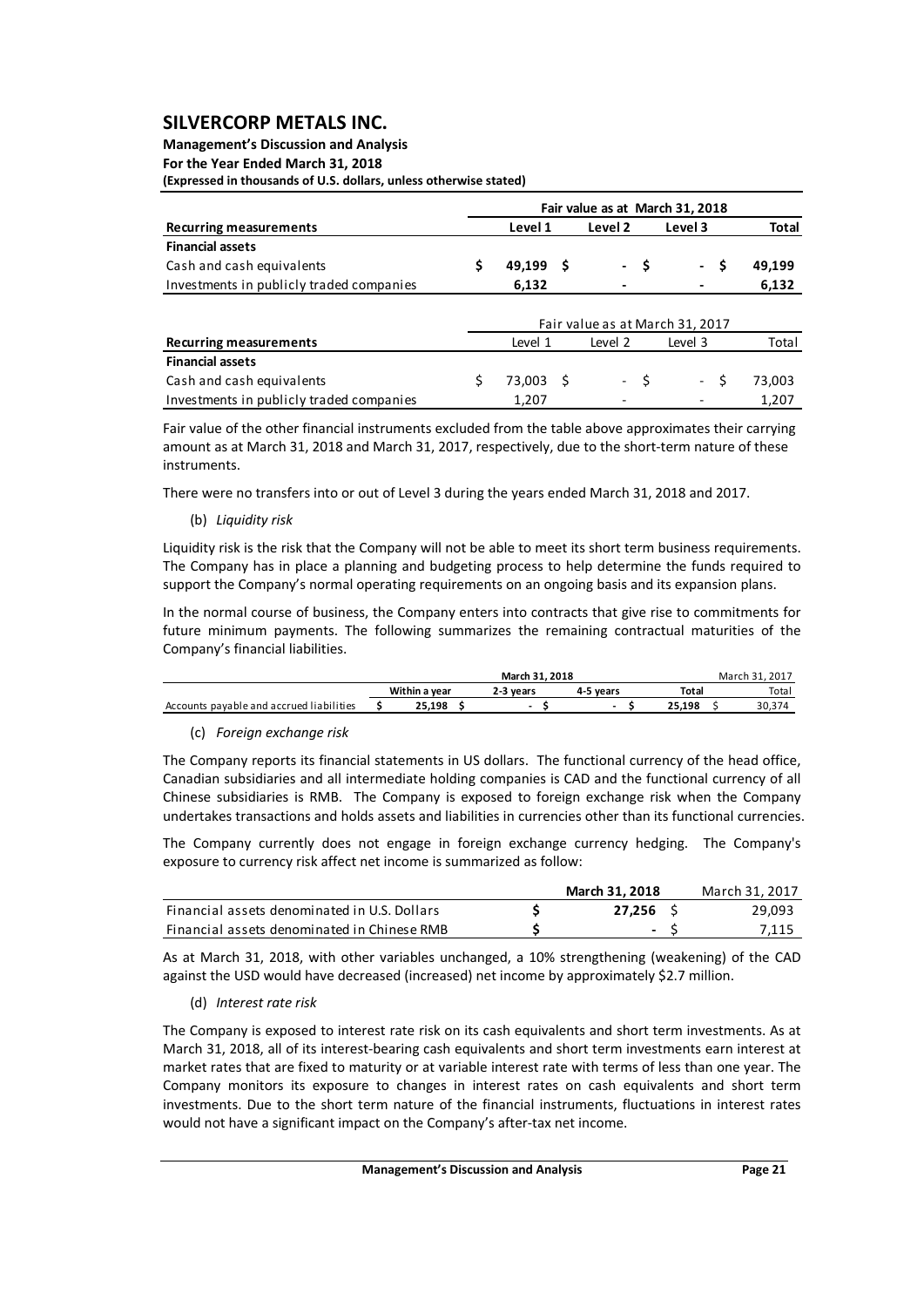**Management's Discussion and Analysis For the Year Ended March 31, 2018 (Expressed in thousands of U.S. dollars, unless otherwise stated)**

### (e) *Credit risk*

Credit risk is the risk that one party to a financial instrument will fail to discharge an obligation and cause the other party to incur a financial loss. The Company is exposed to credit risk primarily associated to accounts receivable, due from related parties, cash and cash equivalents and short term investments. The carrying amount of assets included on the balance sheet represents the maximum credit exposure.

The Company undertakes credit evaluations on counterparties as necessary, requests deposits from customers prior to delivery, and has monitoring processes intended to mitigate credit risks. The Company has trade receivables from time to time from its major customers primarily in China engaged in the mining and milling of base and polymetallic metals. The historical level of customer default is zero and aging of trade receivables are no more than 180 days, and, as a result, the credit risk associated with trade receivables from customers as at March 31, 2018 is considered to be immaterial. There were no amounts in receivables which were past due at March 31, 2018 (at March 31, 2017 ‐ \$nil) for which no provision is recognized.

#### (f) *Equity price risk*

The Company holds certain marketable securities that will fluctuate in value as a result of trading on Canadian financial markets. As the Company's marketable securities holding are mainly in mining companies, the value will also fluctuate based on commodity prices. Based upon the Company's portfolio at March 31, 2018, a 10% increase (decrease) in the market price of the securities held, ignoring any foreign currency effects would have resulted in an increase (decrease) to comprehensive income of approximately \$610.

#### **10. Off‐Balance Sheet Arrangements**

The Company does not have any off-balance sheet arrangements.

#### **11. Transactions with Related Parties**

Related party transactions not disclosed elsewhere in this MD&A are as follows:

| Due from a related party | March 31, 2018 | March 31, 2017 |     |
|--------------------------|----------------|----------------|-----|
| NUAG (a)                 |                |                | ے ر |

(a) Pursuant to a services and administrative costs reallocation agreement between the Company and NUAG, the Company recovers costs for services rendered to NUAG and expenses incurred on behalf of NUAG. During the year ended March 31, 2018, the Company recovered \$433 (year ended March 31, 2017 ‐ \$194) from NUAG for services rendered and expenses incurred on behalf of NUAG. The costs recovered from NUAG were recorded as a direct reduction of general and administrative expenses on the consolidated statements of income.

Transactions with related parties are made on terms agreed upon by the two parties. The balances with related parties are unsecured, non-interest bearing, and due on demand.

(b) Compensation of key management personnel

The remuneration of directors and other members of key management personnel, who are those having authority and responsibility for planning, directing and controlling the activities of the entity, directly or indirectly, for the years ended March 31, 2018 and 2017 were as follows:

|                                                 |  | Years Ended March 31, |  |       |  |  |
|-------------------------------------------------|--|-----------------------|--|-------|--|--|
|                                                 |  | 2018                  |  | 2017  |  |  |
| Directors' fees                                 |  | 168                   |  | 151   |  |  |
| Salaries and bonus for key management personnel |  | 2,656                 |  | 2,031 |  |  |
| Share-based compensation                        |  | 981                   |  | 727   |  |  |
|                                                 |  | 3,805                 |  | 2,909 |  |  |
| <b>Management's Discussion and Analysis</b>     |  |                       |  |       |  |  |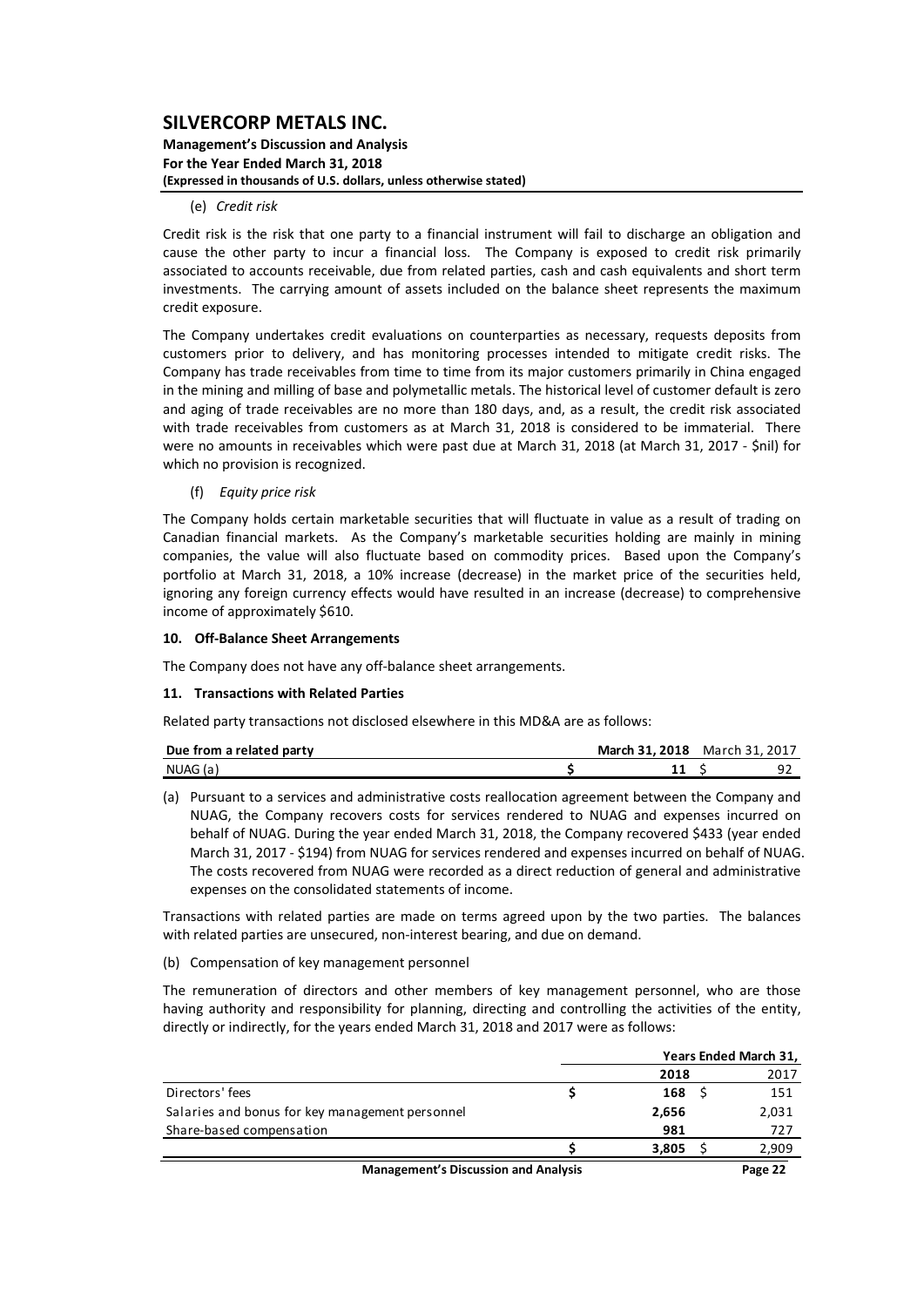**Management's Discussion and Analysis For the Year Ended March 31, 2018 (Expressed in thousands of U.S. dollars, unless otherwise stated)**

Share‐based compensation expenses were measured at grant date fair value.

### **12. Alternative Performance (Non‐IFRS) Measures**

The following alternative performance measures are used by the Company to manage and evaluate operating performance of the Company's mines and are widely reported in the silver mining industry as benchmarks for performance, but do not have standardized meaning. Accordingly, it is intended to provide additional information and should not be considered in isolation or as a substitute for measures of performance prepared in accordance with IFRS. To facilitate a better understanding of these measures, the following tables provides the reconciliation of these measures to the financial statements for the years ended March 31, 2018 and 2017:

### (a) Adjusted Net Income and Adjusted Earnings Per Share

Adjusted net income and adjusted earnings per share are non-IFRS measures that the Company considers to better reflect normalized earnings as it eliminates items that may be volatile from period to period, relate to positions that will settle in future periods. Certain items that become applicable in a period may be adjusted for, with the Company retroactively presenting comparable periods with an adjustment for such items and, conversely, items no longer applicable may be removed from the calculation. The Company adjusts certain items in the periods that they occurred but does not reverse or otherwise unwind the effect of such items in future periods. Neither adjusted net income nor adjusted earnings per share have any standardized meaning prescribed by IFRS and are therefore unlikely to be comparable to similar measures presented by other companies. The following table shows a reconciliation of adjusted net income and loss for the three and twelve months ended March 31, 2018 and 2017, to the net (loss) earnings for each period.

|                                                                                    |   | Three monthns ended March 31. |     |             |      | Year ended March 31. |     |               |
|------------------------------------------------------------------------------------|---|-------------------------------|-----|-------------|------|----------------------|-----|---------------|
| ('000s US\$)                                                                       |   | 2018                          |     | 2017        |      | 2018                 |     | 2017          |
| Net income as reported for the period                                              | s | $14,713$ \$                   |     | $16,334$ \$ |      | 58,896 \$            |     | 55,498        |
| Adjust impairment loss on plant and equipment and                                  |   |                               |     |             |      |                      |     |               |
| mineral rights and properties                                                      |   |                               |     |             |      |                      |     | 181           |
| Adjust dilution gain on investment in associate                                    |   |                               |     |             |      | (822)                |     |               |
| Adjust impairment reversal of investment in associate                              |   | (4,714)                       |     | (5,278)     |      | (4,714)              |     | (5, 278)      |
| Adjust gain on disposal of mineral rights and properties                           |   |                               |     |             |      |                      |     |               |
| Adjusted net income for the year                                                   |   | 9,999                         | - Ś | $11,056$ \$ |      | 53,360               | S   | 50,401        |
| Non-controlling interest                                                           |   | 2,519                         |     | 2,827       |      | 11,902               |     | 11,824        |
| Adjusted net income attributable to equity holders                                 |   | 7,480                         | - S | 8,229       | -S   | 41,458               | -S  | 38,577        |
| Adjusted earnings per share attributable to the equity shareholders of the Company |   |                               |     |             |      |                      |     |               |
| Basic adjusted earning per share                                                   |   | 0.04                          | - Ś | 0.05        | - \$ | 0.25                 | - S | 0.23          |
| Diluted adjusted earning per share                                                 |   | 0.04                          | - S | 0.05        | -S   | 0.24                 | S   | 0.23          |
| Basic weighted average shares outstanding                                          |   | 167,374,757                   |     | 167,602,781 |      | 167,848,117          |     | 167, 185, 234 |
| Basic adjusted earnings per share                                                  |   | 171,756,605                   |     | 171,984,629 |      | 171,405,904          |     | 171.350.024   |

### (b) Cash and Total Costs per Ounce

Cash and total costs per ounce of silver are used by the Company to manage and evaluate operating performance at each of the Company's operating mining units, and are widely reported in the mining industry as benchmarks for performance. The Company believes these measures provide investors and analysts with useful information about the Company's underlying cash costs of operations and the impact of by‐product credits on the Company's cost structure, operating profitability and ability to generate cash flows. Cash and total costs on a by‐product basis are calculated by deducting revenue from the sales of by‐product metals from the Company's cash and total cost of sales.

The following table provides a reconciliation of cash and total cost per ounce of silver, net of by‐product credits.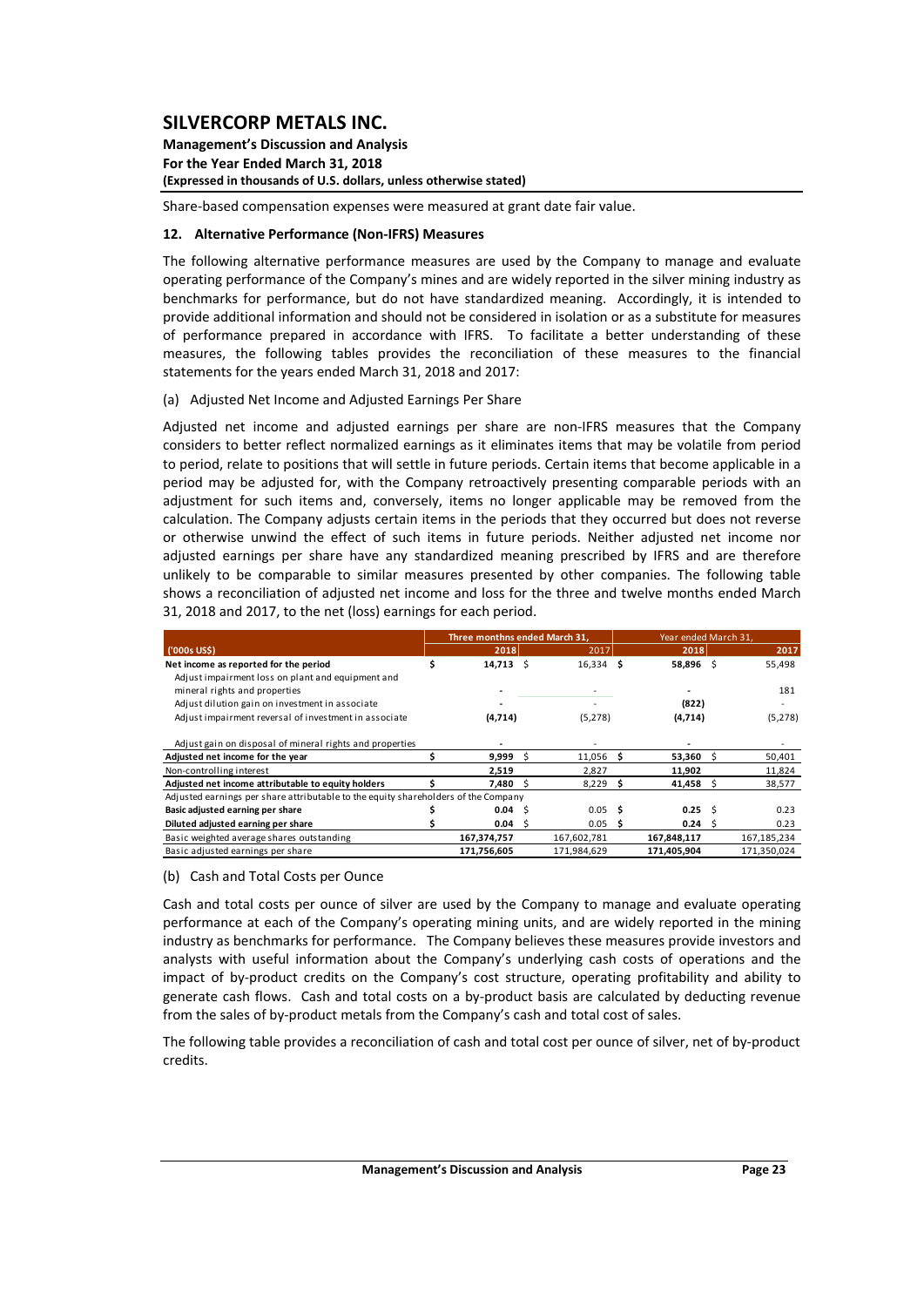## **Management's Discussion and Analysis**

**For the Year Ended March 31, 2018**

**(Expressed in thousands of U.S. dollars, unless otherwise stated)**

| Year ended March 31, 2018                                            |                |    |                    |              |              |
|----------------------------------------------------------------------|----------------|----|--------------------|--------------|--------------|
|                                                                      |                |    | <b>Ying Mining</b> |              |              |
|                                                                      |                |    | <b>District</b>    | <b>GC</b>    | <b>Total</b> |
| Cost of sales                                                        |                | \$ | $64,321$ \$        | 17,834 \$    | 82,155       |
| Less: mineral resources tax                                          |                |    | (3,927)            | (837)        | (4, 764)     |
| Total production costs expensed into cost of sales                   | A              |    | 60,394             | 16,997       | 77,391       |
| Less: Amortization and depletion                                     |                |    | (15,251)           | (2,996)      | (18, 247)    |
| Total cash production cost expensed into cost of sales               | B              |    | 45,143             | 14,001       | 59,144       |
| <b>By-product sales</b>                                              |                |    |                    |              |              |
| Gold                                                                 |                |    | (3,232)            |              | (3,232)      |
| Lead                                                                 |                |    | (55, 488)          | (6, 763)     | (62, 251)    |
| Zinc                                                                 |                |    | (7,000)            | (14, 462)    | (21, 462)    |
| Other                                                                |                |    | (502)              | (238)        | (740)        |
| <b>Total by-product sales</b>                                        | C              |    | (66, 222)          | (21, 463)    | (87,685)     |
| Silver ounces sold ('000s)                                           | D              |    | 5,437              | 603          | 6,040        |
| Total production cost per ounce of silver, net of by-product credits | (A+C)/D        | \$ | (1.07)<br>\$       | $(7.41)$ \$  | (1.70)       |
| Total cash cost per ounce of silver, net of by-product credits       | (B+C)/D        | \$ | (3.88)<br>\$       | (12.37) \$   | (4.73)       |
| Total production cost per ounce of silver, before by-product credits | A/D            | \$ | 11.11<br>\$        | 28.19<br>\$  | 12.81        |
|                                                                      |                | \$ | \$<br>8.30         | 23.22<br>\$  |              |
| Total cash cost per ounce of silver, before by-product credits       | B/D            |    |                    |              | 9.79         |
|                                                                      |                |    |                    |              |              |
| By-product credits per ounce of silver<br>Gold                       |                | \$ |                    |              |              |
|                                                                      |                |    | $(0.59)$ \$        | \$           | (0.54)       |
| Lead                                                                 |                |    | (10.21)            | (11.22)      | (10.31)      |
| Zinc                                                                 |                |    | (1.29)             | (23.98)      | (3.55)       |
| Other                                                                |                |    | (0.09)             | (0.39)       | (0.12)       |
| Total by-product credits per ounce of silver                         |                | \$ | $(12.18)$ \$       | $(35.59)$ \$ | (14.52)      |
| Year ended March 31, 2017                                            |                |    |                    |              |              |
|                                                                      |                |    | <b>Ying Mining</b> |              |              |
|                                                                      |                |    | <b>District</b>    | <b>GC</b>    | Total        |
| Cost of sales                                                        |                | \$ | 60,994 \$          | 14,291 \$    | 75,285       |
| Less: mineral resources tax                                          |                |    | (3, 198)           | (579)        | (3,777)      |
| Total production costs expensed into cost of sales                   | $\overline{A}$ |    | 57,796             | 13,712       | 71,508       |
| Amortization and depletion                                           |                |    | (14, 987)          | (2,699)      | (17, 686)    |
| Total cash cost                                                      | B              |    | 42,809             | 11,013       | 53,822       |
| By-product sales                                                     |                |    |                    |              |              |
| Gold                                                                 |                |    | (3, 344)           |              | (3, 344)     |
| Lead                                                                 |                |    | (51, 479)          | (5, 373)     | (56, 852)    |
| Zinc                                                                 |                |    | (4, 332)           | (8,909)      | (13, 241)    |
| Other                                                                |                |    |                    | (478)        | (478)        |
| Total by-product sales                                               | c              |    | (59, 155)          | (14, 760)    | (73, 915)    |
| Silver ounces sold ('000s)                                           | D              |    | 5.930              | 564          | 6,494        |
| Total production cost per ounce of silver, net of by-product credits | $(A+C)/D$      | \$ | (0.23)<br>\$       | $(1.86)$ \$  | (0.37)       |
| Total cash cost per ounce of silver, net of by-product credits       | $(B+C)/D$      | \$ | $(2.76)$ \$        | (6.64)<br>\$ | (3.09)       |
| Total production cost per ounce of silver, before by-product credits |                |    |                    |              |              |
|                                                                      | A/D            | \$ | 9.75<br>\$         | 24.31<br>\$  | 11.01        |
| Total cash cost per ounce of silver, before by-product credits       | B/D            | Ś  | \$<br>7.22         | \$<br>19.53  | 8.29         |
|                                                                      |                |    |                    |              |              |
| By-product credits per ounce of silver<br>Gold                       |                | \$ | $(0.56)$ \$        | \$           | (0.51)       |

| uuu                                          | י וטכיטו | .       | ا د ۱۰  |
|----------------------------------------------|----------|---------|---------|
| Lead                                         | (8.68)   | (9.53)  | (8.75)  |
| Zinc                                         | (0.73)   | (15.80) | (2.04)  |
| Other                                        |          | (0.85)  | (0.07)  |
| Total by-product credits per ounce of silver | (9.97)   | (26.18) | (11.37) |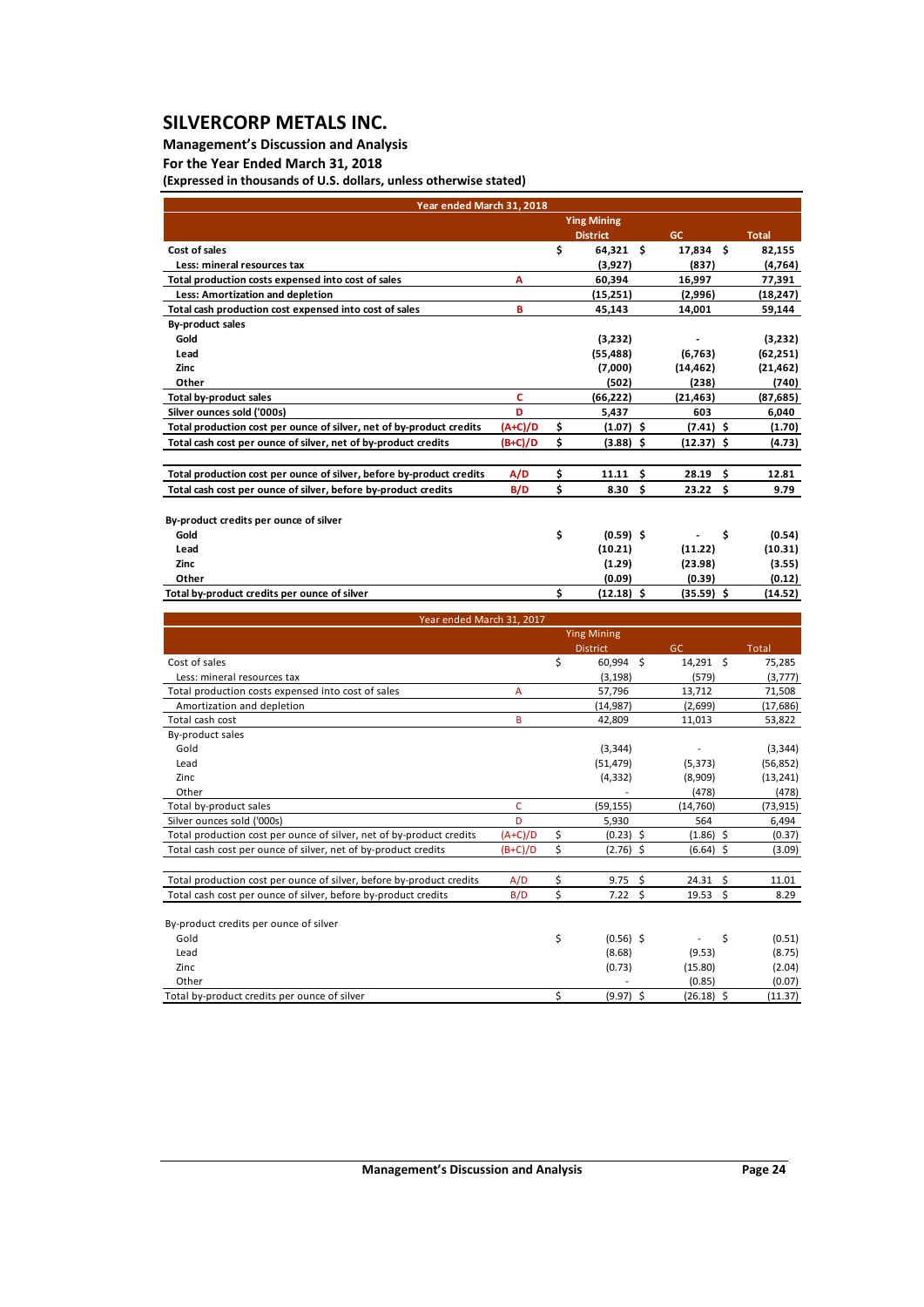### **Management's Discussion and Analysis**

**For the Year Ended March 31, 2018**

**(Expressed in thousands of U.S. dollars, unless otherwise stated)**

| Three months ended March 31, 2018                                    |           |    |                    |    |                    |     |              |  |  |  |  |
|----------------------------------------------------------------------|-----------|----|--------------------|----|--------------------|-----|--------------|--|--|--|--|
|                                                                      |           |    | <b>Ying Mining</b> |    |                    |     |              |  |  |  |  |
|                                                                      |           |    | <b>District</b>    |    | GC.                |     | <b>Total</b> |  |  |  |  |
| Cost of sales                                                        |           | \$ | 16,867 \$          |    | $2,475$ \$         |     | 19,342       |  |  |  |  |
| Less: mineral resources tax                                          |           |    | (977)              |    | (103)              |     | (1,080)      |  |  |  |  |
| Total production costs expensed into cost of sales                   | А         |    | 15,890             |    | 2,372              |     | 18,262       |  |  |  |  |
| Less: Amortization and depletion                                     |           |    | (4, 437)           |    | (518)              |     | (4, 955)     |  |  |  |  |
| Total cash production cost expensed into cost of sales               | в         |    | 11,453             |    | 1,854              |     | 13,307       |  |  |  |  |
| <b>By-product sales</b>                                              |           |    |                    |    |                    |     |              |  |  |  |  |
| Gold                                                                 |           |    | (784)              |    |                    |     | (784)        |  |  |  |  |
| Lead                                                                 |           |    | (13,760)           |    | (815)              |     | (14, 575)    |  |  |  |  |
| Zinc                                                                 |           |    | (1,396)            |    | (1,914)            |     | (3,310)      |  |  |  |  |
| Other                                                                |           |    | (7)                |    | (4)                |     | (11)         |  |  |  |  |
| <b>Total by-product sales</b>                                        | c         |    | (15, 947)          |    | (2,733)            |     | (18,680)     |  |  |  |  |
| Silver ounces sold ('000s)                                           | D         |    | 1,319              |    | 63                 |     | 1,382        |  |  |  |  |
| Total production cost per ounce of silver, net of by-product credits | $(A+C)/D$ | \$ | $(0.04)$ \$        |    | $(5.73)$ \$        |     | (0.30)       |  |  |  |  |
| Total cash cost per ounce of silver, net of by-product credits       | $(B+C)/D$ | \$ | $(3.41)$ \$        |    | $(13.95)$ \$       |     | (3.89)       |  |  |  |  |
|                                                                      |           |    |                    |    |                    |     |              |  |  |  |  |
| Total production cost per ounce of silver, before by-product credits | A/D       | \$ | 12.05              | Ŝ. | 37.65 <sub>5</sub> |     | 13.21        |  |  |  |  |
| Total cash cost per ounce of silver, before by-product credits       | B/D       | \$ | 8.68               | \$ | 29.43 <sub>5</sub> |     | 9.63         |  |  |  |  |
|                                                                      |           |    |                    |    |                    |     |              |  |  |  |  |
| By-product credits per ounce of silver                               |           |    |                    |    |                    |     |              |  |  |  |  |
| Gold                                                                 |           | \$ | $(0.59)$ \$        |    |                    | -\$ | (0.57)       |  |  |  |  |
| Lead                                                                 |           |    | (10.43)            |    | (12.94)            |     | (10.55)      |  |  |  |  |
| Zinc                                                                 |           |    | (1.06)             |    | (30.38)            |     | (2.40)       |  |  |  |  |
| Other                                                                |           |    | (0.01)             |    | (0.06)             |     | (0.01)       |  |  |  |  |
| Total by-product credits per ounce of silver                         |           | \$ | $(12.09)$ \$       |    | $(43.38)$ \$       |     | (13.53)      |  |  |  |  |

| Three months ended March 31, 2017                                    |           |    |                    |              |             |              |  |  |  |  |  |
|----------------------------------------------------------------------|-----------|----|--------------------|--------------|-------------|--------------|--|--|--|--|--|
|                                                                      |           |    | <b>Ying Mining</b> |              |             |              |  |  |  |  |  |
|                                                                      |           |    | <b>District</b>    | GC           |             | <b>Total</b> |  |  |  |  |  |
| Cost of sales                                                        |           | \$ | $12,175$ \$        |              | $1,585$ \$  | 13,760       |  |  |  |  |  |
| Less: mineral resources tax                                          |           |    | (915)              | (60)         |             | (975)        |  |  |  |  |  |
| Total production costs expensed into cost of sales                   | A         |    | 11,260             | 1,525        |             | 12,785       |  |  |  |  |  |
| Amortization and depletion                                           |           |    | (1, 496)           | (329)        |             | (1,825)      |  |  |  |  |  |
| Total cash cost                                                      | B         |    | 9,764              | 1,196        |             | 10,960       |  |  |  |  |  |
| <b>By-product sales</b>                                              |           |    |                    |              |             |              |  |  |  |  |  |
| Gold                                                                 |           |    | (662)              |              |             | (662)        |  |  |  |  |  |
| Lead                                                                 |           |    | (12,756)           | (717)        |             | (13, 473)    |  |  |  |  |  |
| Zinc                                                                 |           |    | (1,024)            | (395)        |             | (1, 419)     |  |  |  |  |  |
| Other                                                                |           |    |                    | (175)        |             | (175)        |  |  |  |  |  |
| Total by-product sales                                               | c         |    | (14,442)           | (1, 287)     |             | (15, 729)    |  |  |  |  |  |
| Silver ounces sold ('000s)                                           | D         |    | 1,255              |              | 53          | 1,308        |  |  |  |  |  |
| Total production cost per ounce of silver, net of by-product credits | $(A+C)/D$ | \$ | $(2.54)$ \$        | 4.49         | Ŝ.          | (2.25)       |  |  |  |  |  |
| Total cash cost per ounce of silver, net of by-product credits       | $(B+C)/D$ | \$ | $(3.73)$ \$        |              | $(1.72)$ \$ | (3.65)       |  |  |  |  |  |
| Total production cost per ounce of silver, before by-product credits | A/D       | \$ | 8.97               | \$<br>28.77  | - \$        | 9.77         |  |  |  |  |  |
| Total cash cost per ounce of silver, before by-product credits       | B/D       | \$ | 7.78               | \$<br>22.57  | \$          | 8.38         |  |  |  |  |  |
| By-product credits per ounce of silver                               |           |    |                    |              |             |              |  |  |  |  |  |
| Gold                                                                 |           | \$ | $(0.53)$ \$        | ۰            | \$          | (0.51)       |  |  |  |  |  |
| Lead                                                                 |           |    | (10.16)            | (13.53)      |             | (10.30)      |  |  |  |  |  |
| Zinc                                                                 |           |    | (0.82)             | (7.45)       |             | (1.08)       |  |  |  |  |  |
| Other                                                                |           |    |                    | (3.30)       |             | (0.13)       |  |  |  |  |  |
| Total by-product credits per ounce of silver                         |           | \$ | $(11.51)$ \$       | $(24.28)$ \$ |             | (12.03)      |  |  |  |  |  |

### (c) All‐in & All‐in Sustaining Costs per Ounce of Silver

All-in sustaining costs ("AISC") per ounce and all-in costs ("AIC") per ounce of silver are non-IFRS measures calculated based on guidance developed by the World Gold Council in an effort to provide a comparable standard within the precious metal industry. The measures do not have standardized meaning and should not be considered in isolation or as a substitute for measures of performance prepared in accordance to IFRS. These measures are used by the Company to manage and evaluate operating performance at each of the Company's mining units and consolidated group, and are widely reported in the silver mining industry as a benchmark for performance.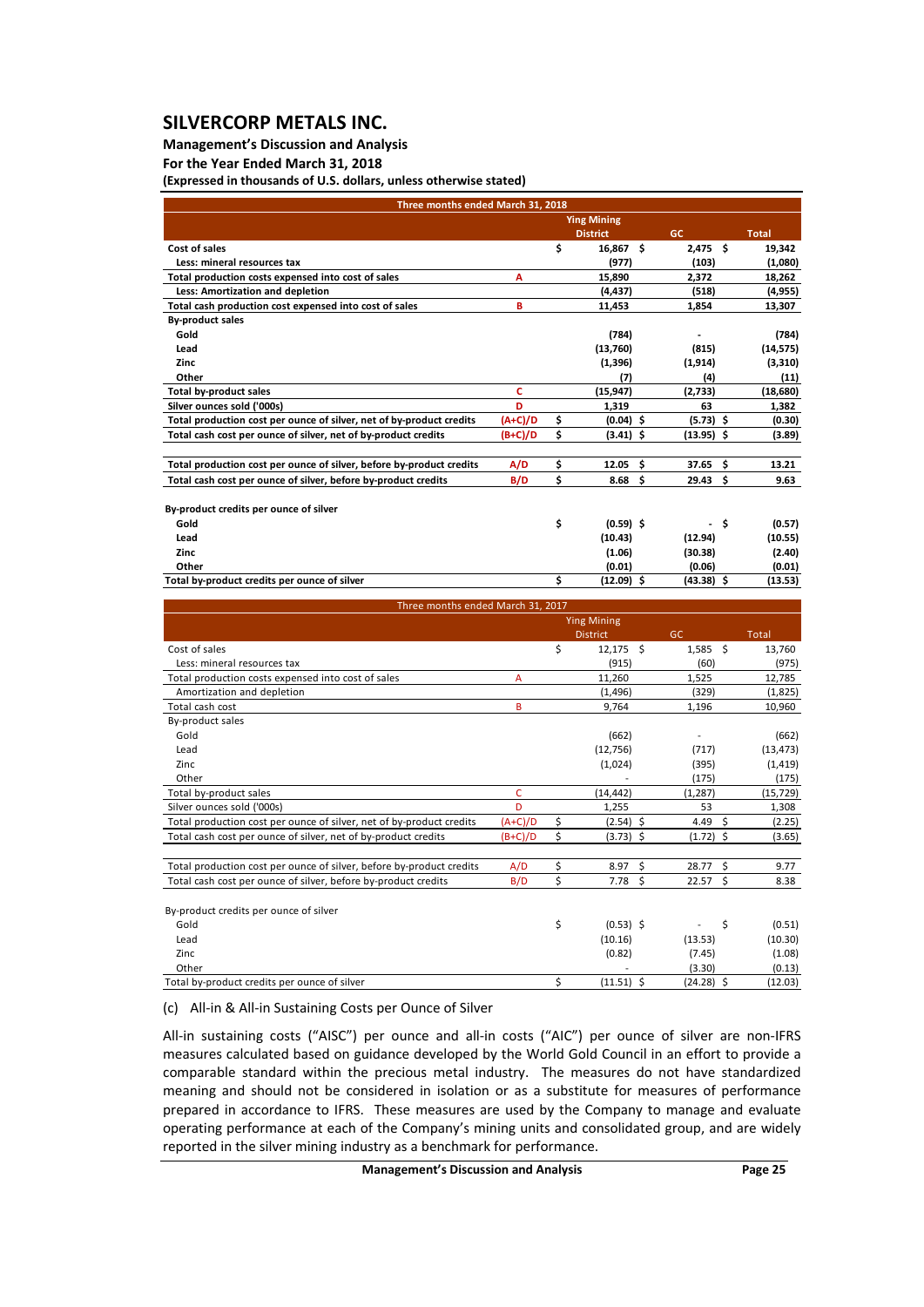#### **Management's Discussion and Analysis For the Year Ended March 31, 2018 (Expressed in thousands of U.S. dollars, unless otherwise stated)**

AISC is an extension of the "cash cost" metric and provides a comprehensive measure of the Company's operating performance and ability to generate cash flows. AISC is based on the Company's cash production costs, net of by-product sales, and further include corporate general and administrative expense, government fee and other taxes, reclamation cost accretion, and sustaining capital expenditures. The Company believes that this measure represents the total sustainable costs of producing silver from current operations.

AIC further extends the AISC metric by including non‐sustaining expenditures, mainly investment capital expenditures, which are deemed expansionary in nature that result in an increase in asset life, expanded mineral resources and reserves, or higher capacity and productivity.

The following tables provide a detailed reconciliation of these measures for the years ended March 31, 2018 and 2017:

|                                                               |             |    | <b>Ying Mining</b> |   |            |    |              |   | <b>Developing</b> |     |           |     |              |
|---------------------------------------------------------------|-------------|----|--------------------|---|------------|----|--------------|---|-------------------|-----|-----------|-----|--------------|
| Year ended March 31, 2018                                     |             |    | <b>District</b>    |   | <b>BYP</b> |    | <b>GC</b>    |   | <b>Projects</b>   |     | Corporate |     | <b>Total</b> |
| Cost of sales (as reported)                                   |             | Ś. | $64,321$ \$        |   | ÷.         | Ś. | $17,834$ \$  |   | ۰.                | \$. | $\sim$    | \$. | 82,155       |
| Depreciation, amortization and depletion                      |             |    | (15,251)           |   |            |    | (2,996)      |   |                   |     | ٠         |     | (18, 247)    |
| <b>By-products credits</b>                                    |             |    | (66,222)           |   | ٠          |    | (21,463)     |   |                   |     | ٠         |     | (87, 685)    |
| Total cash cost, net of by-product credits                    |             |    | (17, 152)          |   |            |    | (6,625)      |   |                   |     |           |     | (23, 777)    |
| <b>General &amp; administrative</b>                           |             |    | 5,764              |   | 1,249      |    | 2,152        |   | 671               |     | 8,849     |     | 18,685       |
| Amortization included in general & administrative             |             |    | (413)              |   | (317)      |    | (267)        |   |                   |     | (199)     |     | (1, 196)     |
| Government fees and other taxes                               |             |    | 2,356              |   |            |    | 573          |   | 1                 |     | 34        |     | 2,971        |
| <b>Reclamation accretion</b>                                  |             |    | 374                |   | 34         |    | 30           |   | 11                |     |           |     | 449          |
| <b>Sustaining capital</b>                                     |             |    | 20,165             |   | 38         |    | 1,910        |   | 258               |     | 277       |     | 22,648       |
| All-in sustaining cost, net of by-product credits             | A           |    | 11,094             |   | 1,011      |    | $(2,227)$ \$ |   | 941               |     | 8,961     |     | 19,780       |
| <b>Non-sustaining expenditures</b>                            |             |    | 3.704              |   | 14         |    | 488          |   | 246               |     |           |     | 4,452        |
| All-in cost, net of by-product credits                        | в           | s  | 14,798             | s | 1,025      | Ŝ  | (1,739)      | s | 1,187             |     | 8,961     | s   | 24,232       |
| <b>Ounces of silver sold</b>                                  |             |    | 5,437              |   |            |    | 603          |   |                   |     |           |     | 6,040        |
| All-in sustaining cost per ounce of silver, net of by-product |             |    |                    |   |            |    |              |   |                   |     |           |     |              |
| credits                                                       | $A/C$ \$    |    | 2.04               | Ŝ | ۰.         |    | $(3.69)$ \$  |   | ۰.                |     | $\sim$    | \$  | 3.27         |
| All-in cost per ounce of silver, net of by-product credits    | $B/C \cong$ |    | 2.72               | s | ٠          | s  | $(2.88)$ \$  |   |                   |     |           | S   | 4.01         |

|                                                               |          |    | <b>Ying Mining</b> |    |                          |    |           |   | <b>Developing</b>        |    |           |    |              |
|---------------------------------------------------------------|----------|----|--------------------|----|--------------------------|----|-----------|---|--------------------------|----|-----------|----|--------------|
| Year ended March 31, 2017                                     |          |    | <b>District</b>    |    | <b>BYP</b>               |    | <b>GC</b> |   | <b>Projects</b>          |    | Corporate |    | <b>Total</b> |
| Cost of sales (as reported)                                   |          | Ś. | 60,994             | Ś  | $\equiv$                 | Ŝ. | 14,291 \$ |   | $\overline{\phantom{0}}$ | Ŝ. | $\sim$    | Ŝ. | 75,285       |
| Depreciation, amortization and depletion                      |          |    | (14, 987)          |    |                          |    | (2,699)   |   |                          |    | ۰         |    | (17,686)     |
| By-products credits                                           |          |    | (59, 155)          |    | $\overline{\phantom{a}}$ |    | (14,760)  |   |                          |    | ۰         |    | (73, 915)    |
| Total cash cost, net of by-product credits                    |          |    | (13, 148)          |    |                          |    | (3, 168)  |   |                          |    |           |    | (16, 316)    |
| General & administrative                                      |          |    | 5,316              |    | 1,074                    |    | 1,875     |   | 222                      |    | 8,331     |    | 16,818       |
| Amortization included in general & administrative             |          |    | (463)              |    | (380)                    |    | (208)     |   |                          |    | (176)     |    | (1,227)      |
| Government fees and other taxes                               |          |    | 3,441              |    |                          |    | 533       |   | 2                        |    | 31        |    | 4,007        |
| Reclamation accretion                                         |          |    | 344                |    | 30                       |    | 26        |   | (18)                     |    |           |    | 382          |
| Sustaining capital                                            |          |    | 19,977             |    | 76                       |    | 1,055     |   |                          |    | 32        |    | 21,140       |
| All-in sustaining cost, net of by-product credits             | A        | Ś. | 15,467             | S. | 800                      | Ŝ. | 113       | Ŝ | 206                      |    | 8.218     | S  | 24,804       |
| Non-sustaining expenditures                                   |          |    | 3.403              |    |                          |    | 336       |   |                          |    |           |    | 3,739        |
| All-in cost, net of by-product credits                        | в        |    | 18,870             | -S | 800                      |    | 449       |   | 206                      |    | 8,218     | S  | 28,543       |
| Ounces of silver sold                                         | c        |    | 5,930              |    |                          |    | 564       |   |                          |    |           |    | 6,494        |
| All-in sustaining cost per ounce of silver, net of by-product |          |    |                    |    |                          |    |           |   |                          |    |           |    |              |
| credits                                                       | $A/C$ \$ |    | 2.61               | Ś  | $\sim$                   | Ŝ  | 0.20      |   | $\overline{\phantom{a}}$ |    | $\sim$    | Ś  | 3.82         |
| All-in cost per ounce of silver, net of by-product credits    | $B/C$ \$ |    | 3.18               | Ś  | $\overline{a}$           |    | 0.80      |   |                          |    |           |    | 4.40         |

|                                                               |          |   | <b>Ying Mining</b> |   |                  |    |             |   | <b>Developing</b> |      |           |      |              |
|---------------------------------------------------------------|----------|---|--------------------|---|------------------|----|-------------|---|-------------------|------|-----------|------|--------------|
| Three month ended March 31, 2018                              |          |   | <b>District</b>    |   | <b>BYP</b>       |    | GC          |   | <b>Projects</b>   |      | Corporate |      | <b>Total</b> |
| Cost of sales (as reported)                                   |          | Ś | 16,867             | S | $\sim$           | Ŝ. | $2,475$ \$  |   | $\sim$            | - \$ |           | - \$ | 19,342       |
| Depreciation, amortization and depletion                      |          |   | (4, 438)           |   |                  |    | (518)       |   | ۰                 |      | ٠         |      | (4,956)      |
| <b>By-products credits</b>                                    |          |   | (15, 947)          |   | ۰                |    | (2,733)     |   | ۰                 |      | ٠         |      | (18, 680)    |
| Total cash cost, net of by-product credits                    |          |   | (3,518)            |   |                  |    | (776)       |   |                   |      |           |      | (4,294)      |
| <b>General &amp; administrative</b>                           |          |   | 1,582              |   | 308              |    | 489         |   | 214               |      | 2,133     |      | 4,726        |
| Amortization included in general & administrative             |          |   | (109)              |   | (82)             |    | (79)        |   |                   |      | (41)      |      | (311)        |
| Government fees and other taxes                               |          |   | 513                |   | 1                |    | 23          |   |                   |      | 1         |      | 538          |
| <b>Reclamation accretion</b>                                  |          |   | 99                 |   | 9                |    | 8           |   | 4                 |      |           |      | 120          |
| Sustaining capital                                            |          |   | 3,261              |   | $\overline{a}$   |    | 47          |   | 14                |      | 96        |      | 3,418        |
| All-in sustaining cost, net of by-product credits             | A        |   | 1,828              | S | 236              |    | $(288)$ \$  |   | 232               |      | 2,189     |      | 4,197        |
| Non-sustaining expenditures                                   |          |   | 1,874              |   | 14               |    | 453         |   | 246               |      |           |      | 2,587        |
| All-in cost, net of by-product credits                        | в        |   | $3,702 \quad $$    |   | 250 <sub>5</sub> |    | 165         | Ŝ | 478               | s.   | 2,189     | s    | 6,784        |
| <b>Ounces of silver sold</b>                                  | c        |   | 1,319              |   | $\overline{a}$   |    | 63          |   | ۰                 |      |           |      | 1,382        |
| All-in sustaining cost per ounce of silver, net of by-product |          |   |                    |   |                  |    |             |   |                   |      |           |      |              |
| credits                                                       | $A/C$ \$ |   | 1.39               | S | $\sim$           | Ŝ  | $(4.57)$ \$ |   | ۰.                | \$.  | ۰.        | S    | 3.04         |
| All-in cost per ounce of silver, net of by-product credits    | $B/C$ \$ |   | 2.81               |   | ۰                |    | 2.62        |   |                   |      |           |      | 4.91         |

**Management's Discussion and Analysis Page 26**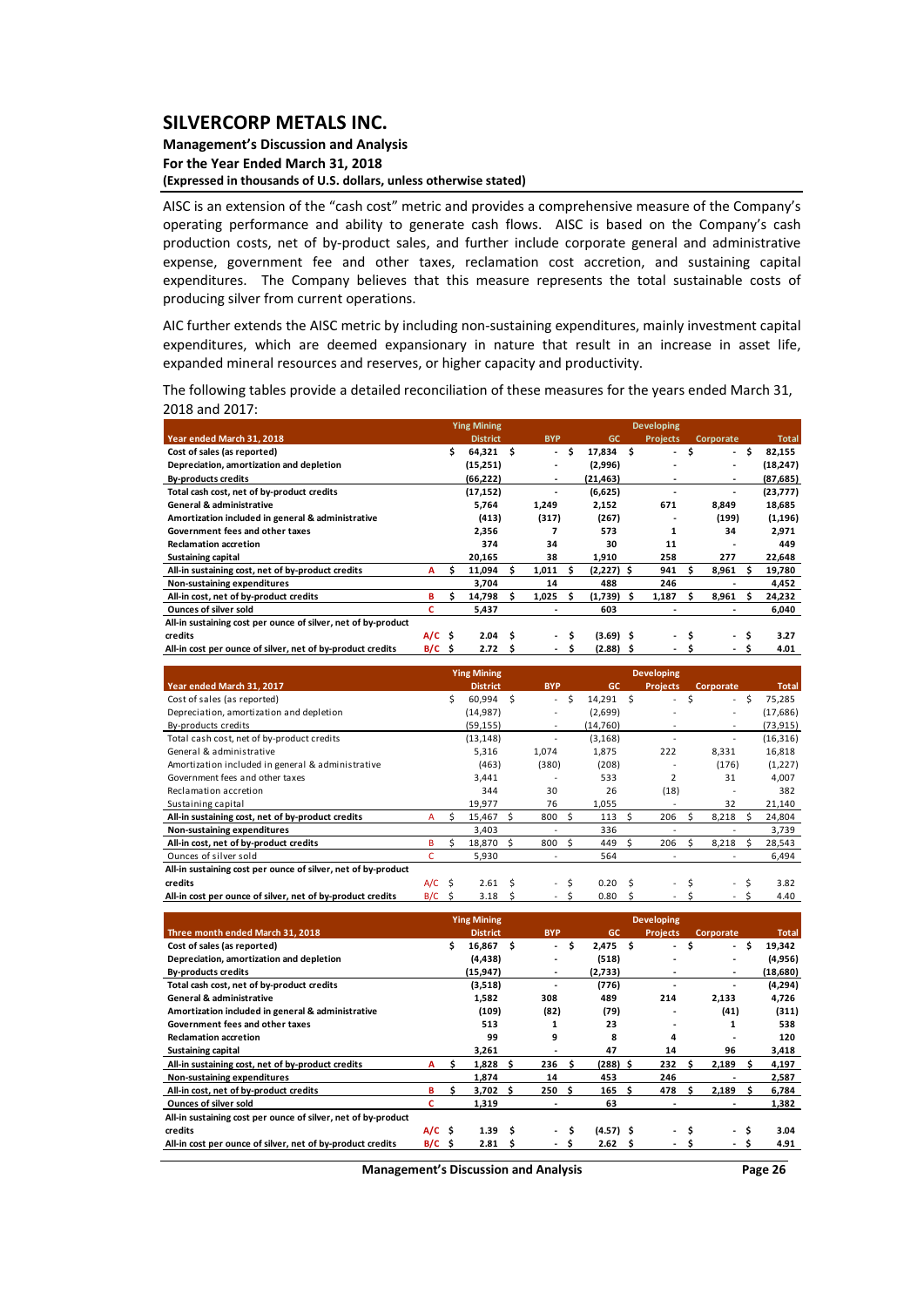## **Management's Discussion and Analysis**

**For the Year Ended March 31, 2018**

**(Expressed in thousands of U.S. dollars, unless otherwise stated)**

|                                                               |          |      | <b>Ying Mining</b> |    |                          |     |         |     | <b>Developing</b>        |    |                  |    |              |
|---------------------------------------------------------------|----------|------|--------------------|----|--------------------------|-----|---------|-----|--------------------------|----|------------------|----|--------------|
| Three months ended March 31, 2017                             |          |      | <b>District</b>    |    | <b>BYP</b>               |     | GC      |     | <b>Projects</b>          |    | <b>Corporate</b> |    | <b>Total</b> |
| Cost of sales (as reported)                                   |          | Ś.   | 12,175             | Ŝ. | $\equiv$                 | Ś.  | 1,585   | - Ś | $\overline{\phantom{0}}$ | Ś  | $\sim$           | Ŝ. | 13,760       |
| Depreciation, amortization and depletion                      |          |      | (1, 496)           |    |                          |     | (329)   |     |                          |    | ٠                |    | (1,825)      |
| By-products credits                                           |          |      | (14, 442)          |    |                          |     | (1,287) |     |                          |    |                  |    | (15, 729)    |
| Total cash cost, net of by-product credits                    |          |      | (3,763)            |    |                          |     | (31)    |     |                          |    |                  |    | (3,794)      |
| General & administrative                                      |          |      | 1,210              |    | 169                      |     | 458     |     | 42                       |    | 2,477            |    | 4,356        |
| Amortization included in general & administrative             |          |      | (97)               |    | (89)                     |     | (47)    |     |                          |    | (43)             |    | (276)        |
| Government fees and other taxes                               |          |      | 452                |    |                          |     | 77      |     |                          |    |                  |    | 531          |
| Reclamation accretion                                         |          |      | 84                 |    | 6                        |     |         |     | (25)                     |    |                  |    | 72           |
| Sustaining capital                                            |          |      | 3,045              |    |                          |     | 308     |     |                          |    | 25               |    | 3,378        |
| All-in sustaining cost, net of by-product credits             | A        |      | 931                |    | 86                       |     | 771     | S   | 17                       | S. | 2,461            |    | 4,266        |
| Non-sustaining expenditures                                   |          |      | 143                |    |                          |     | ٠       |     |                          |    |                  |    | 143          |
| All-in cost, net of by-product credits                        | B        |      | 1,074              | Ŝ. | 86                       | ι<π | 771     | Ŝ.  | 17                       | ς  | 2,461            |    | 4,409        |
| Ounces of silver sold                                         |          |      | 1,255              |    |                          |     | 53      |     |                          |    |                  |    | 1,308        |
| All-in sustaining cost per ounce of silver, net of by-product |          |      |                    |    |                          |     |         |     |                          |    |                  |    |              |
| credits                                                       | $A/C$ \$ |      | 0.74               | S  | $\overline{\phantom{a}}$ |     | 14.55   |     | ٠                        |    | $\sim$           |    | 3.26         |
| All-in cost per ounce of silver, net of by-product credits    | B/C      | - \$ | 0.86               |    |                          |     | 14.55   |     |                          |    |                  | Ś  | 3.37         |

### (d) Average Production Costs

The Company assesses average production costs as the total production costs on a co-product basis. This is calculated by allocating the Company's total cost of sales to each co-product based on the ratio of actual sales volumes multiplied by realized sales prices. The following table provides a reconciliation of average production costs for the years ended March 31, 2018 and 2017:

| Year ended March 31, 2018                  |            |    |                    |     |                   |      | Year ended March 31, 2017 |    |                    |      |                |               |              |
|--------------------------------------------|------------|----|--------------------|-----|-------------------|------|---------------------------|----|--------------------|------|----------------|---------------|--------------|
|                                            |            |    | <b>Ying Mining</b> |     |                   |      |                           |    | <b>Ying Mining</b> |      |                |               |              |
|                                            |            |    | <b>District</b>    |     | GC                |      | <b>Total</b>              |    | <b>District</b>    |      | GC             |               | <b>Total</b> |
| Cost of slaes                              |            | \$ | 64,321             | \$  | 17,834 \$         |      | 82,155                    | Ŝ. | 60,994 \$          |      | 14,291 \$      |               | 75,285       |
| Less: mineral resources tax                |            |    | (3,927)            |     | (837)             |      | (4, 764)                  |    | (3, 198)           |      | (579)          |               | (3,777)      |
| Production costs expensed in cost of sales | А          |    | 60,394             |     | 16,997            |      | 77,391                    |    | 57,796             |      | 13,712         |               | 71,508       |
| Metals revenue ( in thousands of US\$)     |            |    |                    |     |                   |      |                           |    |                    |      |                |               |              |
| Silver                                     | в          |    | 75,891             |     | 6,463             |      | 82,354                    |    | 83,606             |      | 5,950          |               | 89,556       |
| Gold                                       | c          |    | 3,232              |     |                   |      | 3,232                     |    | 3,344              |      |                |               | 3,344        |
| Lead                                       | D          |    | 55,488             |     | 6,763             |      | 62,251                    |    | 51,479             |      | 5,373          |               | 56,852       |
| Zinc                                       | Е          |    | 7,000              |     | 14,462            |      | 21,462                    |    | 4,332              |      | 8,909          |               | 13,241       |
| Other                                      |            |    | 502                |     | 238               |      | 740                       |    |                    |      | 478            |               | 478          |
|                                            | G          |    | 142,113            |     | 27,926            |      | 170,039                   |    | 142,761            |      | 20,710         |               | 163,471      |
| <b>Metals sold</b>                         |            |    |                    |     |                   |      |                           |    |                    |      |                |               |              |
| Silver (in thousands of ounces)            | н          |    | 5,437              |     | 603               |      | 6,040                     |    | 5,930              |      | 564            |               | 6,494        |
| Gold (in thousands of ounces)              |            |    | 3.1                |     |                   |      | 3.1                       |    | 3.3                |      |                |               | 3.3          |
| Lead (in thousands of pounds)              |            |    | 55,180             |     | 6,754             |      | 61,934                    |    | 63,418             |      | 7,055          |               | 70,473       |
| Zinc (in thousands of pounds)              | к          |    | 6,136              |     | 13,433            |      | 19,569                    |    | 5,848              |      | 12,446         |               | 18,294       |
| Other (in thousands of pounds)             |            |    | 524                |     | 16,276            |      | 16,800                    |    |                    |      | 12,025         |               | 12,025       |
| Average production cost (\$/unit)          |            |    |                    |     |                   |      |                           |    |                    |      |                |               |              |
| Silver                                     | $B/G^*A/H$ | \$ | 5.93               | \$. | $6.52 \quad$ \$   |      | 6.21                      | Š. | $5.71 \quad$ \$    |      | 6.98           | -S            | 6.03         |
| Gold                                       | $C/G^*A/I$ | \$ | 443                | Ŝ.  | Ĭ.                | Ŝ    | 475                       | \$ | 410                | - \$ | $\overline{a}$ | Ś             | 443          |
| Lead                                       | $D/G^*A/J$ | \$ | 0.43               | Ŝ   | 0.61 <sub>5</sub> |      | 0.46                      | Š. | 0.33               | - \$ | 0.50           | -Ś            | 0.35         |
| Zinc                                       | $E/G^*A/K$ | Ś  | 0.48               | Ś   | 0.66              | - \$ | 0.50                      | Š. | 0.30               | - \$ | 0.47           | <sup>\$</sup> | 0.32         |
| Other                                      | $F/G^*A/L$ |    | 0.41               | -\$ | $0.01 \quad $$    |      | 0.02                      | \$ | $\overline{a}$     | -Ś   | 0.03           | - \$          | 0.02         |

| Three months ended March 31, 2018          |                                              |    |        |     |                          |      | Three months ended March 31, 2017 |                 |                    |      |                |       |        |
|--------------------------------------------|----------------------------------------------|----|--------|-----|--------------------------|------|-----------------------------------|-----------------|--------------------|------|----------------|-------|--------|
|                                            | <b>Ying Mining</b>                           |    |        |     |                          |      |                                   |                 | <b>Ying Mining</b> |      |                |       |        |
|                                            | GC<br><b>Total</b><br><b>District</b>        |    |        |     |                          |      |                                   | <b>District</b> |                    | GC   |                | Total |        |
| Cost of slaes                              |                                              | Ś. | 16,867 | \$. | 2,475                    | - \$ | 19,342                            | Ŝ.              | $12,175$ \$        |      | $1,585$ \$     |       | 13,760 |
| Less: mineral resources tax                |                                              |    | (977)  |     | (103)                    |      | (1,080)                           |                 | (915)              |      | (60)           |       | (975)  |
| Production costs expensed in cost of sales | A                                            |    | 15,890 |     | 2,372                    |      | 18,262                            |                 | 11,260             |      | 1,525          |       | 12,785 |
| Metals revenue (in thousands of US\$)      |                                              |    |        |     |                          |      |                                   |                 |                    |      |                |       |        |
| Silver                                     | B                                            |    | 19,041 |     | 728                      |      | 19.769                            |                 | 17,653             |      | 682            |       | 18,335 |
| Gold                                       | c                                            |    | 784    |     |                          |      | 784                               |                 | 662                |      | ٠              |       | 662    |
| Lead                                       | D                                            |    | 13,760 |     | 815                      |      | 14.575                            |                 | 12,756             |      | 717            |       | 13,473 |
| Zinc                                       |                                              |    | 1,396  |     | 1,914                    |      | 3,310                             |                 | 1,024              |      | 395            |       | 1,419  |
| Other                                      | $\overline{\mathbf{z}}$<br>4                 |    |        |     |                          | 11   |                                   |                 |                    | 175  |                | 175   |        |
|                                            | G                                            |    | 34,988 |     | 3,461                    |      | 38,449                            |                 | 32,095             |      | 1,969          |       | 34,064 |
| Metals sold                                |                                              |    |        |     |                          |      |                                   |                 |                    |      |                |       |        |
| Silver (in thousands of ounces)            | н                                            |    | 1,319  |     | 63                       |      | 1,382                             |                 | 1,255              |      | 53             |       | 1,308  |
| Gold (in thousands of ounces)              |                                              |    | 0.7    |     |                          |      | 0.7                               |                 | 0.7                |      |                |       | 0.7    |
| Lead (in thousands of pounds)              |                                              |    | 12,649 |     | 688                      |      | 13,337                            |                 | 13,520             |      | 818            |       | 14,338 |
| Zinc (in thousands of pounds)              |                                              |    | 1,106  |     | 1,479                    |      | 2,585                             |                 | 1,033              |      | 455            |       | 1,488  |
| Other (in thousands of pounds)             |                                              |    |        |     | 86                       |      | 86                                |                 |                    |      | 3,446          |       | 3,446  |
| Average production cost (\$/unit)          |                                              |    |        |     |                          |      |                                   |                 |                    |      |                |       |        |
| Silver                                     | $B/G^*A/H$                                   | \$ | 6.56   | \$. | $7.92 \quad$ \$          |      | 6.79                              | Ŝ.              | 4.93 \$            |      | 9.97S          |       | 5.26   |
| Gold                                       | $C/G^*A/I$                                   | \$ | 509    | \$  | $\overline{\phantom{a}}$ | Ŝ    | 532                               | Ŝ.              | 331.79             | - \$ | $\overline{a}$ | \$    | 354.95 |
| Lead                                       | $D/G^*A/J$<br>Ś.<br>0.81<br>0.49<br>- Ś<br>Ŝ |    |        |     | 0.52                     | Š.   | 0.33                              | - \$            | 0.68               | - Ś  | 0.35           |       |        |
| Zinc                                       | $E/G^*A/K$<br>\$<br>0.57<br>0.89<br>Ŝ<br>- Ś |    |        |     |                          | 0.61 |                                   | 0.35            | - \$               | 0.67 | .S             | 0.36  |        |
| Other                                      | $F/G^*A/L$<br>0.03<br>0.06<br>Ś.<br>-Ś<br>Ŝ  |    |        |     |                          |      |                                   | $\overline{a}$  |                    | 0.04 | -Ś             | 0.02  |        |

**Management's Discussion and Analysis Page 27**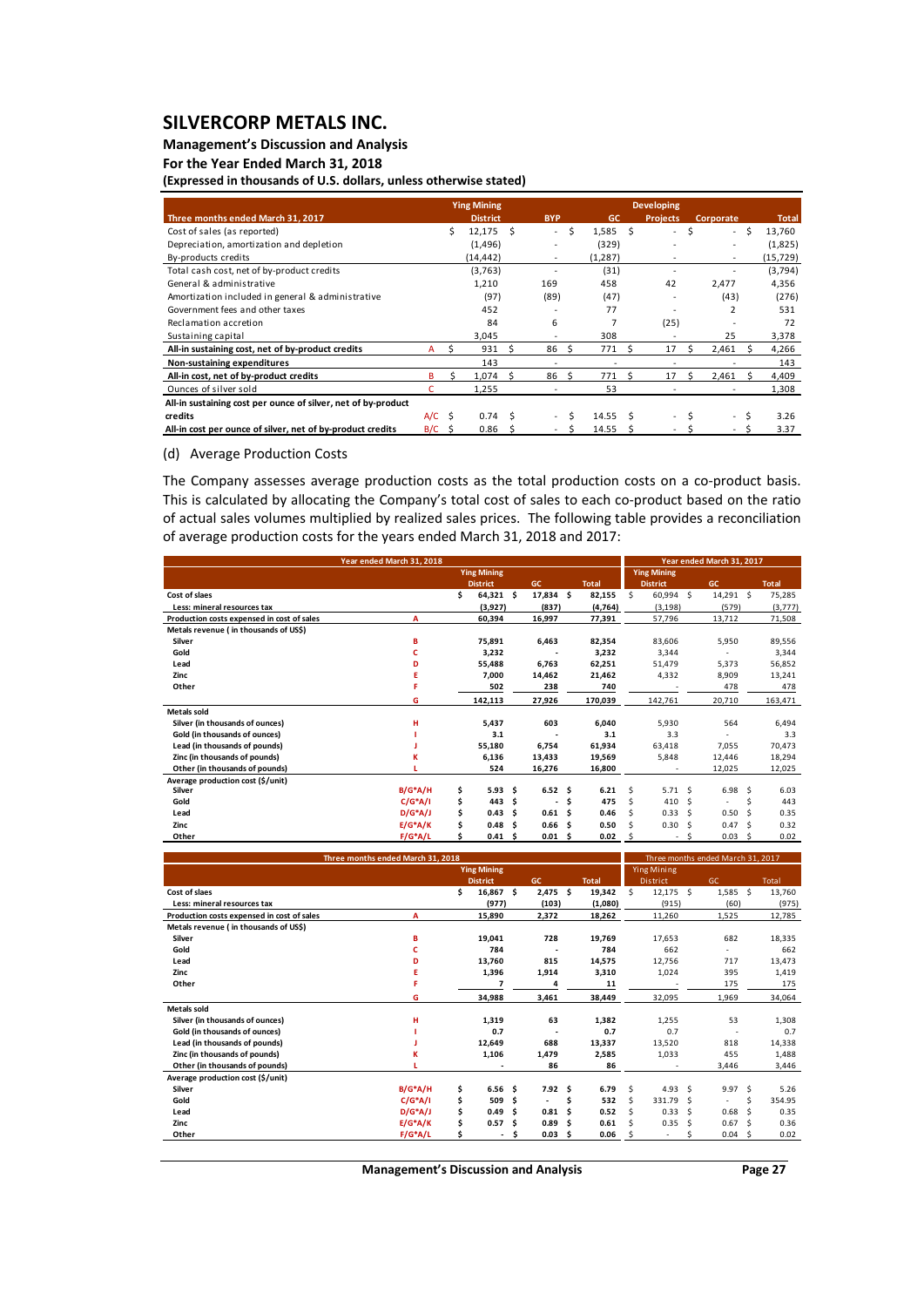### **Management's Discussion and Analysis**

**For the Year Ended March 31, 2018 (Expressed in thousands of U.S. dollars, unless otherwise stated)**

### (e) Production Costs per Tonne

| Year ended March 31, 2018                             |                 |     | <b>Ying Mining</b> |      |           |     |       |    |                     |
|-------------------------------------------------------|-----------------|-----|--------------------|------|-----------|-----|-------|----|---------------------|
|                                                       |                 |     | <b>District</b>    |      | <b>GC</b> |     | Other |    | <b>Consolidated</b> |
| Cost of sales                                         |                 | \$  | $64,321$ \$        |      | 17,834 \$ |     |       | Ś  | 82,155              |
| Less: mineral resources tax                           |                 |     | (3,927)            |      | (837)     |     |       |    | (4,764)             |
| Less: stockpile and concentrate inventory - Beginning |                 |     | (3,514)            |      | (1,358)   |     | (814) |    | (5,686)             |
| Add: stockpile and concentrate inventory - Ending     |                 |     | 5,353              |      | 340       |     | 891   |    | 6,584               |
| Adjustment for foreign exchange movement              |                 |     | (567)              |      | (58)      |     | (77)  |    | (702)               |
| <b>Total production costs</b>                         |                 | \$. | 61,666 \$          |      | 15,921    | \$. | ٠     |    | 77,587              |
| Non-cash mining costs                                 | A               |     | 14,208             |      | 2,027     |     |       |    | 16,235              |
| Non-cash milling costs                                | B               |     | 1,373              |      | 842       |     |       |    | 2,215               |
| Total non-cash production costs                       |                 | Ś.  | 15,581 \$          |      | 2,869     | Ś   |       | \$ | 18,450              |
| Cash mining costs                                     | c               |     | 37,743             |      | 9,211     |     |       |    | 46,954              |
| <b>Shipping costs</b>                                 | D               |     | 2,471              |      |           |     |       |    | 2,471               |
| <b>Cash milling costs</b>                             | Ε               |     | 5,871              |      | 3,842     |     |       |    | 9,713               |
| <b>Total cash production costs</b>                    |                 | ¢   | 46,085             | - Ś  | 13,053    | Ś   |       | \$ | 59,138              |
| Ore mined ('000s)                                     | F               |     | 614.141            |      | 245.783   |     |       |    | 859.924             |
| Ore shipped ('000s)                                   | G               |     | 616.410            |      | 245.783   |     |       |    | 862.194             |
| Ore milled ('000s)                                    |                 |     | 618.732            |      | 244.338   |     |       |    | 863.070             |
| <b>Per tonne Production costs</b>                     |                 |     |                    |      |           |     |       |    |                     |
| Non-cash mining costs (\$/tonne)                      | $I = A/F$       |     | 23.13              |      | 8.25      |     |       |    | 18.88               |
| Non-cash milling costs (\$/tonne)                     | J=B/H           |     | 2.22               |      | 3.45      |     |       |    | 2.57                |
| Non-cash production costs (\$/tonne)                  | $K=H+J$         | \$  | 25.35              | - Ś  | 11.70     | Ś.  |       | Ś  | 21.45               |
| Cash mining costs (\$/tonne)                          | $L = C/F$       |     | 61.46              |      | 37.48     |     |       |    | 54.60               |
| Shipping costs (\$/tonne)                             | $M=D/G$         |     | 4.01               |      |           |     |       |    | 2.87                |
| Cash milling costs (\$/tonne)                         | $N = E/H$       |     | 9.49               |      | 15.72     |     |       |    | 11.25               |
| Cash production costs (\$/tonne)                      | $0 = L + M + N$ | Ś   | 74.96              | - \$ | 53.20     | Ś   |       | \$ | 68.72               |
| Total production costs (\$/tonne)                     | $P=K+O$         | \$  | 100.31             | Ś.   | 64.90     | \$  | ٠     | \$ | 90.17               |

| Year ended March 31, 2017                             |                 |    | <b>Ying Mining</b> |    |           |    |                          |    |              |
|-------------------------------------------------------|-----------------|----|--------------------|----|-----------|----|--------------------------|----|--------------|
|                                                       |                 |    | <b>District</b>    |    | GC.       |    | Other                    |    | Consolidated |
| Cost of sales                                         |                 | \$ | 60.994 \$          |    | 14,291 \$ |    |                          | Ś  | 75,285       |
| Less: mineral resources tax                           |                 |    | (3, 198)           |    | (579)     |    |                          |    | (3,777)      |
| Less: stockpile and concentrate inventory - Beginning |                 |    | (4, 729)           |    | (135)     |    | (869)                    |    | (5,733)      |
| Add: stockpile and concentrate inventory - Ending     |                 |    | 3,514              |    | 1,358     |    | 814                      |    | 5,686        |
| Adjustment for foreign exchange movement              |                 |    | 213                |    | 39        |    | 55                       |    | 307          |
| Total production costs                                |                 | ς. | 56,794             | Ś. | 14,974    | \$ |                          | Ś  | 71,768       |
| Non-cash mining costs                                 | А               |    | 14,166             |    | 2,067     |    |                          |    | 16,233       |
| Non-cash milling costs                                | B               |    | 1,424              |    | 796       |    |                          |    | 2,220        |
| Total non-cash production costs                       |                 | \$ | 15,590             | Ŝ. | 2,863     | \$ |                          | \$ | 18,453       |
| Cash mining costs                                     | c               |    | 32,978             |    | 8,371     |    |                          |    | 41,349       |
| Shipping costs                                        | D               |    | 2,466              |    |           |    |                          |    | 2,466        |
| Cash milling costs                                    | E               |    | 5,760              |    | 3,740     |    |                          |    | 9,500        |
| Total cash production costs                           |                 | Ś  | 41,204             | Ŝ. | 12,111    | Ś  |                          | \$ | 53,315       |
| Ore mined ('000s)                                     | F               |    | 636.760            |    | 260.746   |    |                          |    | 897.506      |
| Ore shipped ('000s)                                   | G               |    | 636.373            |    | 260.746   |    |                          |    | 897.119      |
| Ore milled ('000s)                                    | н               |    | 638.211            |    | 260.696   |    |                          |    | 898.907      |
| Per tonne Production costs                            |                 |    |                    |    |           |    |                          |    |              |
| Non-cash mining costs (\$/tonne)                      | $I = A/F$       |    | 22.25              |    | 7.93      |    |                          |    | 18.09        |
| Non-cash milling costs (\$/tonne)                     | $J=B/H$         |    | 2.23               |    | 3.05      |    |                          |    | 2.47         |
| Non-cash production costs (\$/tonne)                  | $K=1+J$         | Ś. | 24.48              | Ś. | 10.98     | Ś. |                          | \$ | 20.56        |
| Cash mining costs (\$/tonne)                          | $L = C/F$       |    | 51.79              |    | 32.10     |    |                          |    | 46.07        |
| Shipping costs (\$/tonne)                             | $M=D/G$         |    | 3.88               |    |           |    |                          |    | 2.75         |
| Cash milling costs (\$/tonne)                         | $N=E/H$         |    | 9.03               |    | 14.35     |    |                          |    | 10.57        |
| Cash production costs (\$/tonne)                      | $0 = L + M + N$ | \$ | 64.70              | Ŝ. | 46.45     | \$ | $\overline{\phantom{a}}$ | \$ | 59.39        |
| Total production costs (\$/tonne)                     | $P=K+O$         | \$ | 89.18              | \$ | 57.43     | \$ |                          | \$ | 79.95        |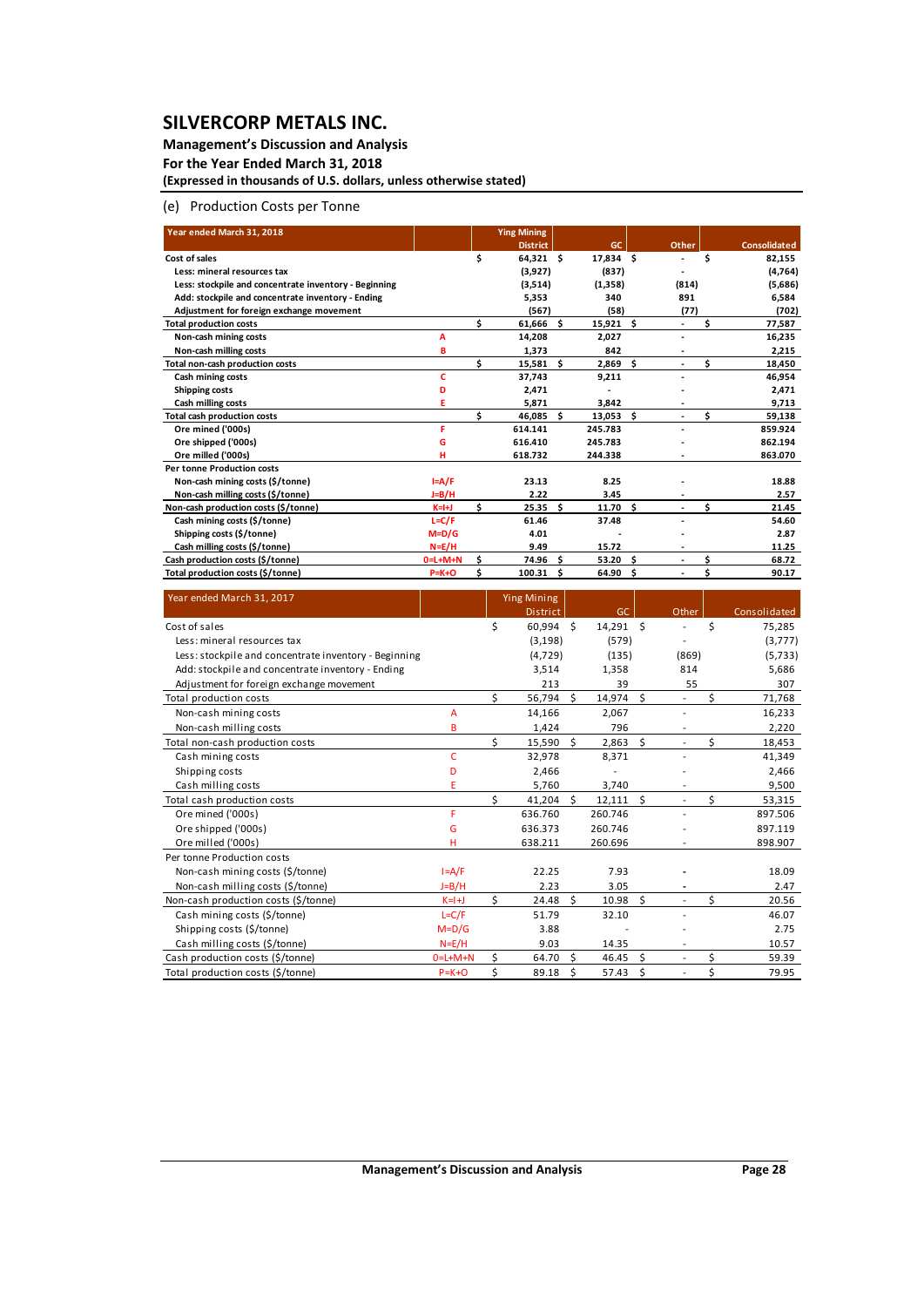### **Management's Discussion and Analysis**

### **For the Year Ended March 31, 2018**

**(Expressed in thousands of U.S. dollars, unless otherwise stated)**

| Three months ended March 31, 2018                     |                 |    | <b>Ying Mining</b> |     |            |     |       |    |                     |
|-------------------------------------------------------|-----------------|----|--------------------|-----|------------|-----|-------|----|---------------------|
|                                                       |                 |    | <b>District</b>    |     | GC         |     | Other |    | <b>Consolidated</b> |
| Cost of sales                                         |                 | Ś  | 16,867             |     | $2,475$ \$ |     |       | Ś  | 19,342              |
| Less: mineral resources tax                           |                 |    | (977)              |     | (103)      |     |       |    | (1,080)             |
| Less: stockpile and concentrate inventory - Beginning |                 |    | (8,223)            |     | (109)      |     | (842) |    | (9, 174)            |
| Add: stockpile and concentrate inventory - Ending     |                 |    | 5.353              |     | 340        |     | 891   |    | 6,584               |
| Adjustment for foreign exchange movement              |                 |    | (193)              |     | (34)       |     | (49)  |    | (276)               |
| <b>Total production costs</b>                         |                 | Ś  | $12,827$ \$        |     | 2,569      | \$  |       | Ś  | 15,396              |
| Non-cash mining costs                                 | A               |    | 3.065              |     | 340        |     |       |    | 3,405               |
| Non-cash milling costs                                | B               |    | 360                |     | 219        |     |       |    | 579                 |
| Total non-cash production costs                       |                 | Ś  | $3,425$ \$         |     | 559        | \$. | ÷.    | \$ | 3,984               |
| Cash mining costs                                     | c               |    | 7.499              |     | 1,352      |     |       |    | 8.851               |
| Shipping costs                                        | D               |    | 490                |     |            |     |       |    | 490                 |
| Cash milling costs                                    |                 |    | 1,414              |     | 658        |     |       |    | 2,072               |
| <b>Total cash production costs</b>                    |                 | Ś. | 9.403              | - Ś | 2,010      | Ś.  |       | Ś. | 11,413              |
| Ore mined ('000s)                                     | F               |    | 113.820            |     | 29.442     |     |       |    | 143.261             |
| Ore shipped ('000s)                                   | G               |    | 112.023            |     | 29.442     |     |       |    | 141.465             |
| Ore milled ('000s)                                    |                 |    | 112.285            |     | 26.252     |     |       |    | 138.536             |
| <b>Per tonne Production costs</b>                     |                 |    |                    |     |            |     |       |    |                     |
| Non-cash mining costs (\$/tonne)                      | $I = A/F$       |    | 26.93              |     | 11.55      |     |       |    | 23.77               |
| Non-cash milling costs (\$/tonne)                     | J=B/H           |    | 3.21               |     | 8.34       |     |       |    | 4.18                |
| Non-cash production costs (\$/tonne)                  | $K=H+J$         | Ś. | $30.14$ \$         |     | 19.89      | Ś.  |       | Ś. | 27.95               |
| Cash mining costs (\$/tonne)                          | $L = C/F$       |    | 65.88              |     | 45.92      |     |       |    | 61.78               |
| Shipping costs (\$/tonne)                             | $M=D/G$         |    | 4.37               |     |            |     |       |    | 3.46                |
| Cash milling costs (\$/tonne)                         | $N = E/H$       |    | 12.59              |     | 25.07      |     |       |    | 14.96               |
| Cash production costs (\$/tonne)                      | $0 = L + M + N$ | Ś  | 82.84              | - Ś | 70.99      | Ś.  |       | Ś  | 80.20               |
| Total production costs (\$/tonne)                     | $P=K+O$         | Ś  | 112.98             | - Ś | 90.88      | Ś   |       | Ś  | 108.15              |

| Three months ended March 31, 2017                     |                 |    | <b>Ying Mining</b> |    |        |      |       |    |              |
|-------------------------------------------------------|-----------------|----|--------------------|----|--------|------|-------|----|--------------|
|                                                       |                 |    | <b>District</b>    |    | GC     |      | Other |    | Consolidated |
| Cost of sales                                         |                 | \$ | $12,175$ \$        |    | 1,585  | - \$ |       | \$ | 13,760       |
| Less: mineral resources tax                           |                 |    | (915)              |    | (60)   |      |       |    | (975)        |
| Less: stockpile and concentrate inventory - Beginning |                 |    | (5,982)            |    | (208)  |      | (840) |    | (7,030)      |
| Add: stockpile and concentrate inventory - Ending     |                 |    | 3,514              |    | 1,358  |      | 814   |    | 5,686        |
| Adjustment for foreign exchange movement              |                 |    | (856)              |    | 148    |      | 26    |    | (682)        |
| Total production costs                                |                 | ς  | 7,936              | Ś  | 2,823  | Ś.   |       | Ś. | 10,759       |
| Non-cash mining costs                                 | А               |    | 396                |    | 300    |      |       |    | 696          |
| Non-cash milling costs                                | B               |    | 343                |    | 197    |      |       |    | 540          |
| Total non-cash production costs                       |                 | \$ | 739                | Ŝ. | 497    | Ŝ.   |       | \$ | 1,236        |
| Cash mining costs                                     | c               |    | 5,637              |    | 1,525  |      |       |    | 7,162        |
| Shipping costs                                        | D               |    | 433                |    |        |      |       |    | 433          |
| Cash milling costs                                    | E               |    | 1,127              |    | 801    |      |       |    | 1,928        |
| Total cash production costs                           |                 | Ś  | 7,197              | Ś. | 2,326  | Ś.   | ٠     | \$ | 9,523        |
| Ore mined ('000s)                                     | F               |    | 112.755            |    | 40.224 |      |       |    | 152.979      |
| Ore shipped ('000s)                                   | G               |    | 110.324            |    | 40.224 |      |       |    | 150.548      |
| Ore milled ('000s)                                    | н               |    | 108.051            |    | 39.929 |      |       |    | 147.980      |
| Per tonne Production costs                            |                 |    |                    |    |        |      |       |    |              |
| Non-cash mining costs (\$/tonne)                      | $I = A/F$       |    | 3.51               |    | 7.46   |      |       |    | 4.55         |
| Non-cash milling costs (\$/tonne)                     | $J=B/H$         |    | 3.17               |    | 4.93   |      |       |    | 3.65         |
| Non-cash production costs (\$/tonne)                  | $K=1+J$         | Ś. | 6.68               | Ś. | 12.39  | Ś.   |       | \$ | 8.20         |
| Cash mining costs (\$/tonne)                          | $L = C/F$       |    | 49.99              |    | 37.91  |      |       |    | 46.82        |
| Shipping costs (\$/tonne)                             | $M=D/G$         |    | 3.92               |    |        |      |       |    | 2.88         |
| Cash milling costs (\$/tonne)                         | $N=E/H$         |    | 10.43              |    | 20.06  |      |       |    | 13.03        |
| Cash production costs (\$/tonne)                      | $0 = L + M + N$ | Ś  | 64.34              | Ś. | 57.97  | Ś    |       | \$ | 62.73        |
| Total production costs (\$/tonne)                     | $P = K + O$     | Ś  | 71.02              | Ś  | 70.36  | \$   |       | \$ | 70.93        |

### **13. Critical Accounting Policies and Estimates**

The preparation of financial statements in conformity with IFRS requires management to make estimates and assumptions that affect the amounts reported on the consolidated financial statements. These critical accounting estimates represent management estimates that are uncertain and any changes in these estimates could materially impact the Company's financial statements. Management continuously reviews its estimates and assumptions using the most current information available. The Company's critical accounting policies and estimates are described in Note 2 of the audited consolidated financial statements for the year ended March 31, 2018.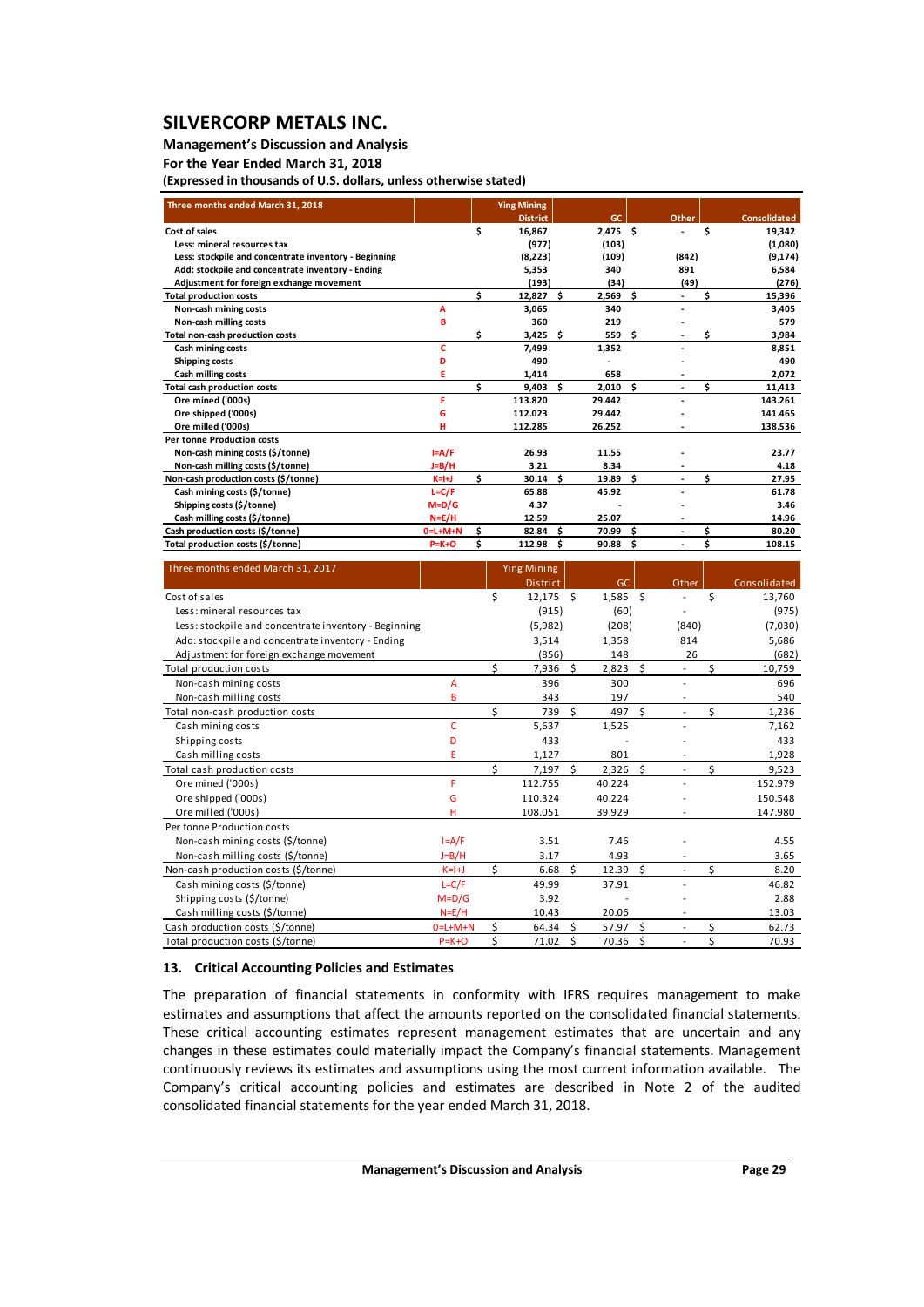#### **Management's Discussion and Analysis For the Year Ended March 31, 2018 (Expressed in thousands of U.S. dollars, unless otherwise stated)**

### (i) Ore reserve and mineral resource estimates

Ore reserves are estimates of the amount of ore that can be economically and legally extracted from the Company's mining properties. The Company estimates its ore reserves and mineral resources based on information compiled by appropriately qualified persons relating to the geological and technical data on the size, depth, shape and grade of the ore body and suitable production techniques and recovery rates. Such an analysis requires complex engineering and geological judgments to interpret the data. The estimation of recoverable reserves is based upon factors such as estimates of foreign exchange rates, commodity prices, future capital requirements, and production costs along with engineering and geological assumptions and judgments made in estimating the size and grade of the ore body.

The Company estimates ore reserves in accordance with National Instrument 43‐101, "Standards of Disclosure for Mineral Projects", issued by the Canadian Securities Administrators. There are numerous assumptions including:

- Future production estimates which include proved and probable reserves, resource estimates and committed expansions;
- Expected future commodity prices, based on current market price, forward prices and the Company's assessment of the long‐term average price; and
- Future cash costs of production, capital expenditure and rehabilitation obligations.

As the economic assumptions change and as additional geological information is produced during the operation of a mine, estimates of reserves may change. Such changes may impact the Company's reported financial position and results which include:

- The carrying value of mineral rights and properties and plant and equipment may be affected due to changes in estimated future cash flows;
- Depreciation and depletion charges in net income may change where such charges are determined using the units of production method, or where the useful life of the related assets change; and
- The recognition and carrying value of deferred income tax assets may change due to changes in the judgments regarding the existence of such assets and in estimates of the likely recovery of such assets.

### (ii) *Impairment of assets*

Where an indicator of impairment exists, a formal estimate of the recoverable amount is made, which is determined as the higher of the fair value less costs to sell and value in use. These assessments require the use of estimates and assumptions such as long-term commodity prices (considering current and historical prices, price trends and related factors), discount rates, operating costs, future capital requirements, closure and rehabilitation costs, exploration potential, reserves and operating performance (which includes production and sales volumes). These estimates and assumptions are subject to risk and uncertainty. Therefore, there is a possibility that changes in circumstances will impact these projections, which may impact the recoverable amount of assets and/or CGUs. Fair value is determined as the amount that would be obtained from the sale of the asset in an arm's length transaction between knowledgeable and willing parties. Fair value for mineral assets is generally determined as the present value of estimated future cash flows arising from the continued use of the asset, which includes estimates such as the cost of future expansion plans and eventual disposal, using assumptions that an independent market participant may take into account. Cash flows are discounted to their present value using a discount rate that reflects current market assessments of the time value of money and the risks specific to the asset.

### **14. Changes in Accounting Standards**

**IFRS 9 (2014) –** *Financial Instruments (amended 2014)*: In July 2014, the IASB issued the final version of IFRS 9 – *Financial Instruments ("IFRS 9")*. The Company adopted IFRS 9 (2010) – Financial Instruments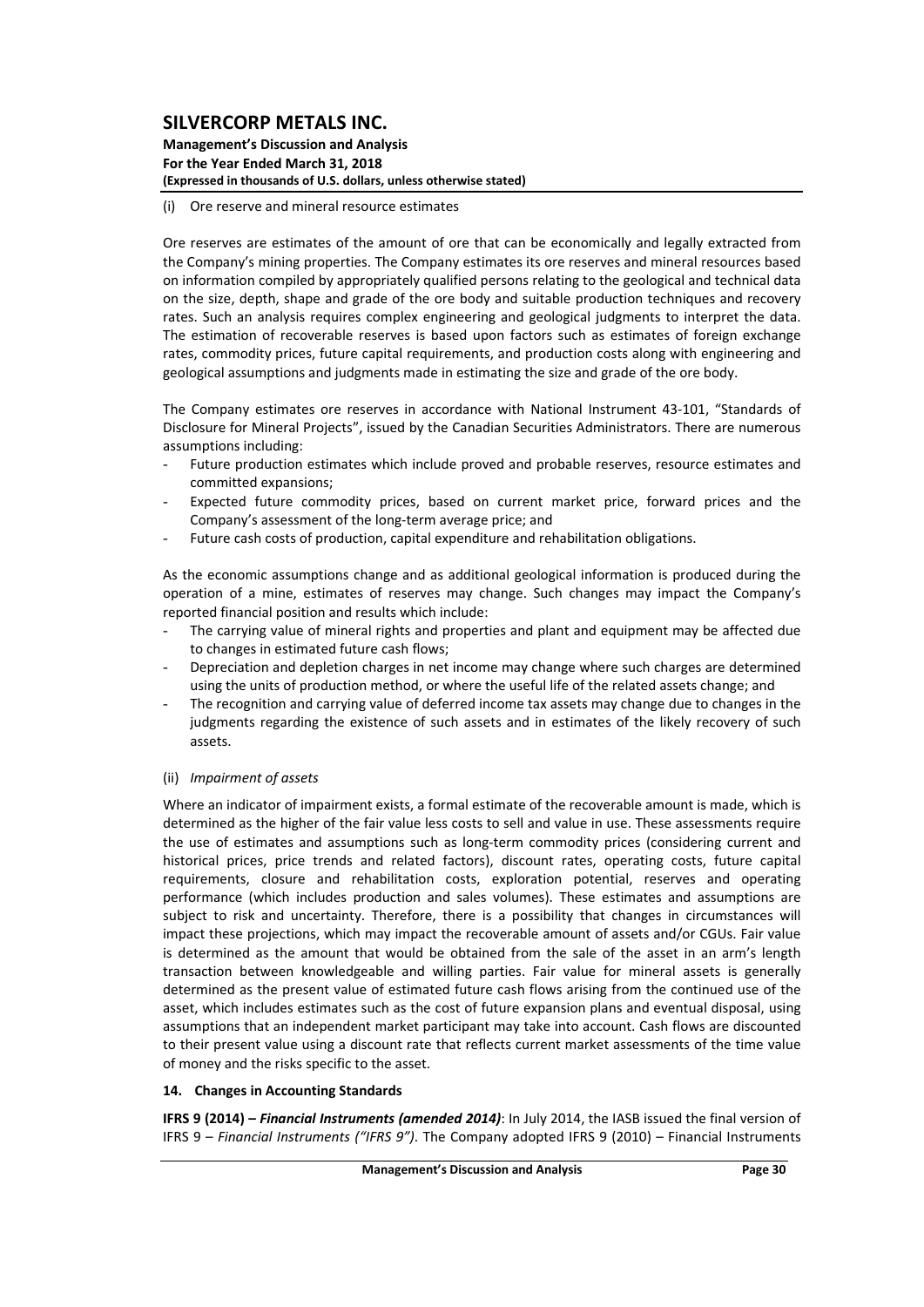#### **Management's Discussion and Analysis For the Year Ended March 31, 2018 (Expressed in thousands of U.S. dollars, unless otherwise stated)**

effective April 1, 2011. The Company has reviewed its financial instruments to determine the impact that the adoption of IFRS 9 will have on its financial statements. The Company does not anticipate that there will be any changes to the classification or the carrying values of the Company's financial instruments as a result of the adoption. The Company does not currently apply hedge accounting to its risk management contracts and does not intend to apply hedge accounting to any of its existing risk management contracts on adoption of IFRS 9. The Company will apply IFRS 9 (2014) on April 1, 2018.

**IFRS 15 –** *Revenue from contracts with customers* **("IFRS 15")***,* the standard on revenue from contracts with customers was issued in September 2015 and may be effective for annual reporting periods beginning on or after January 1, 2018 for public entities with early adoption permitted. Entities have the option of using either a full retrospective or a modified retrospective approach to adopt the guidance. IFRS 15 introduces a revenue recognition model under which an entity recognizes revenue to depict the transfer of promised goods or services to customers in an amount that reflects the consideration to which the entity expects to be entitled in exchange for those goods or services. IFRS 15 also introduces the concept of performance obligations that are defined as "distinct" promised goods or services, and requires entities to apportion revenue earned to the distinct performance obligation on a relative stand alone selling price basis. The Company will apply IFRS 15 using the modified retrospective transition approach, whereby the cumulative impact of the application, if any, is recognized in retained earnings as of April 1, 2018 and comparative period balances are not restated. The Company has reviewed its revenue streams and underlying contracts with customers and determined that the application of IFRS 15 will have no material impact on its financial statements.

**IFRS 16 –** *Leases* **("IFRS 16")** was issued by the IASB and will replace Leases ("IAS 17"). IFRS 16 applies a control model to the identification of leases, distinguishing between a lease and a non‐lease component on the basis of whether the customer controls the specific asset. For those contracts that are or contain a lease, IFRS 16 introduces significant changes to the accounting for contracts that are or contain a lease, introducing a single, on‐balance sheet accounting model that is similar to current finance lease accounting, with limited exceptions for short-term leases or leases of low value assets. Lessor accounting remains similar to current accounting practice. The standard is effective for annual periods beginning on or after January 1, 2019, with early application permitted for entities that apply IFRS 15. The Company anticipates that the application of IFRS 16 will result in an increase in the recognition of right of use assets and lease liabilities related to leases with terms greater than 12 months on the Consolidated Statements of Financial Position on April 1, 2019. IFRS 16 will further result in increased depreciation and amortization on these rights of use assets and increased interest on these additional lease liabilities. These lease payments will be recorded as financing outflows on the Consolidated Statements of Cash Flows. The Company expects to identify and collect data relating to existing lease agreements during Fiscal 2019.

### **15. Other MD&A Requirements**

Additional information relating to the Company may be found:

- (a) under the Company's profile on SEDAR at www.sedar.com;
- (b) at the Company's web‐site www.silvercorpmetals.com;
- (c) in the Company's Annual Information Form; and,
- (d) provided in the Company's annual audited consolidated financial statements as of March 31, 2018.

#### **16. Outstanding Share Data**

As at the date of this MD&A, the following securities were outstanding:

(a) Share Capital

Authorized ‐ unlimited number of common shares without par value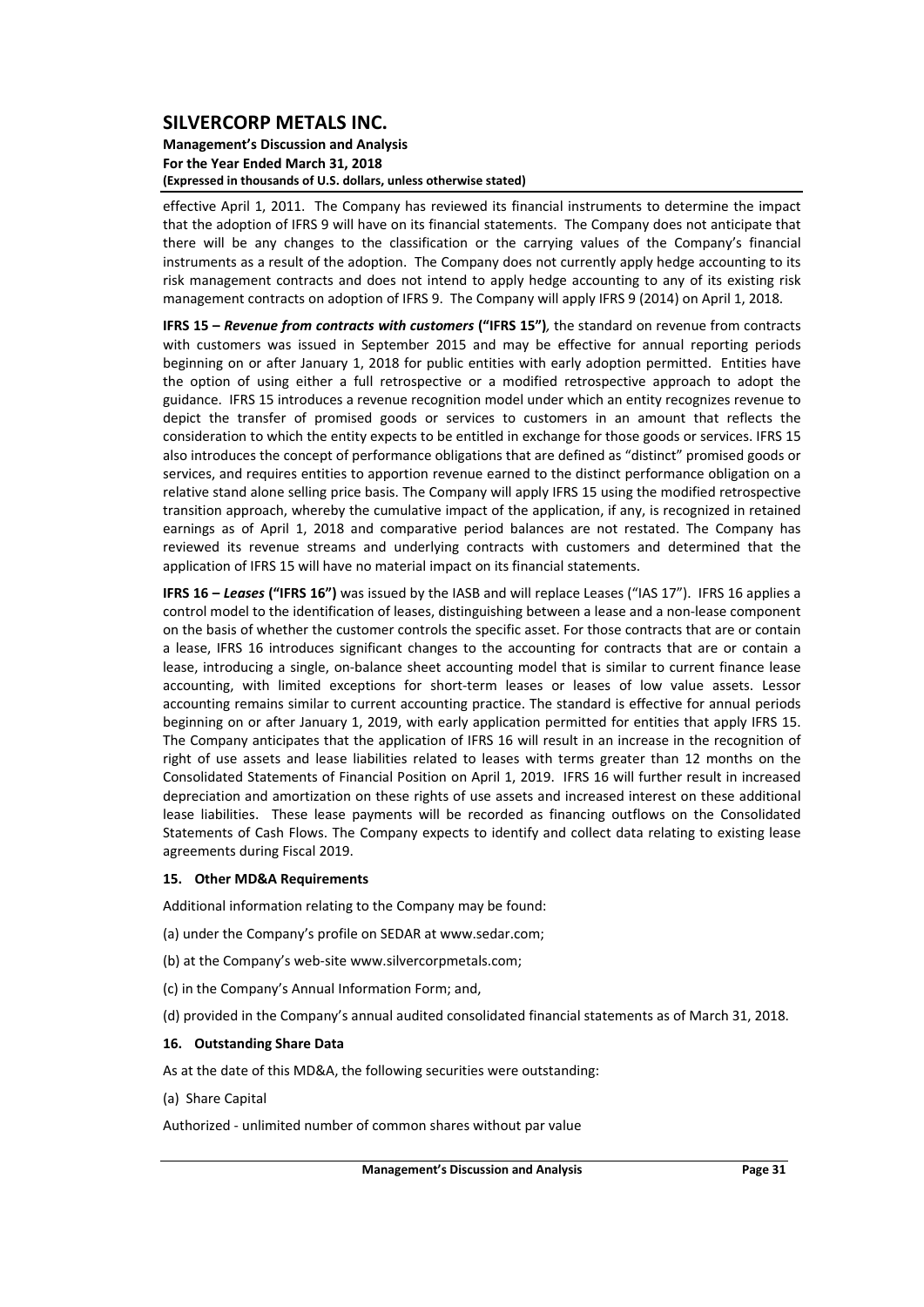**Management's Discussion and Analysis For the Year Ended March 31, 2018 (Expressed in thousands of U.S. dollars, unless otherwise stated)**

Issued and outstanding – **167,124,526** common shares with a recorded value of **\$228.8 million**

Shares subject to escrow or pooling agreements ‐ \$nil.

### (b) Options

As at the date of this report, the outstanding options comprise the following:

| <b>Number of Options</b> | <b>Exercise Price (CADS)</b> | <b>Expiry Date</b> |
|--------------------------|------------------------------|--------------------|
| 30,000                   | 5.58                         | 2/24/2020          |
| 143,000                  | 4.34                         | 9/18/2019          |
| 900,000                  | 3.63                         | 1/18/2020          |
| 262,124                  | 3.41                         | 9/12/2018          |
| 1,070,000                | 3.36                         | 10/2/2020          |
| 164,375                  | 3.25                         | 6/2/2018           |
| 1,072,500                | 3.23                         | 3/12/2021          |
| 126,437                  | 2.98                         | 1/21/2019          |
| 344,375                  | 1.75                         | 5/29/2019          |
| 235,353                  | 1.76                         | 10/14/2019         |
| 1,394,346                | 1.43                         | 6/2/2020           |
| 2,309,319                | 0.66                         | 12/31/2018         |
| 8,051,829                |                              |                    |

#### **17. Risks and Uncertainties**

The Company is exposed to many risks in conducting its business, including but not limit to: metal price risk as the Company derives its revenue from the sale of silver, lead, zinc, and gold; credit risk in the normal course of dealing with other companies and financial institutions; foreign exchange risk as the Company reports its financial statements in USD whereas the Company operates in jurisdictions that utilize other currencies; equity price risk and interest rate risk as the Company has investments in marketable securities that are traded in the open market or earn interest at market rates that are fixed to maturity or at variable interest rates; inherent risk of uncertainties in estimating mineral reserves and mineral resources; political risks; and environmental risk.

Management and the Board continuously assess risks that the Company is exposed to, and attempt to mitigate these risks where practical through a range of risk management strategies.

These and other risks are described in the Company's Annual Information Form and NI 43‐101 technical reports, which are available on SEDAR at www.sedar.com; Form 40‐F; and Audited Consolidated Financial Statements. Readers are encouraged to refer to these documents for a more detailed description of some of the risks and uncertainties inherent to Silvercorp's business.

Due to the recent decline in metal prices, readers are especially encouraged to understand the significant impact of metal prices on the Company's operations.

Metal Price Risk

The Company's sales price for lead and zinc pounds is fixed against the Shanghai Metals Exchange, while gold ounces are fixed against the Shanghai Gold Exchange and silver ounces are fixed against the Shanghai White Platinum & Silver Exchange. These metal prices traditionally move in tandem with and at marginally higher prices than those quoted on the North American and European market places. The Company's revenues are expected to be in large part derived from the mining and sale of silver, lead, zinc, and gold contained in metal concentrates. The prices of those commodities have fluctuated widely, particularly in recent years, and are affected by numerous factors beyond the Company's control including international and regional economic and political conditions, expectations of inflation; currency exchange fluctuations; interest rates; global or regional supply and demand for jewellery and industrial products containing silver and other metals; sale of silver and other metals by central banks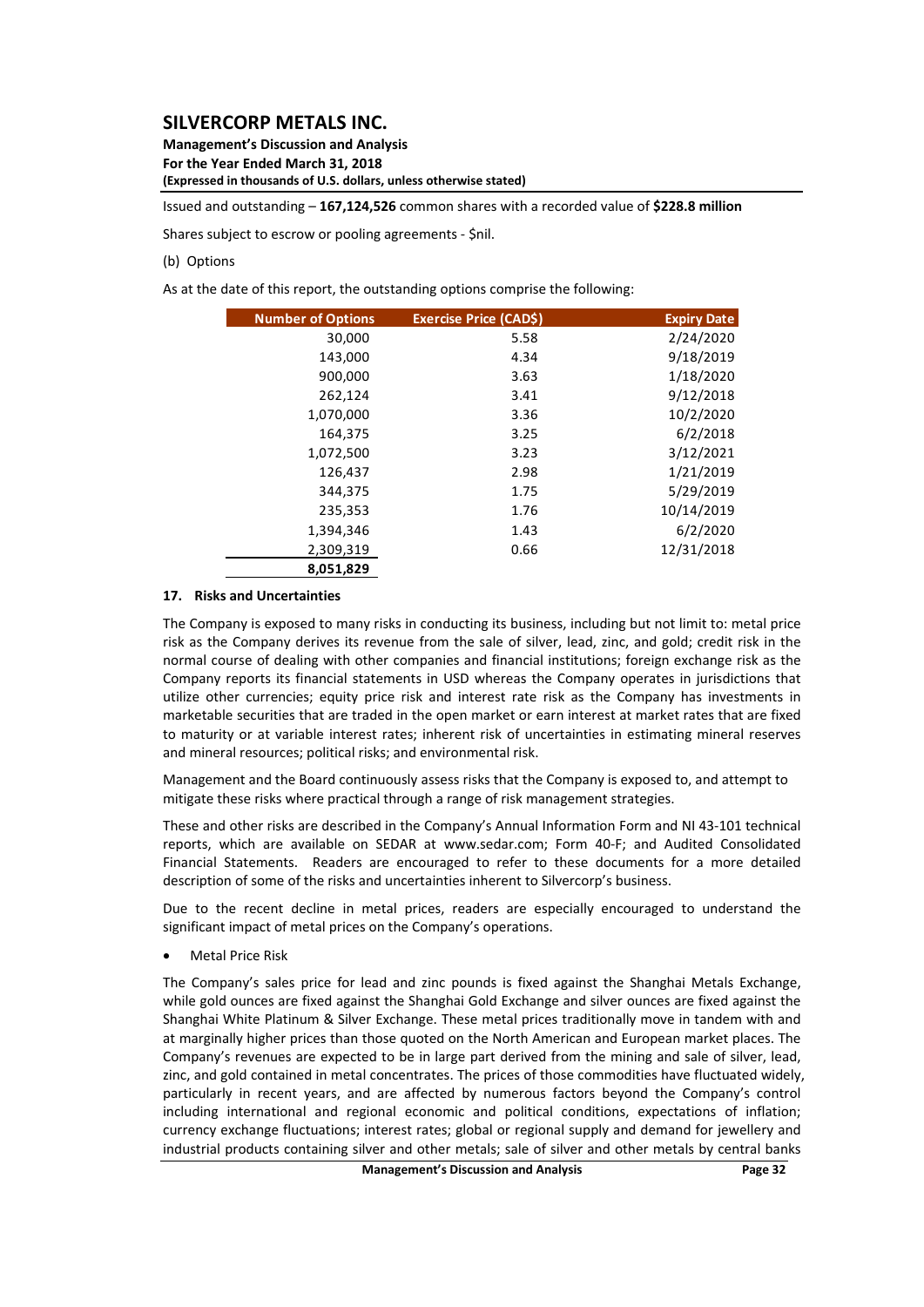#### **Management's Discussion and Analysis For the Year Ended March 31, 2018 (Expressed in thousands of U.S. dollars, unless otherwise stated)**

and other holders, speculators and producers of silver and other metals; availability and costs of metal substitutes; and increased production due to new mine developments and improved mining and production methods. The price of base and precious metals may have a significant influence on the market price of the Company's shares and the value of its properties. The effect of these factors on the price of base and precious metals, and therefore the viability of the Company's projects, cannot be accurately predicted.

If silver and other metals prices were to decline significantly or for an extended period of time, the Company may be unable to continue operations, develop the properties or fulfil obligations under agreements with the Company's joint venture partners or under its permits or licenses.

Permits and licenses

All mineral resources and mineral reserves of the Company's subsidiaries are owned by their respective governments, and mineral exploration and mining activities may only be conducted by entities that have obtained or renewed exploration or mining permits and licenses in accordance with the relevant mining laws and regulations. No guarantee can be given that the necessary exploration and mining permits and licenses will be issued to the Company or, if they are issued, that they will be renewed, or if renewed under reasonable operational and/or financial terms, or in a timely manner, or that the Company will be in a position to comply with all conditions that are imposed.

Nearly all mining projects require government approval. There can be no certainty that approvals necessary to develop and operate mines on the Company's properties will be granted or renewed in a timely and/or economical manner, or at all.

Title to properties

With respect to the Company's properties, while the Company has investigated title to all of its mineral claims and to the best of its knowledge, title to all of its properties is in good standing, the properties may be subject to prior unregistered agreements or transfers and title may be affected by undetected defects. There may be valid challenges to the title of the Company's properties which, if successful, could impair development and/or operations. The Company cannot give any assurance that title to its properties will not be challenged. Title insurance is generally not available for mineral properties and the Company's ability to ensure that it has obtained secure claim to individual mineral properties or mining concessions may be severely constrained. The Company's mineral properties in China have not been surveyed, and the precise location and extent thereof may be in doubt.

Operations and political conditions

All the properties in which the Company has an interest are located in China, which has different regulatory and legal standards than those in North America. Even when the Company's mineral properties are proven to host economic reserves of metals, factors such as political instability, terrorism, opposition and harassment from local miners, or governmental expropriation or regulation may prevent or restrict mining of any such deposits or repatriation of profits.

All the Company's operations are located in China. These operations are subject to the risks normally associated with conducting business in China. Some of these risks are more prevalent in countries which are less developed or have emerging economies, including uncertain political and economic environments, as well as risks of war and civil disturbances or other risks which may limit or disrupt a project, restrict the movement of funds or result in the deprivation of contractual rights or the taking of property by nationalization or expropriation without fair compensation, risk of adverse changes in laws or policies, increases in foreign taxation or royalty obligations, license fees, permit fees, delays in obtaining or the inability to obtain necessary governmental permits, limitations on ownership and repatriation of earnings, and foreign exchange controls and currency devaluations.

In addition, the Company may face import and export regulations, including export restrictions, disadvantages of competing against companies from countries that are not subject to similar laws,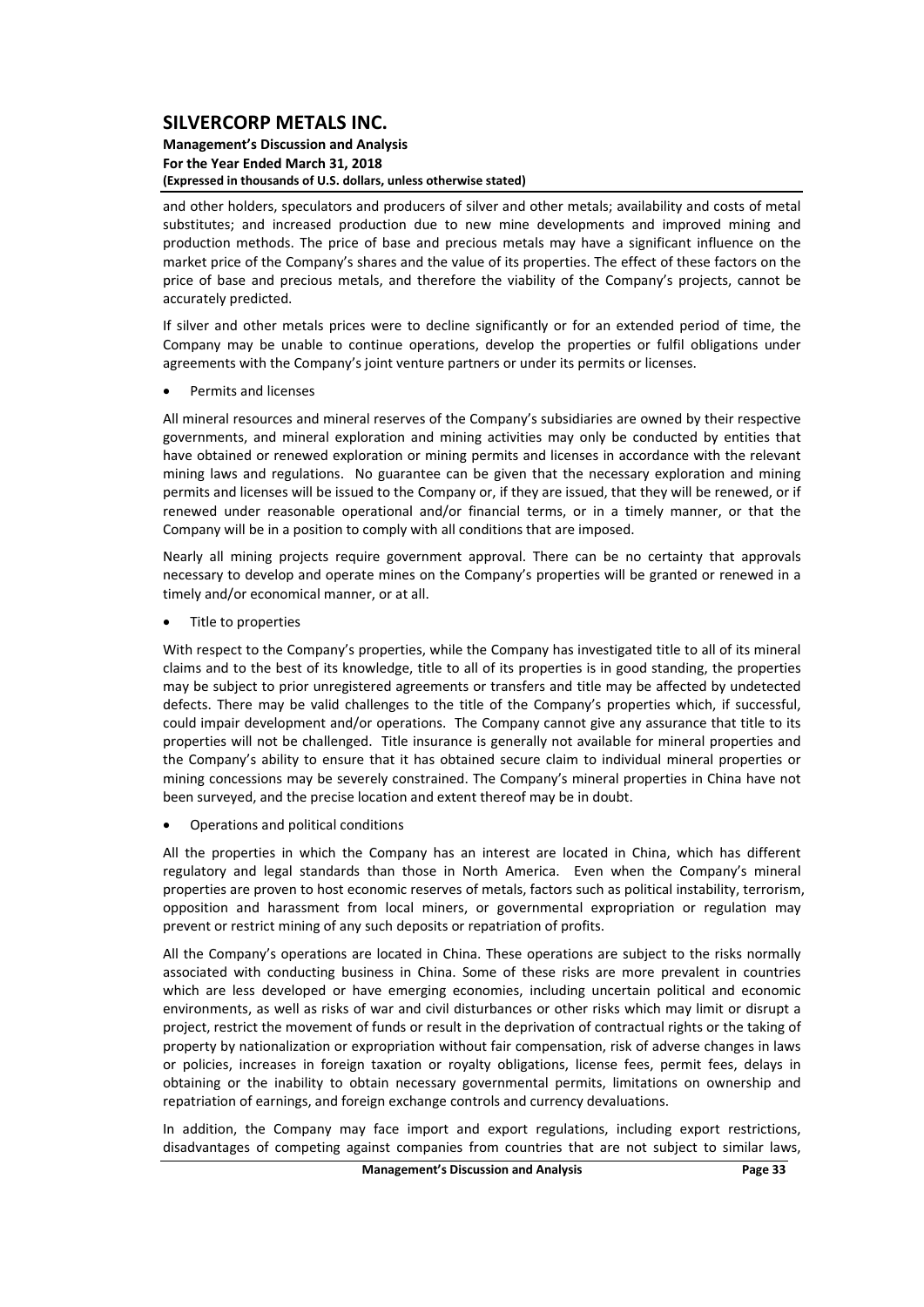#### **Management's Discussion and Analysis For the Year Ended March 31, 2018 (Expressed in thousands of U.S. dollars, unless otherwise stated)**

restrictions on the ability to pay dividends offshore, and risk of loss due to disease and other potential endemic health issues. Although the Company is not currently experiencing any significant or extraordinary problems in China arising from such risks, there can be no assurance that such problems will not arise in the future. The Company currently does not carry political risk insurance coverage.

The Company's interests in its mineral properties are held through joint venture companies established under and governed by the laws of China. The Company's joint venture partners in China include statesector entities and, like other state‐sector entities, their actions and priorities may be dictated by government policies instead of purely commercial considerations. Additionally, companies with a foreign ownership component operating in China may be required to work within a framework which is different from that imposed on domestic Chinese companies. The Chinese government currently allows foreign investment in certain mining projects under central government guidelines. There can be no assurance that these guidelines will not change in the future.

• Regulatory environment in China

The Company conducts operations in China. The laws of China differ significantly from those of Canada and all such laws are subject to change. Mining is subject to potential risks and liabilities associated with pollution of the environment and disposal of waste products occurring as a result of mineral exploration and production.

Failure to comply with applicable laws and regulations may result in enforcement actions and may also include corrective measures requiring capital expenditures, installation of additional equipment or remedial actions. Parties engaged in mining operations may be required to compensate those suffering loss or damage by reason of mining activities and may have civil or criminal fines or penalties imposed for violations of applicable laws and regulations.

New laws and regulations, amendments to existing laws and regulations, administrative interpretation of existing laws and regulations, or more stringent enforcement of existing laws and regulations could have a material adverse impact on future cash flow, results of operations and the financial condition of the Company.

## Environmental risks

The Company's activities are subject to extensive laws and regulations governing environmental protection and employee health and safety, including environmental laws and regulations in China. These laws address emissions into the air, discharges into water, management of waste, management of hazardous substances, protection of natural resources, antiquities and endangered species, and reclamation of lands disturbed by mining operations.

There are also laws and regulations prescribing reclamation activities on some mining properties. Environmental legislation in many countries, including China, is evolving and the trend has been toward stricter standards and enforcement, increased fines and penalties for non-compliance, more stringent environmental assessments of proposed projects and increasing responsibility for companies and their officers, directors and employees. Compliance with environmental laws and regulations may require significant capital outlays on behalf of the Company and may cause material changes or delays in the Company's intended activities. There can be no assurance that the Company has been or will be at all times in complete compliance with current and future environmental and health and safety laws and permits will not materially adversely affect the Company's business, results of operations or financial condition. It is possible that future changes in these laws or regulations could have a significant adverse impact on some portion of the Company's business, causing the Company to re-evaluate those activities at that time. The Company's compliance with environmental laws and regulations entail uncertain costs.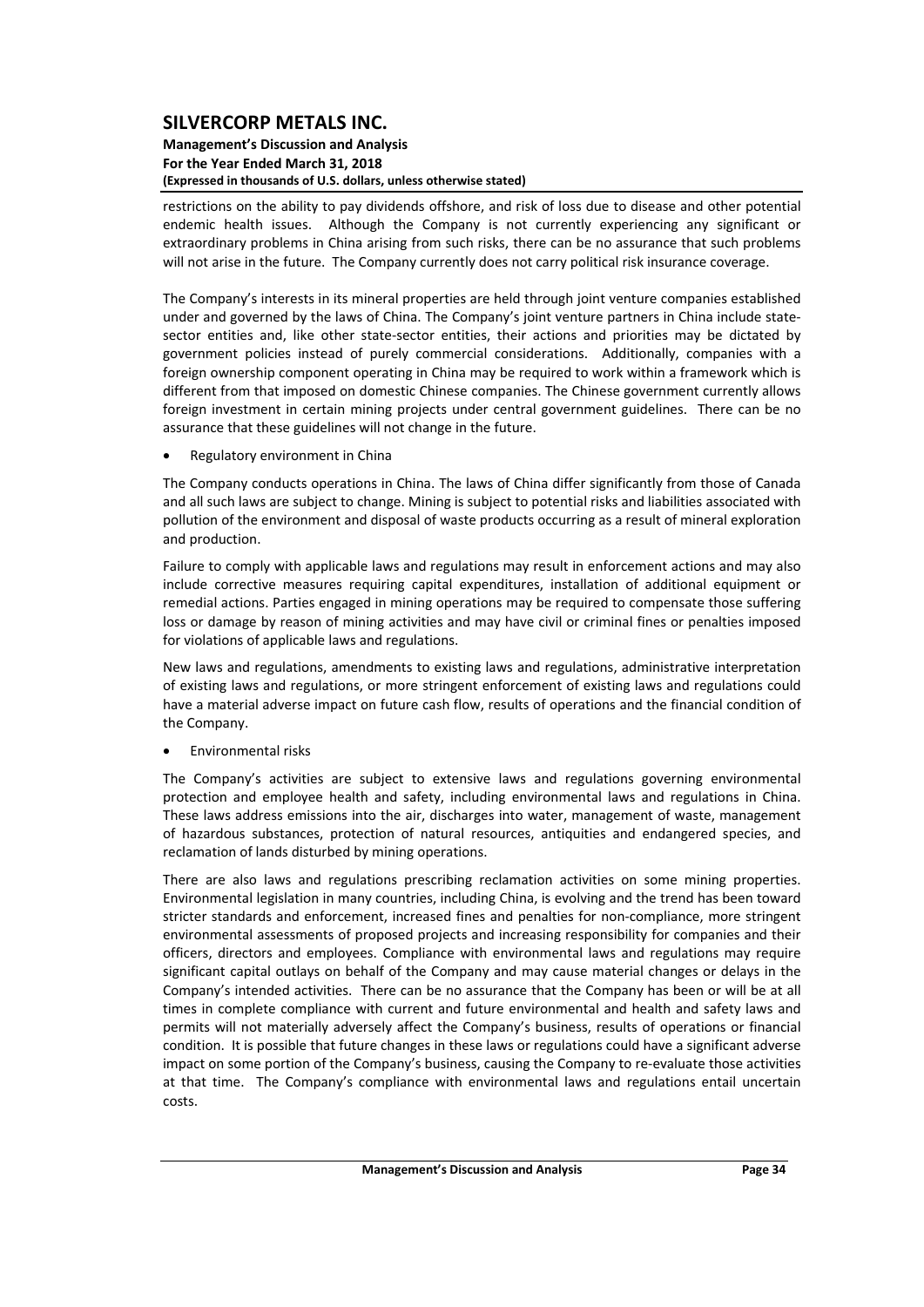### **Management's Discussion and Analysis For the Year Ended March 31, 2018 (Expressed in thousands of U.S. dollars, unless otherwise stated)**

### Risks and hazards of mining operations

Mining is inherently dangerous and the Company's operations are subject to a number of risks and hazards including, without limitation:

- (i) environmental hazards;
- (ii) discharge of pollutants or hazardous chemicals;
- (iii) industrial accidents;
- (iv) failure of processing and mining equipment;
- (v) labour disputes;
- (vi) supply problems and delays;
- (vii) encountering unusual or unexpected geologic formations or other geological or grade problems;

(viii)encountering unanticipated ground or water conditions;

- (ix) cave‐ins, pit wall failures, flooding, rock bursts and fire;
- (x) periodic interruptions due to inclement or hazardous weather conditions;
- (xi) equipment breakdown;
- (xii) other unanticipated difficulties or interruptions in development, construction or production; and

(xiii)other acts of God or unfavourable operating conditions.

Such risks could result in damage to, or destruction of, mineral properties or processing facilities, personal injury or death, loss of key employees, environmental damage, delays in mining, monetary losses and possible legal liability. Satisfying such liabilities may be very costly and could have a material adverse effect on the Company's future cash flow, results of operations and financial condition.

### **18. Disclosure Controls and Procedures**

Disclosure controls and procedures are designed to provide reasonable assurance that material information is gathered and reported to senior management, including the Chief Executive Officer ("CEO") and the Chief Financial Officer ("CFO"), as appropriate to allow for timely decision about public disclosure.

Management, including the CEO and CFO, has evaluated the effectiveness of the design and operation of the Company's disclosure controls and procedures as of March 31, 2018, as defined in the rules of the U.S. Securities and Exchange Commission and Canadian Securities Administration. The evaluation included documentation review, enquiries and other procedures considered by management to be appropriate in the circumstances. Based on this evaluation, management concluded that the disclosure controls and procedures (as defined in Rule 13a‐15(e) under Securities Exchange Act of 1934) are effective in providing reasonable assurance that the information required to be disclosed in annual filings, interim filings, and other reports the Company filed or submitted under United States and Canadian securities legislation were recorded, processed, summarized and reported within the time periods specified in those rules.

### **19. Management's Report on Internal Control over Financial Reporting**

Management of the Company is responsible for establishing and maintaining an adequate system of internal control over financial reporting, and used the Internal Control – Integrated Framework (2013) issued by the Committee of Sponsoring Organizations of the Treadway Commission ("COSO") to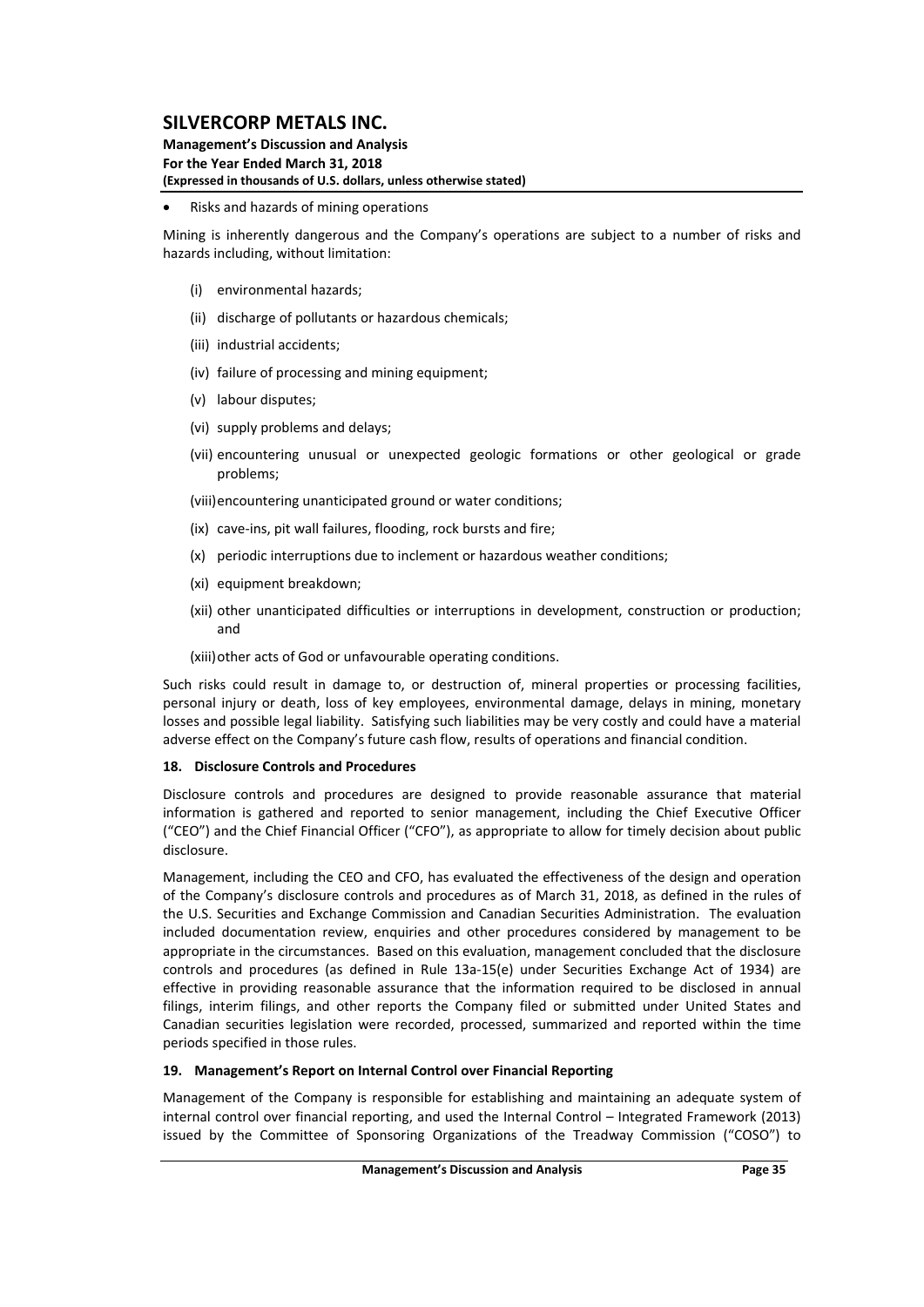#### **Management's Discussion and Analysis For the Year Ended March 31, 2018 (Expressed in thousands of U.S. dollars, unless otherwise stated)**

evaluate the effectiveness of internal controls. The Company's internal control over financial reporting includes:

- maintaining records, that in reasonable detail, accurately and fairly reflect our transactions and dispositions of the assets of the Company;
- providing reasonable assurance that transactions are recorded as necessary for preparation of our consolidated financial statements in accordance with generally accepted accounting principles;
- providing reasonable assurance that receipts and expenditures are made in accordance with authorizations of management and the directors of the Company; and
- providing reasonable assurance that unauthorized acquisition, use or disposition of company assets that could have a material effect on the Company's consolidated financial statements would be prevented or detected on a timely basis.

Based on this evaluation, management concluded that the Company's internal control over financial reporting based on the criteria set forth in Internal Control – Integrated Framework (2013) issued by COSO was effective as of March 31, 2018 and provided a reasonable assurance of the reliability of the Company's financial reporting and preparation of the financial statements.

No matter how well it's designed, however, any system of internal control has inherent limitations. Even systems determined to be effective can provide only reasonable assurance of the reliability of financial statement preparation and presentation. Also, controls may become inadequate in the future because of changes in conditions or deterioration in the degree of compliance with the Company's policies and procedures.

The effectiveness of the Company's internal control over financial reporting as of March 31, 2018 has been audited by Deloitte LLP, the Company's independent registered public accounting firm, who has also issued a report on the internal controls over financial reporting.

#### **20. Changes in Internal Control over Financial Reporting**

There was no change in the Company's internal control over financial reporting that occurred during the three months ended March 31, 2018 that has materially affected or is reasonably likely to materially affect, its internal control over financial reporting.

#### **21. Directors and Officers**

As at the date of this report, the Company's directors and officers are as follows:

| <b>Directors</b>                 | <b>Officers</b>                            |
|----------------------------------|--------------------------------------------|
| Dr. Rui Feng, Director, Chairman | Rui Feng, Chief Executive Officer          |
| Yikang Liu, Director             | Derek Liu, Chief Financial Officer         |
| Paul Simpson, Director           | Lorne Waldman, Senior Vice President       |
| David Kong, Director             | Luke Liu, Vice President, China Operations |
| Marina A Katuca Diroctor         |                                            |

Marina A. Katusa, Director

Mr. Guoliang Ma, P.Geo., Manager of Exploration and Resource of the Company, is a Qualified Person for Silvercorp under NI 43‐101 and has reviewed and given consent to the technical information contained in this MD&A.

#### **Forward‐Looking Statements**

*Certain of the statements and information in this MD&A constitute "forward‐looking statements" within the* meaning of the United States Private Securities Litigation Reform Act of 1995 and "forward-looking information" *within the meaning of applicable Canadian provincial securities laws (collectively, "forward‐looking statements").*